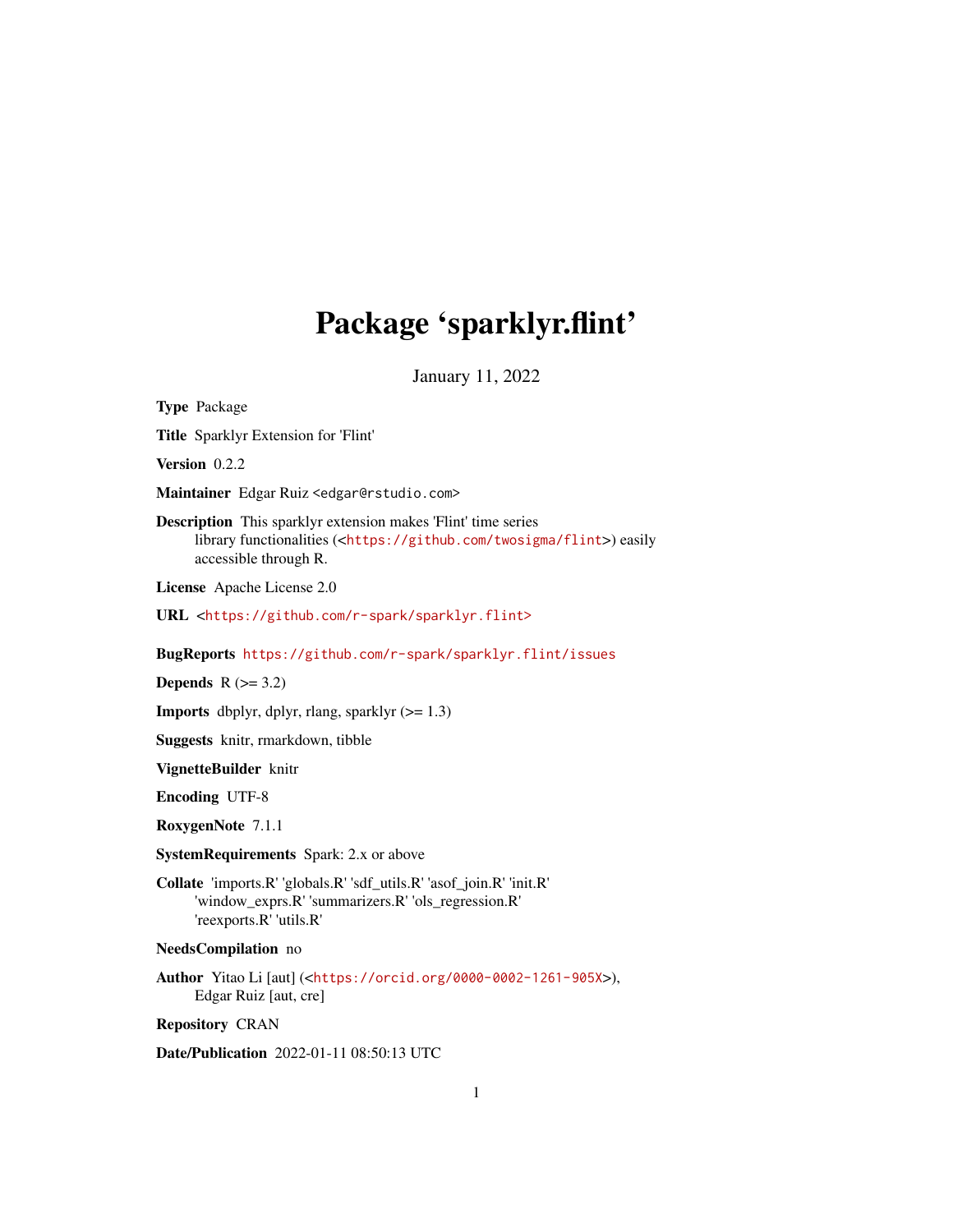## R topics documented:

| 3                                                                                                                           |
|-----------------------------------------------------------------------------------------------------------------------------|
| $\overline{4}$                                                                                                              |
| 5                                                                                                                           |
| $\overline{7}$                                                                                                              |
| 8                                                                                                                           |
| 9                                                                                                                           |
| 10                                                                                                                          |
| 11                                                                                                                          |
| 13                                                                                                                          |
| 13                                                                                                                          |
| 13                                                                                                                          |
| 14                                                                                                                          |
| 14                                                                                                                          |
| 15                                                                                                                          |
| 15                                                                                                                          |
| 16                                                                                                                          |
| 17                                                                                                                          |
| 18                                                                                                                          |
| 19                                                                                                                          |
| 21                                                                                                                          |
| 22                                                                                                                          |
| 24                                                                                                                          |
| 25                                                                                                                          |
| 27                                                                                                                          |
| 29                                                                                                                          |
| 30                                                                                                                          |
| 31                                                                                                                          |
| 33                                                                                                                          |
| 34                                                                                                                          |
| 35                                                                                                                          |
| 37                                                                                                                          |
| 38                                                                                                                          |
| 39                                                                                                                          |
| 41                                                                                                                          |
| 42                                                                                                                          |
|                                                                                                                             |
| 45                                                                                                                          |
| 46                                                                                                                          |
| 48                                                                                                                          |
| 49                                                                                                                          |
| 51                                                                                                                          |
| $try\_spark\_connect \dots \dots \dots \dots \dots \dots \dots \dots \dots \dots \dots \dots \dots \dots \dots \dots$<br>52 |
| 52                                                                                                                          |
| 53                                                                                                                          |
|                                                                                                                             |

**Index** [55](#page-54-0)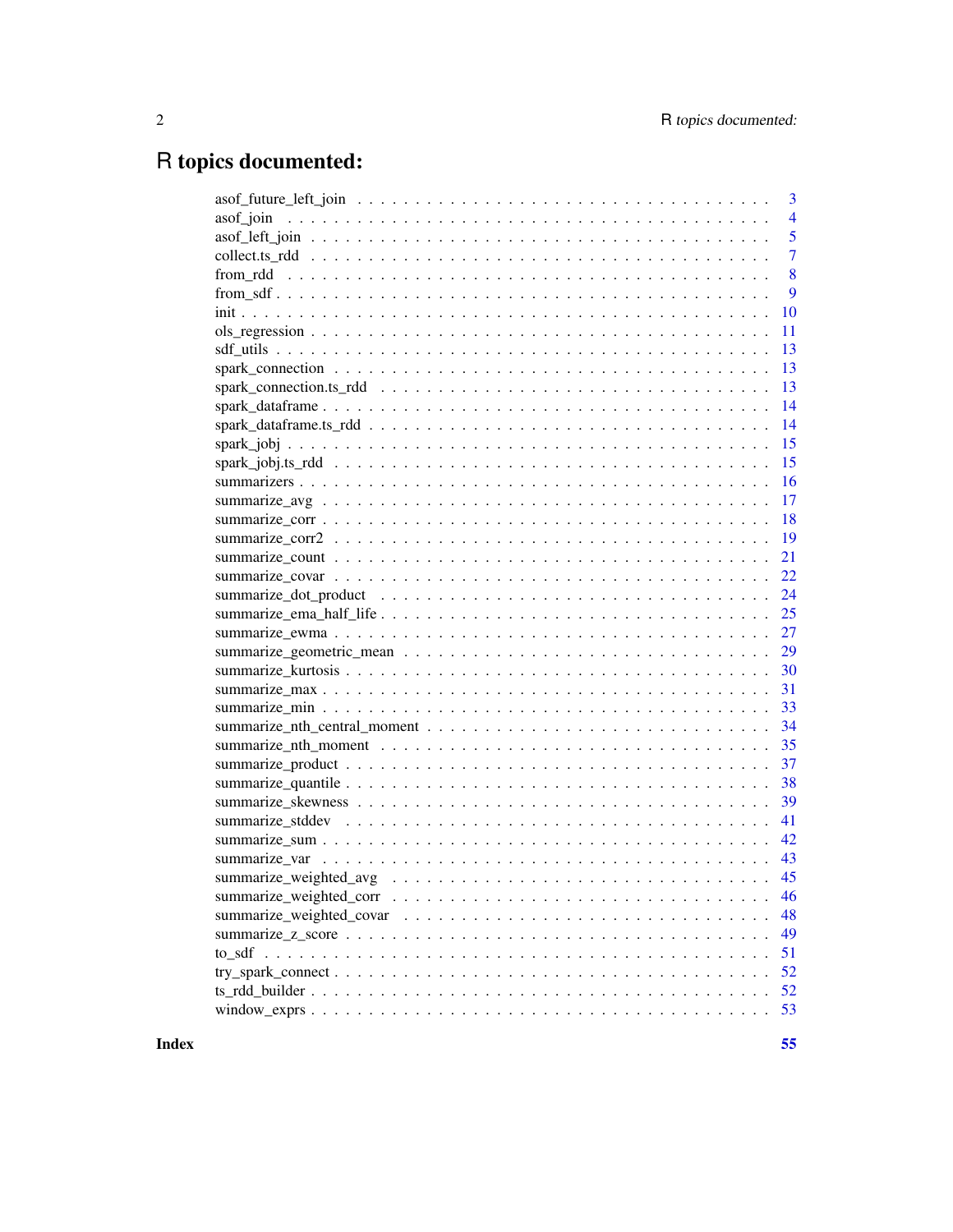## <span id="page-2-1"></span><span id="page-2-0"></span>asof\_future\_left\_join *Temporal future left join*

## Description

Perform left-outer join on 2 'TimeSeriesRDD's based on inexact timestamp matches, where each record from 'left' with timestamp 't' matches the record from 'right' having the most recent timestamp at or after 't' if 'strict\_lookahead' is FALSE (default) or having the most recent timestamp strictly after 't' if 'strict\_lookahead' is TRUE. Notice this is equivalent to 'asof\_join()' with 'direction' = ">=" if 'strict\_lookahead' is FALSE (default) or direction '>' if 'strict\_lookahead' is TRUE. See [asof\\_join](#page-3-1).

## Usage

```
asof_future_left_join(
  left,
  right,
  tol = "0ms",
  key_columns = list(),
  left_prefix = NULL,
  right_prefix = NULL,
  strict_lookahead = FALSE
)
```

| left             | The left 'TimeSeriesRDD'                                                                                                                                                                                                                                                                                                                                                                   |
|------------------|--------------------------------------------------------------------------------------------------------------------------------------------------------------------------------------------------------------------------------------------------------------------------------------------------------------------------------------------------------------------------------------------|
| right            | The right 'TimeSeriesRDD'                                                                                                                                                                                                                                                                                                                                                                  |
| tol              | A character vector specifying a time duration (e.g., "Ons", "5ms", "5s", "1d",<br>etc) as the tolerance for absolute difference in timestamp values between each<br>record from 'left' and its matching record from 'right'. By default, 'tol' is "Ons",<br>which means a record from 'left' will only be matched with a record from 'right'<br>if both contain the exact same timestamps. |
| key_columns      | Columns to be used as the matching key among records from 'left' and 'right':<br>if non-empty, then in addition to matching criteria imposed by timestamps, a<br>record from 'left' will only match one from the 'right' only if they also have<br>equal values in all key columns.                                                                                                        |
| left_prefix      | A string to prepend to all columns from 'left' after the join (usually for disam-<br>biguation purposes if 'left' and 'right' contain overlapping column names).                                                                                                                                                                                                                           |
| right_prefix     | A string to prepend to all columns from 'right' after the join (usually for disam-<br>biguation purposes if 'left' and 'right' contain overlapping column names).                                                                                                                                                                                                                          |
| strict_lookahead |                                                                                                                                                                                                                                                                                                                                                                                            |
|                  | Whether each record from 'left' with timestamp 't' should match record from<br>'right' with the smallest timestamp strictly greater than 't' (default: FALSE)                                                                                                                                                                                                                              |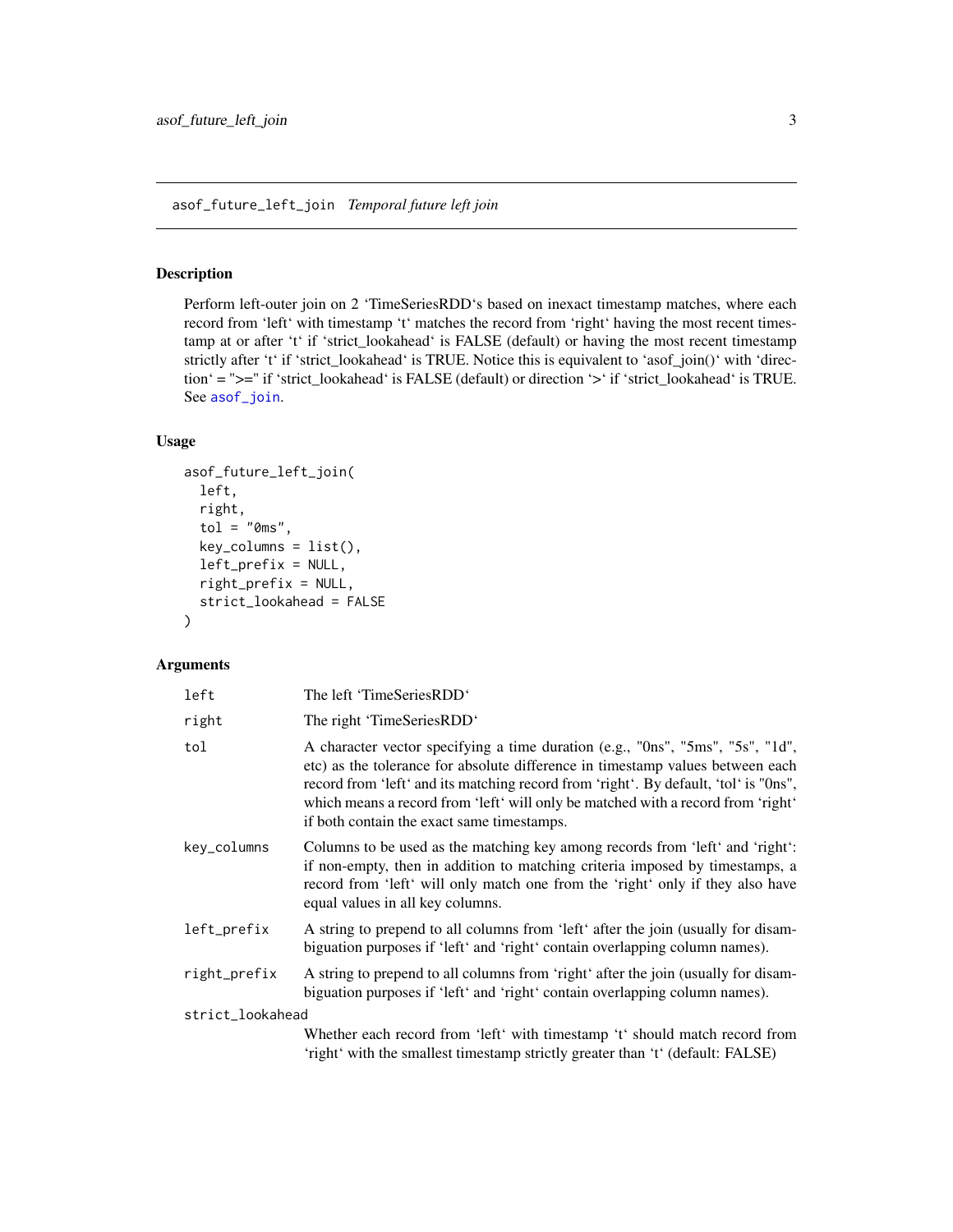## See Also

Other Temporal join functions: [asof\\_join\(](#page-3-1)), [asof\\_left\\_join\(](#page-4-1))

## Examples

```
library(sparklyr)
library(sparklyr.flint)
sc <- try_spark_connect(master = "local")
if (!is.null(sc)) {
 ts_1 <- copy_to(sc, tibble::tibble(t = seq(10), u = seq(10))) %\gg%
   from_sdf(is_sorted = TRUE, time_unit = "SECONDS", time_column = "t")
  ts_2 <- copy_to(sc, tibble::tibble(t = seq(10) + 1, v = seq(10) + 1L)) %>%
   from_sdf(is_sorted = TRUE, time_unit = "SECONDS", time_column = "t")
  future_left_join_ts <- asof_future_left_join(ts_1, ts_2, tol = "1s")
} else {
  message("Unable to establish a Spark connection!")
}
```
<span id="page-3-1"></span>asof\_join *Temporal join*

## Description

Perform left-outer join on 2 'TimeSeriesRDD's based on inexact timestamp matches

## Usage

```
asof_join(
  left,
  right,
  tol = "0ms",
  direction = c(">=", "<=", "<=",key\_columns = list(),
  left_prefix = NULL,
  right_prefix = NULL
)
```

| left  | The left 'TimeSeriesRDD'                                                                                                                                                                                                                                                                                                                                                                   |
|-------|--------------------------------------------------------------------------------------------------------------------------------------------------------------------------------------------------------------------------------------------------------------------------------------------------------------------------------------------------------------------------------------------|
| right | The right 'TimeSeriesRDD'                                                                                                                                                                                                                                                                                                                                                                  |
| tol   | A character vector specifying a time duration (e.g., "Ons", "5ms", "5s", "1d",<br>etc) as the tolerance for absolute difference in timestamp values between each<br>record from 'left' and its matching record from 'right'. By default, 'tol' is "Ons",<br>which means a record from 'left' will only be matched with a record from 'right'<br>if both contain the exact same timestamps. |

<span id="page-3-0"></span>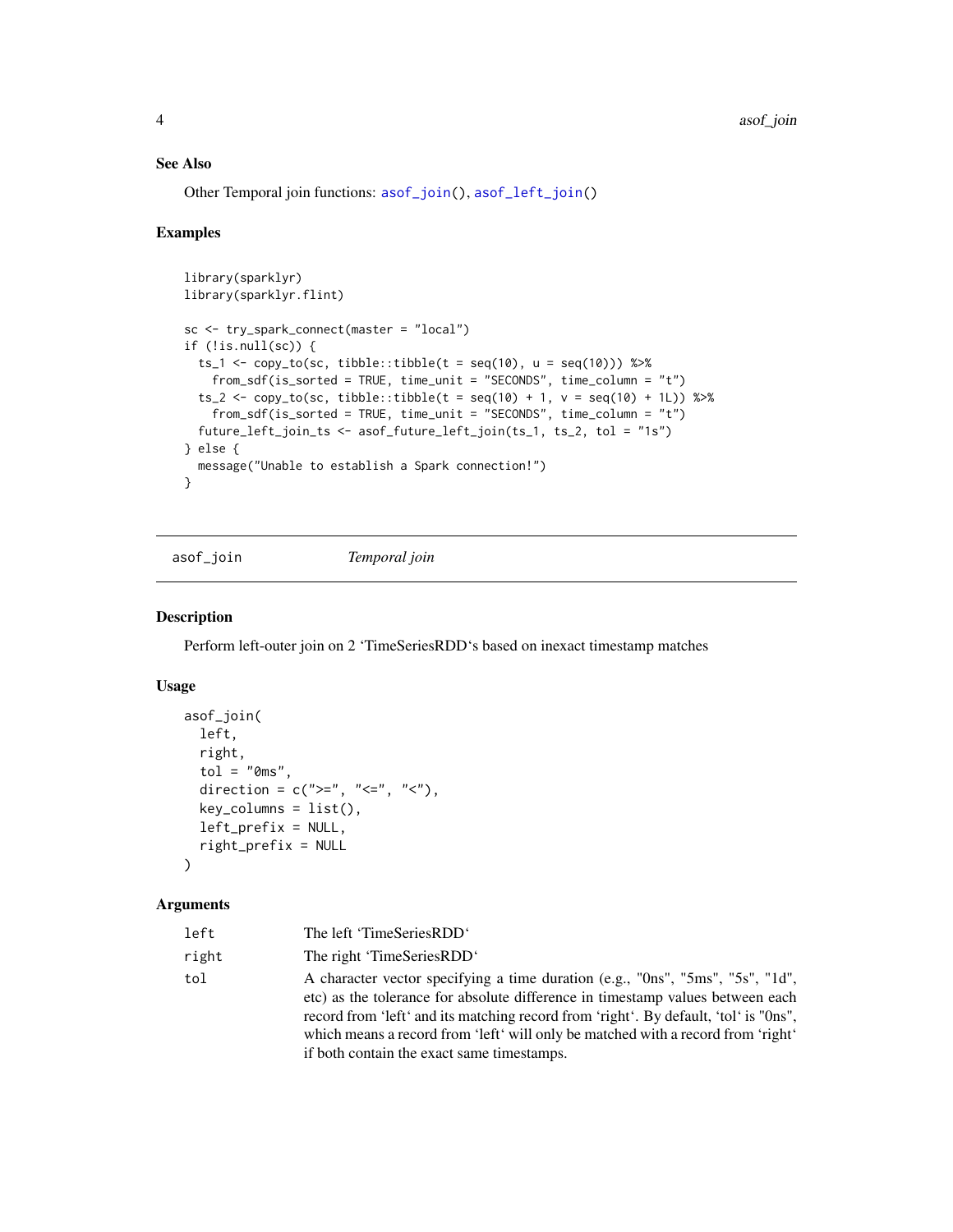<span id="page-4-0"></span>

| direction    | Specifies the temporal direction of the join, must be one of " $>=$ ", " $<=$ ", or " $lt$ ".<br>If direction is " $>=$ ", then each record from 'left' with timestamp 'tl' gets joined<br>with a record from 'right' having the largest/most recent timestamp 'tr' such<br>that 'tl' $>=$ 'tr' and 'tl' - 'tr' $<=$ 'tol' (or equivalently, $0<=$ 'tl' - 'tr' $<=$ 'tol').<br>If direction is " $\leq$ ", then each record from 'left' with timestamp 'tl' gets joined<br>with a record from 'right' having the smallest/least recent timestamp 'tr' such<br>that 'tl' $\leq$ 'tr' and 'tr' - 'tl' $\leq$ 'tol' (or equivalently, '0 $\leq$ 'tr' - 'tl' $\leq$ 'tol').<br>If direction is "<", then each record from 'left' with timestamp 'tl' gets joined<br>with a record from 'right' having the smallest/least recent timestamp 'tr' such<br>that 'tr' > 'tl' and 'tr' - 'tl' <= 'tol' (or equivalently, $0 <$ 'tr' - 'tl' <= 'tol'). |
|--------------|---------------------------------------------------------------------------------------------------------------------------------------------------------------------------------------------------------------------------------------------------------------------------------------------------------------------------------------------------------------------------------------------------------------------------------------------------------------------------------------------------------------------------------------------------------------------------------------------------------------------------------------------------------------------------------------------------------------------------------------------------------------------------------------------------------------------------------------------------------------------------------------------------------------------------------------------|
| key_columns  | Columns to be used as the matching key among records from 'left' and 'right':<br>if non-empty, then in addition to matching criteria imposed by timestamps, a<br>record from 'left' will only match one from the 'right' only if they also have<br>equal values in all key columns.                                                                                                                                                                                                                                                                                                                                                                                                                                                                                                                                                                                                                                                         |
| left_prefix  | A string to prepend to all columns from 'left' after the join (usually for disam-<br>biguation purposes if 'left' and 'right' contain overlapping column names).                                                                                                                                                                                                                                                                                                                                                                                                                                                                                                                                                                                                                                                                                                                                                                            |
| right_prefix | A string to prepend to all columns from 'right' after the join (usually for disam-<br>biguation purposes if 'left' and 'right' contain overlapping column names).                                                                                                                                                                                                                                                                                                                                                                                                                                                                                                                                                                                                                                                                                                                                                                           |

## See Also

Other Temporal join functions: [asof\\_future\\_left\\_join\(](#page-2-1)), [asof\\_left\\_join\(](#page-4-1))

```
library(sparklyr)
library(sparklyr.flint)
sc <- try_spark_connect(master = "local")
if (!is.null(sc)) {
  ts_1 <- copy_to(sc, tibble::tibble(t = seq(10), u = seq(10))) %\gg%
    from_sdf(is_sorted = TRUE, time_unit = "SECONDS", time_column = "t")
  ts_2 <- copy_to(sc, tibble::tibble(t = seq(10) + 1, v = seq(10) + 1L)) %>%
    from_sdf(is_sorted = TRUE, time_unit = "SECONDS", time_column = "t")
  future_left_join_ts <- asof_join(ts_1, ts_2, tol = "1s", direction = "<=")
} else {
  message("Unable to establish a Spark connection!")
}
```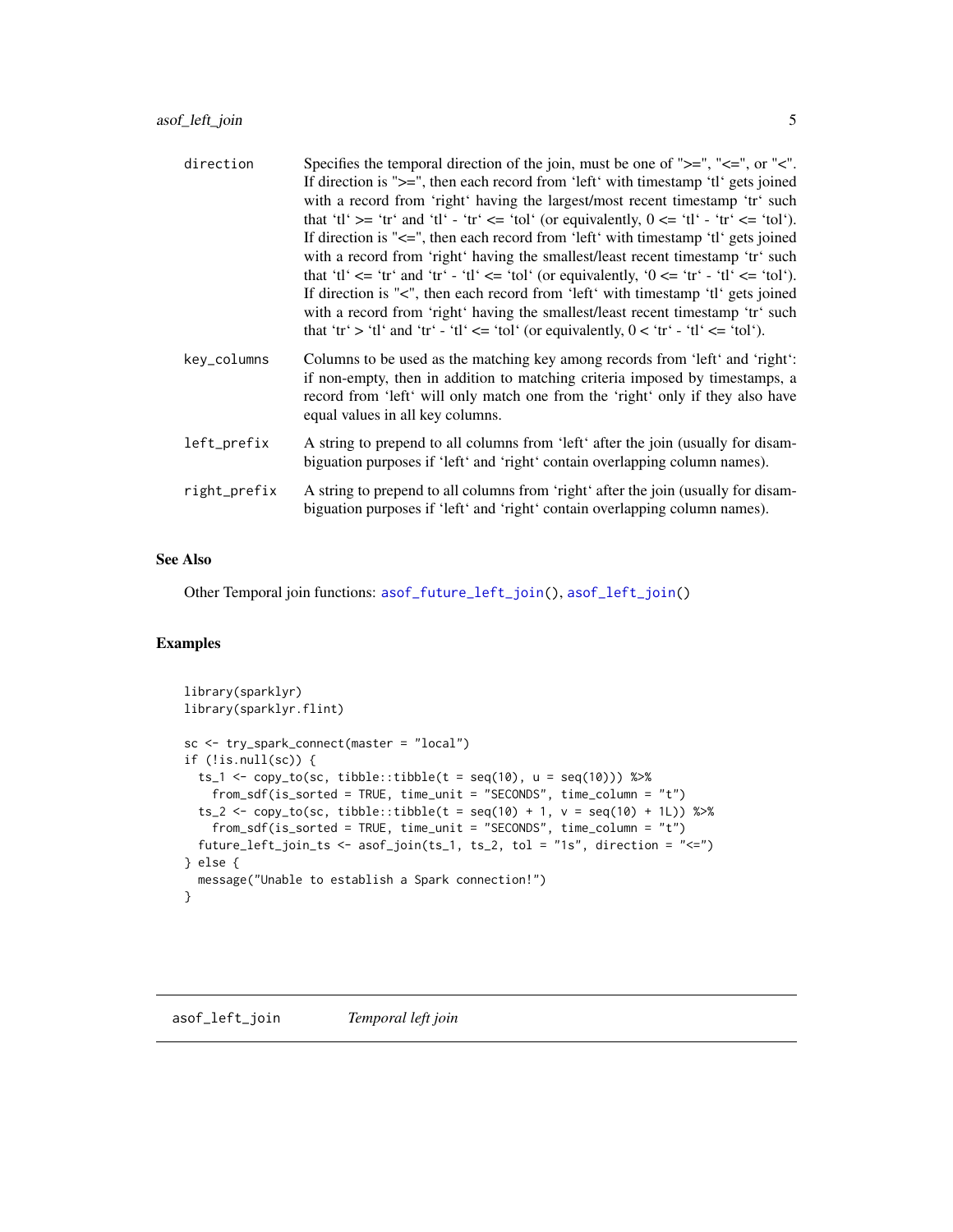## <span id="page-5-0"></span>Description

Perform left-outer join on 2 'TimeSeriesRDD's based on inexact timestamp matches, where each record from 'left' with timestamp 't' matches the record from 'right' having the most recent timestamp at or before 't'. Notice this is equivalent to 'asof\_join()' with 'direction' = " $\leq$ =". See [asof\\_join](#page-3-1).

## Usage

```
asof_left_join(
  left,
  right,
  tol = "0ms",
  key\_columns = list(),
  left_prefix = NULL,
  right_prefix = NULL
\lambda
```
#### Arguments

| left         | The left 'TimeSeriesRDD'                                                                                                                                                                                                                                                                                                                                                                   |
|--------------|--------------------------------------------------------------------------------------------------------------------------------------------------------------------------------------------------------------------------------------------------------------------------------------------------------------------------------------------------------------------------------------------|
| right        | The right 'TimeSeriesRDD'                                                                                                                                                                                                                                                                                                                                                                  |
| tol          | A character vector specifying a time duration (e.g., "Ons", "5ms", "5s", "1d",<br>etc) as the tolerance for absolute difference in timestamp values between each<br>record from 'left' and its matching record from 'right'. By default, 'tol' is "Ons",<br>which means a record from 'left' will only be matched with a record from 'right'<br>if both contain the exact same timestamps. |
| key_columns  | Columns to be used as the matching key among records from 'left' and 'right':<br>if non-empty, then in addition to matching criteria imposed by timestamps, a<br>record from 'left' will only match one from the 'right' only if they also have<br>equal values in all key columns.                                                                                                        |
| left_prefix  | A string to prepend to all columns from 'left' after the join (usually for disam-<br>biguation purposes if 'left' and 'right' contain overlapping column names).                                                                                                                                                                                                                           |
| right_prefix | A string to prepend to all columns from 'right' after the join (usually for disam-<br>biguation purposes if 'left' and 'right' contain overlapping column names).                                                                                                                                                                                                                          |

## See Also

Other Temporal join functions: [asof\\_future\\_left\\_join\(](#page-2-1)), [asof\\_join\(](#page-3-1))

```
library(sparklyr)
library(sparklyr.flint)
sc <- try_spark_connect(master = "local")
if (!is.null(sc)) {
  ts_1 <- copy_to(sc, tibble::tibble(t = seq(10), u = seq(10))) %\gg%
```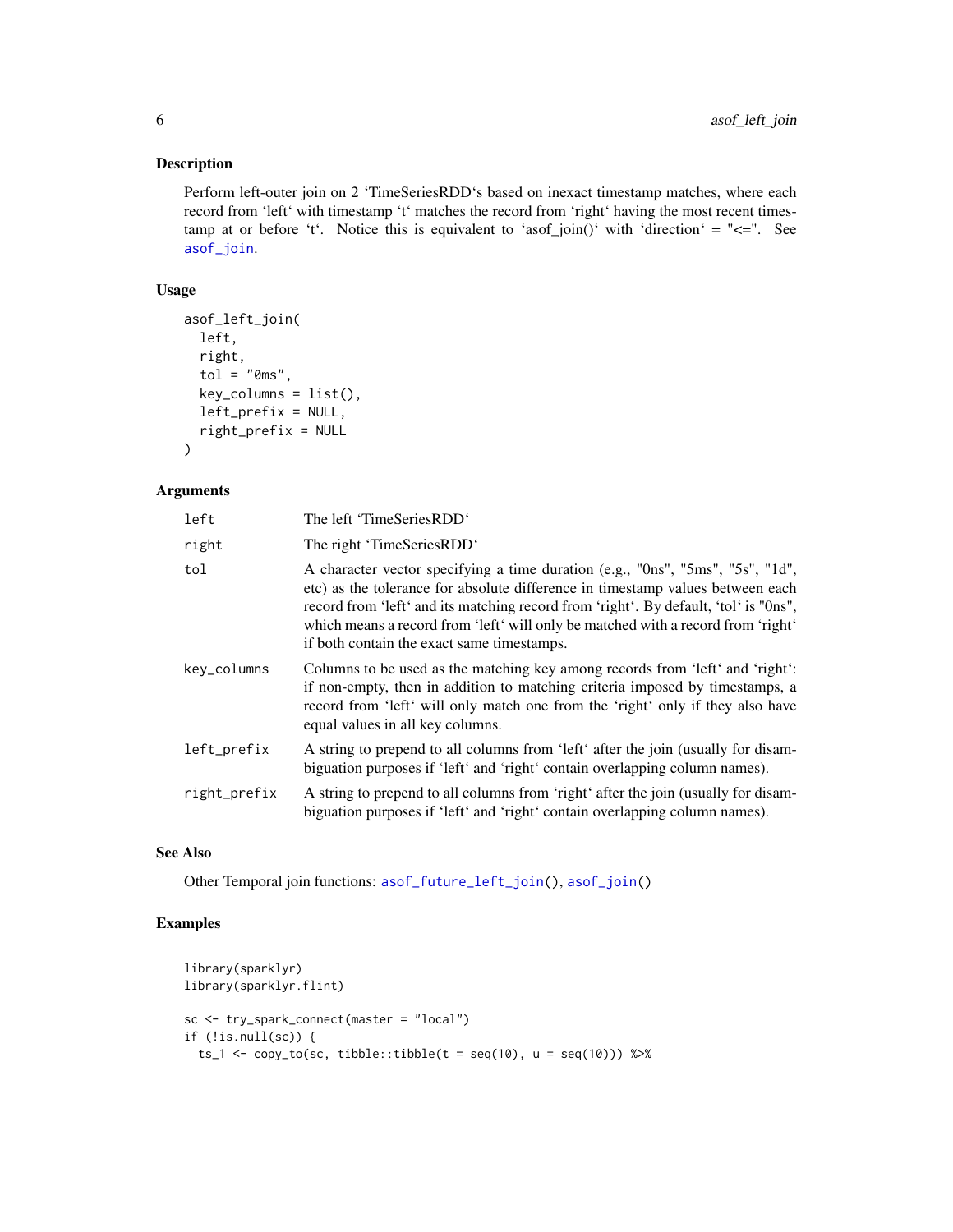```
from_sdf(is_sorted = TRUE, time_unit = "SECONDS", time_column = "t")
 ts_2 < - copy_to(sc, tible::tible(t = seq(10) + 1, v = seq(10) + 1)) %>%
   from_sdf(is_sorted = TRUE, time_unit = "SECONDS", time_column = "t")
 left_join_ts <- asof_left_join(ts_1, ts_2, tol = "1s")
} else {
 message("Unable to establish a Spark connection!")
}
```
<span id="page-6-1"></span>collect.ts\_rdd *Collect data from a TimeSeriesRDD*

#### Description

Collect data from a TimeSeriesRDD into a R data frame

#### Usage

## S3 method for class 'ts\_rdd'  $collect(x, \ldots)$ 

#### Arguments

| $\mathsf{x}$ | A com.twosigma.flint.timeseries.TimeSeriesRDD object |
|--------------|------------------------------------------------------|
| .            | Additional arguments to 'sdf_collect()'              |

## Value

A R data frame containing the same time series data the input TimeSeriesRDD contains

#### See Also

```
Other Spark dataframe utility functions: from_rdd(), from_sdf(), spark_connection.ts_rdd(),
spark_dataframe.ts_rdd(), spark_jobj.ts_rdd(), to_sdf(), ts_rdd_builder()
```

```
library(sparklyr)
library(sparklyr.flint)
sc <- try_spark_connect(master = "local")
if (!is.null(sc)) {
  sdf \leftarrow copy_to(sc, tibble::tibble(t = seq(10), v = seq(10)))ts <- from_sdf(sdf, is_sorted = TRUE, time_unit = "SECONDS", time_column = "t")
  df <- ts %>% collect()
} else {
  message("Unable to establish a Spark connection!")
}
```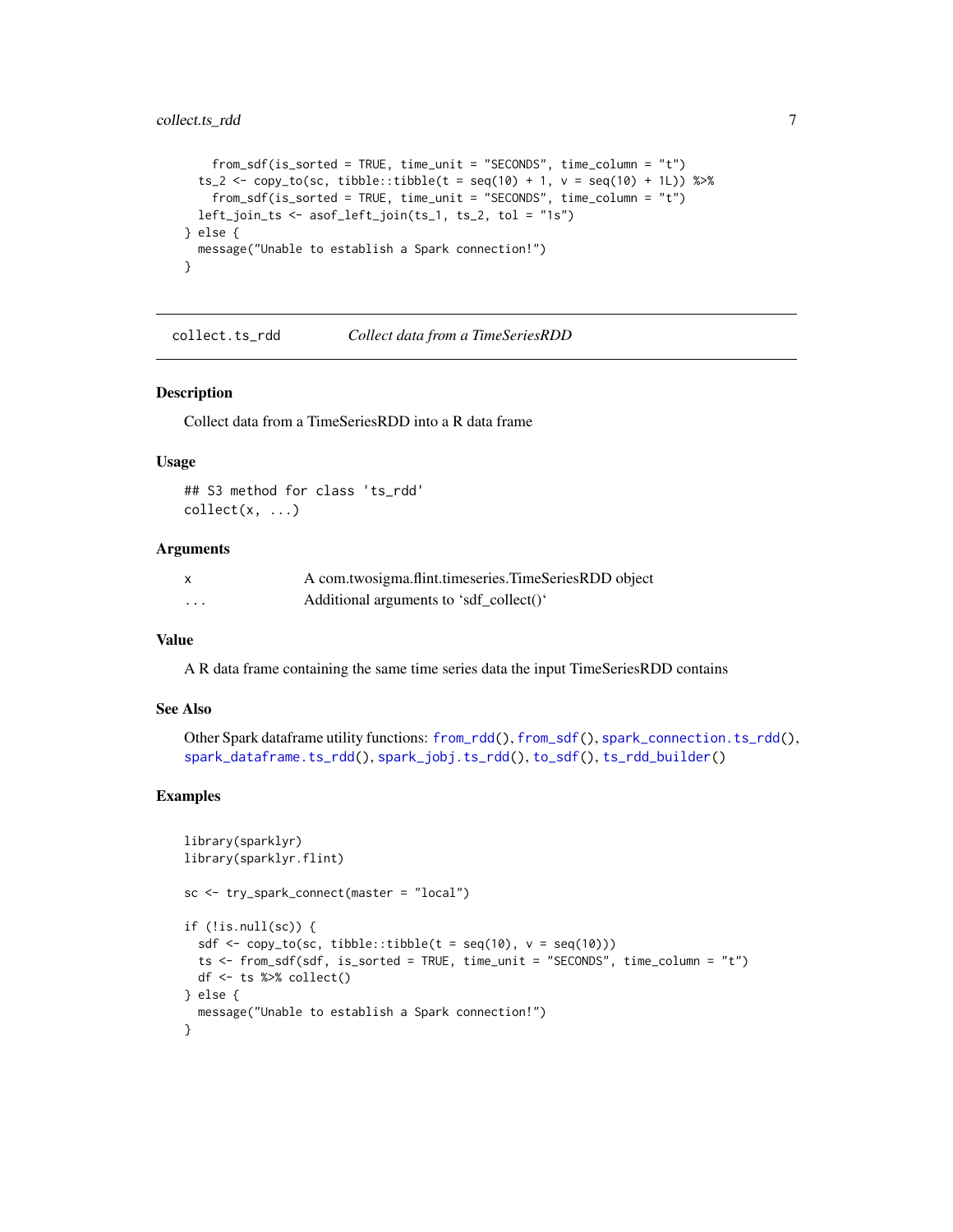<span id="page-7-1"></span><span id="page-7-0"></span>

## Description

Construct a TimeSeriesRDD containing time series data from a Spark RDD of rows

## Usage

```
from_rdd(
  rdd,
  schema,
  is_sorted = FALSE,
  time_unit = .sparklyr.flint.globals$kValidTimeUnits,
  time_column = .sparklyr.flint.globals$kDefaultTimeColumn
\lambdafromRDD(
  rdd,
  schema,
  is_sorted = FALSE,
  time_unit = .sparklyr.flint.globals$kValidTimeUnits,
  time_column = .sparklyr.flint.globals$kDefaultTimeColumn
)
```
## Arguments

| rdd         | A Spark RDD [Row] object containing time series data                                                                                                            |
|-------------|-----------------------------------------------------------------------------------------------------------------------------------------------------------------|
| schema      | A Spark StructType object containing schema of the time series data                                                                                             |
| is_sorted   | Whether the rows being imported are already sorted by time                                                                                                      |
| time_unit   | Time unit of the time column (must be one of the following values: "NANOSEC-<br>ONDS", "MICROSECONDS", "MILLISECONDS", "SECONDS", "MINUTES",<br>"HOURS", "DAYS" |
| time_column | Name of the time column                                                                                                                                         |

## Value

A TimeSeriesRDD useable by the Flint time series library

## See Also

Other Spark dataframe utility functions: [collect.ts\\_rdd\(](#page-6-1)), [from\\_sdf\(](#page-8-1)), [spark\\_connection.ts\\_rdd\(](#page-12-1)), [spark\\_dataframe.ts\\_rdd\(](#page-13-1)), [spark\\_jobj.ts\\_rdd\(](#page-14-1)), [to\\_sdf\(](#page-50-1)), [ts\\_rdd\\_builder\(](#page-51-1))

Other Spark dataframe utility functions: [collect.ts\\_rdd\(](#page-6-1)), [from\\_sdf\(](#page-8-1)), [spark\\_connection.ts\\_rdd\(](#page-12-1)), [spark\\_dataframe.ts\\_rdd\(](#page-13-1)), [spark\\_jobj.ts\\_rdd\(](#page-14-1)), [to\\_sdf\(](#page-50-1)), [ts\\_rdd\\_builder\(](#page-51-1))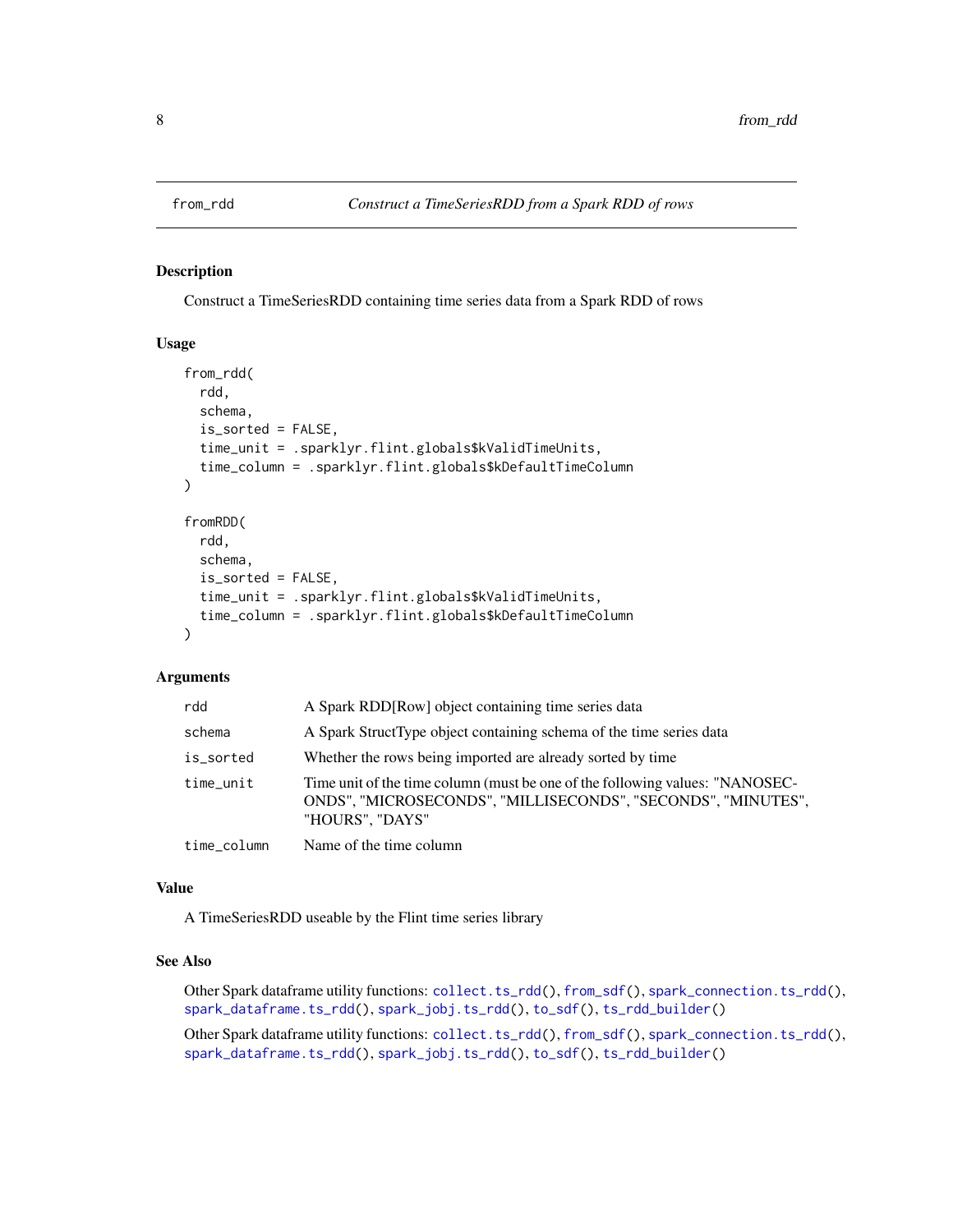#### <span id="page-8-0"></span>from\_sdf 9

## Examples

```
library(sparklyr)
library(sparklyr.flint)
sc <- try_spark_connect(master = "local")
if (!is.null(sc)) {
  sdf \leftarrow copy_to(sc, tibble::tibble(t = seq(10), v = seq(10)))rdd <- spark_dataframe(sdf) %>% invoke("rdd")
  schema <- spark_dataframe(sdf) %>% invoke("schema")
  ts <- from_rdd(
   rdd, schema,
    is_sorted = TRUE, time_unit = "SECONDS", time_column = "t"
  \lambda} else {
  message("Unable to establish a Spark connection!")
}
```
<span id="page-8-1"></span>from\_sdf *Construct a TimeSeriesRDD from a Spark DataFrame*

## Description

Construct a TimeSeriesRDD containing time series data from a Spark DataFrame

## Usage

```
from_sdf(
  sdf,
  is_sorted = FALSE,
  time_unit = .sparklyr.flint.globals$kValidTimeUnits,
  time_column = .sparklyr.flint.globals$kDefaultTimeColumn
\lambdafromSDF(
  sdf,
  is_sorted = FALSE,
  time_unit = .sparklyr.flint.globals$kValidTimeUnits,
  time_column = .sparklyr.flint.globals$kDefaultTimeColumn
)
```

| sdf       | A Spark DataFrame object                                   |
|-----------|------------------------------------------------------------|
| is_sorted | Whether the rows being imported are already sorted by time |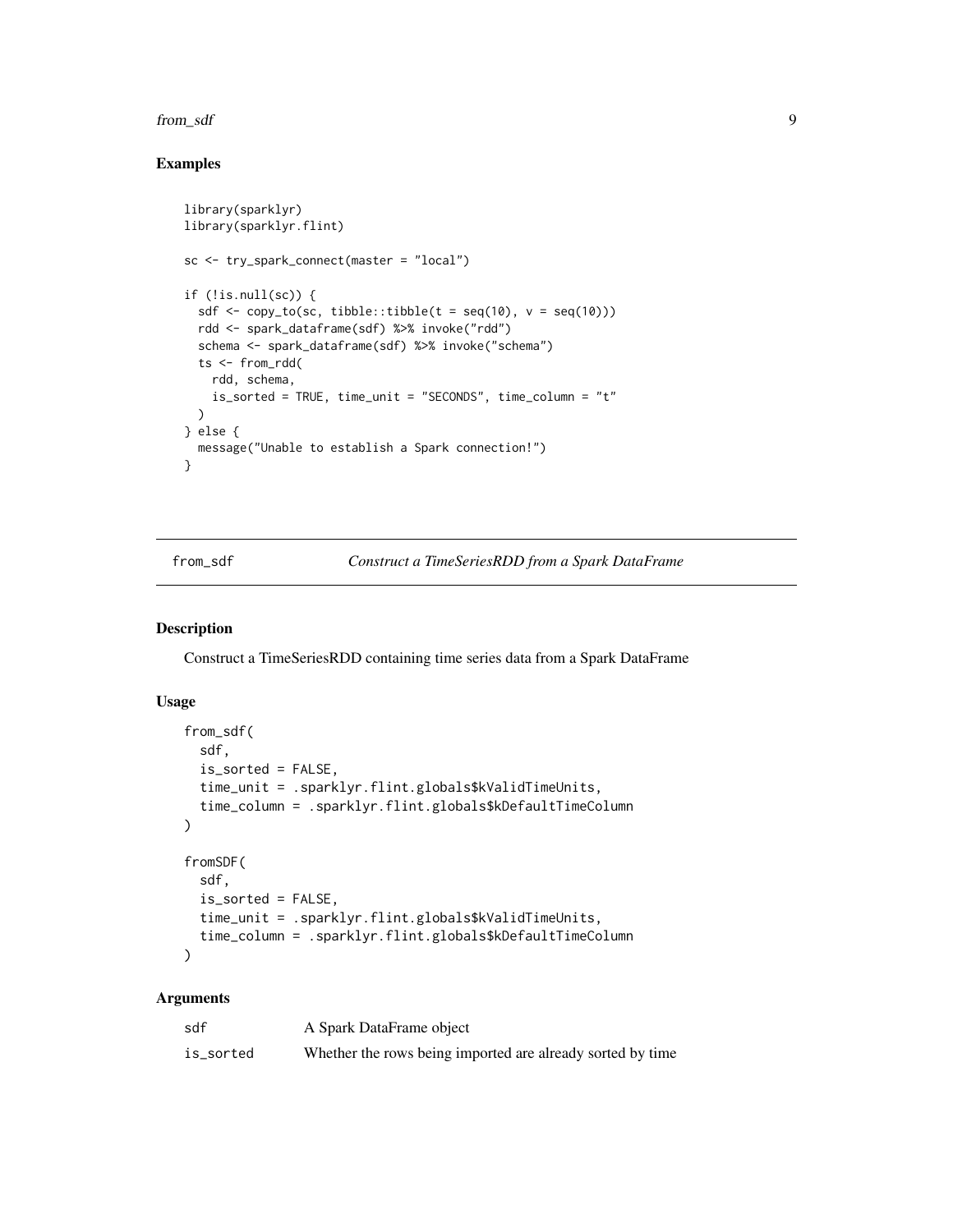<span id="page-9-0"></span>

| me unic | Three unit of the time column (must be one of the following values. NANOSEC- |
|---------|------------------------------------------------------------------------------|
|         | ONDS", "MICROSECONDS", "MILLISECONDS", "SECONDS", "MINUTES",                 |
|         | "HOURS". "DAYS"                                                              |
|         |                                                                              |

time\_column Name of the time column

## Value

A TimeSeriesRDD useable by the Flint time series library

## See Also

Other Spark dataframe utility functions: [collect.ts\\_rdd\(](#page-6-1)), [from\\_rdd\(](#page-7-1)), [spark\\_connection.ts\\_rdd\(](#page-12-1)), [spark\\_dataframe.ts\\_rdd\(](#page-13-1)), [spark\\_jobj.ts\\_rdd\(](#page-14-1)), [to\\_sdf\(](#page-50-1)), [ts\\_rdd\\_builder\(](#page-51-1))

Other Spark dataframe utility functions: [collect.ts\\_rdd\(](#page-6-1)), [from\\_rdd\(](#page-7-1)), [spark\\_connection.ts\\_rdd\(](#page-12-1)), [spark\\_dataframe.ts\\_rdd\(](#page-13-1)), [spark\\_jobj.ts\\_rdd\(](#page-14-1)), [to\\_sdf\(](#page-50-1)), [ts\\_rdd\\_builder\(](#page-51-1))

## Examples

```
library(sparklyr)
library(sparklyr.flint)
sc <- try_spark_connect(master = "local")
if (!is.null(sc)) {
  sdf \leftarrow copy_to(sc, tibble::tibble(t = seq(10), v = seq(10)))ts <- from_sdf(sdf, is_sorted = TRUE, time_unit = "SECONDS", time_column = "t")
} else {
  message("Unable to establish a Spark connection!")
}
```
init *Dependencies and initialization procedures*

## Description

Functions in this file specify all runtime dependencies of sparklyr.flint and package-wide constants in '.sparklyr.flint.globals'.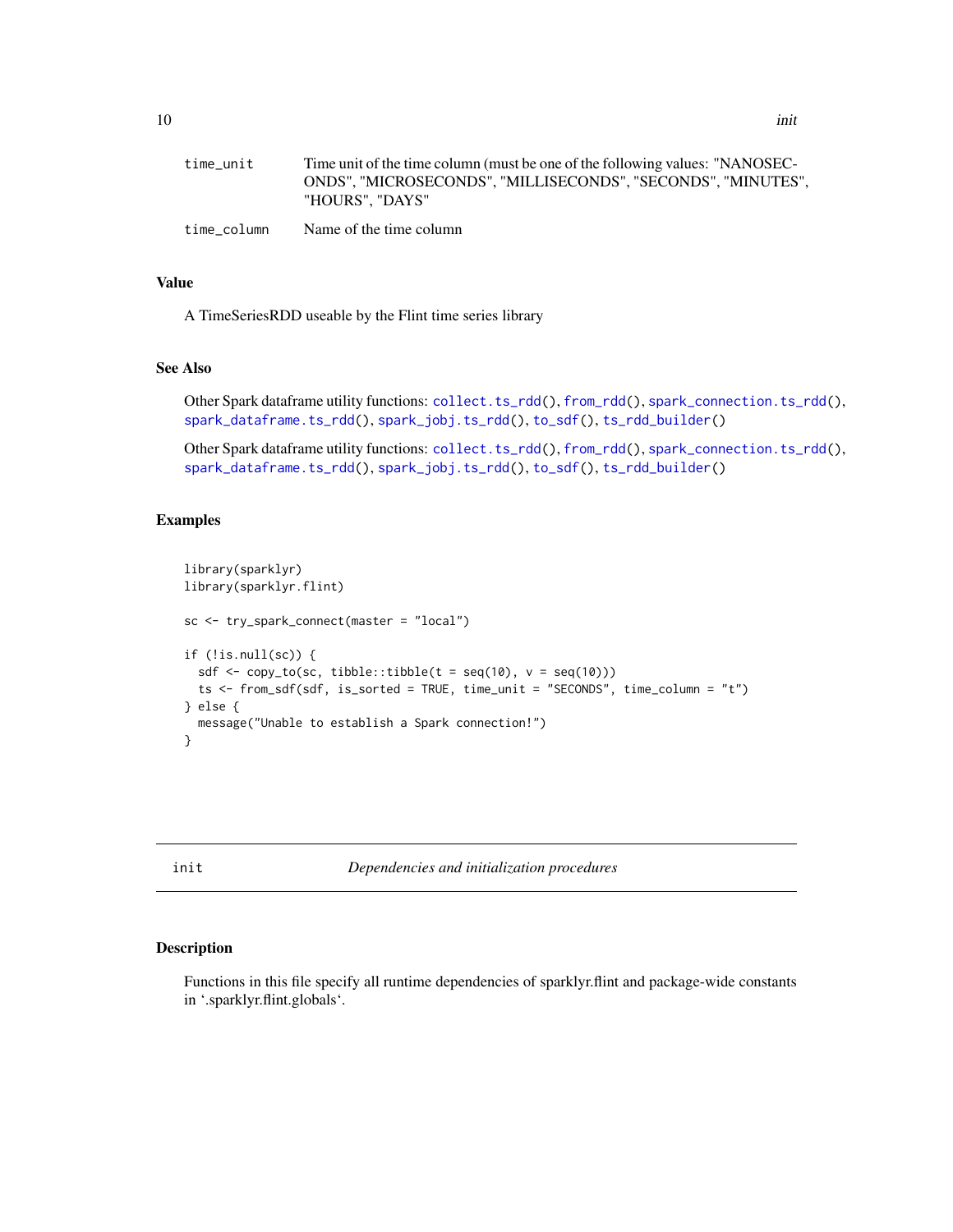<span id="page-10-1"></span><span id="page-10-0"></span>ols\_regression *OLS regression*

## Description

Ordinary least squares regression

## Usage

```
ols_regression(
 ts_rdd,
 formula,
 weight = NULL,
 has_intercept = TRUE,
 ignore_const_vars = FALSE,
 const_var_threshold = 1e-12
)
```

| ts_rdd              | Timeseries RDD containing dependent and independent variables                                                                                                                                                                                                                                                                                                                                                                                                                                                                                                                                                                                                                                                                                                                                                                                                                                                                                             |
|---------------------|-----------------------------------------------------------------------------------------------------------------------------------------------------------------------------------------------------------------------------------------------------------------------------------------------------------------------------------------------------------------------------------------------------------------------------------------------------------------------------------------------------------------------------------------------------------------------------------------------------------------------------------------------------------------------------------------------------------------------------------------------------------------------------------------------------------------------------------------------------------------------------------------------------------------------------------------------------------|
| formula             | An object of class "formula" (or one that can be coerced to that class) which<br>symbolically describes the model to be fitted, with the left-hand-side being the<br>column name of the dependent variable, and the right-hand-side being column<br>name(s) of independent variable(s) delimited by '+', e.g., 'mpg $\sim$ hp + weight +<br>am' for predicting 'mpg' based on 'hp', 'weight' and 'am'                                                                                                                                                                                                                                                                                                                                                                                                                                                                                                                                                     |
| weight              | Name of the weight column if performing a weighted OLS regression, or NULL<br>if otherwise. Default: NULL.                                                                                                                                                                                                                                                                                                                                                                                                                                                                                                                                                                                                                                                                                                                                                                                                                                                |
| has_intercept       | Whether to include an intercept term (default: TRUE). If FALSE, then the re-<br>sulting regression plane will always pass through the origin.                                                                                                                                                                                                                                                                                                                                                                                                                                                                                                                                                                                                                                                                                                                                                                                                             |
| ignore_const_vars   |                                                                                                                                                                                                                                                                                                                                                                                                                                                                                                                                                                                                                                                                                                                                                                                                                                                                                                                                                           |
|                     | Whether to ignore independent variables that are constant or nearly constant<br>based on const_threshold (default: FALSE). If TRUE, the scalar fields of re-<br>gression result are the same as if the constant variables are not included as inde-<br>pendent variables. The output beta, tStat, stdErr columns will still have the same<br>dimension number of elements as the number of independent variables. How-<br>ever, entries corresponding to independent variables that are considered constant<br>will have 0.0 for beta and stdErr; and Double.NaN for tStat. If FALSE and at<br>least one independent variable is considered constant, the regression will output<br>Double.NaN for all values. Note that if there are multiple independent vari-<br>ables that can be considered constant and if the resulting model should have<br>an intercept term, then it is recommended to set both ignore_const_vars and<br>has_intercept to TRUE. |
| const_var_threshold |                                                                                                                                                                                                                                                                                                                                                                                                                                                                                                                                                                                                                                                                                                                                                                                                                                                                                                                                                           |
|                     | Consider an independent variable 'x' as constant if ((number of observations) *<br>variance $(x)$ ) is less than this value. Default: 1e-12.                                                                                                                                                                                                                                                                                                                                                                                                                                                                                                                                                                                                                                                                                                                                                                                                              |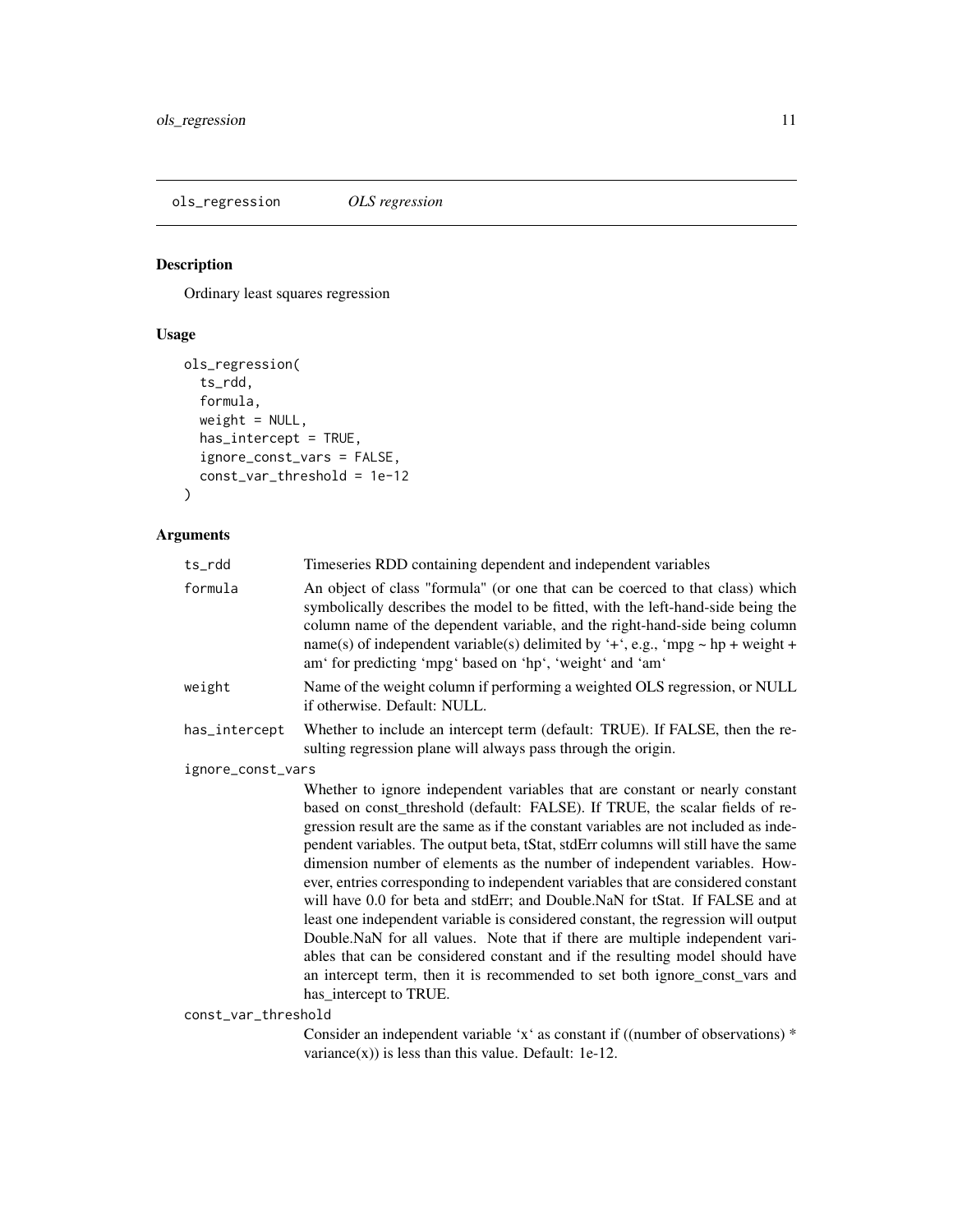A TimeSeries RDD with the following schema: \* - "samples": [[LongType]], the number of samples \* - "beta": [[ArrayType]] of [[DoubleType]], beta without the intercept component \* - "intercept": [[DoubleType]], the intercept \* - "hasIntercept": [[BooleanType]], whether the model has an intercept term \* - "stdErr\_intercept": [[DoubleType]], the standard error of the intercept \* - "stdErr\_beta": [[ArrayType]] of [[DoubleType]], the standard error of beta \* - "rSquared": [[DoubleType]], the r-squared statistics \* - "r": [[DoubleType]], the squared root of r-squared statistics \* - "tStat\_intercept": [[DoubleType]], the t-stats of the intercept \* - "tStat\_beta": [[ArrayType]] of [[DoubleType]], the t-stats of beta \* - "logLikelihood": [[DoubleType]], the log-likelihood of the data given the fitted betas \* - "akaikeIC": [[DoubleType]], the Akaike information criterion \* - "bayesIC": [[DoubleType]], the Bayes information criterion \* - "cond": [[DoubleType]], the condition number of the Gram matrix  $X^T X$  where X is the matrix formed by row vectors of independent variables (including a constant entry corresponding to the intercept if 'has\_intercept' is TRUE) \* - "const\_columns": [[ArrayType]] of [[StringType]], the list of independent variables that are considered constants

#### See Also

Other summarizers: [summarize\\_avg\(](#page-16-1)), [summarize\\_corr2\(](#page-18-1)), [summarize\\_corr\(](#page-17-1)), [summarize\\_count\(](#page-20-1)), [summarize\\_covar\(](#page-21-1)), [summarize\\_dot\\_product\(](#page-23-1)), [summarize\\_ema\\_half\\_life\(](#page-24-1)), [summarize\\_ewma\(](#page-26-1)), [summarize\\_geometric\\_mean\(](#page-28-1)), [summarize\\_kurtosis\(](#page-29-1)), [summarize\\_max\(](#page-30-1)), [summarize\\_min\(](#page-32-1)), [summarize\\_nth\\_central\\_moment\(](#page-33-1)), [summarize\\_nth\\_moment\(](#page-34-1)), [summarize\\_product\(](#page-36-1)), [summarize\\_quantile\(](#page-37-1)), [summarize\\_skewness\(](#page-38-1)), [summarize\\_stddev\(](#page-40-1)), [summarize\\_sum\(](#page-41-1)), [summarize\\_var\(](#page-42-1)), [summarize\\_weighted\\_avg\(](#page-44-1)), [summarize\\_weighted\\_corr\(](#page-45-1)), [summarize\\_weighted\\_covar\(](#page-47-1)), [summarize\\_z\\_score\(](#page-48-1))

## Examples

```
library(sparklyr)
library(sparklyr.flint)
sc <- try_spark_connect(master = "local")
if (!is.null(sc)) {
 mtcars_sdf <- copy_to(sc, mtcars, overwrite = TRUE) %>%
    dplyr::mutate(time = 0L)
 mtcars_ts <- from_sdf(mtcars_sdf, is_sorted = TRUE, time_unit = "SECONDS")
 model <- ols_regression(
    mtcars_ts, mpg \sim cyl + disp + hp + drat + wt + vs + am + gear + carb
 ) %>%
      collect()
} else {
 message("Unable to establish a Spark connection!")
}
```
<span id="page-11-0"></span>

## Value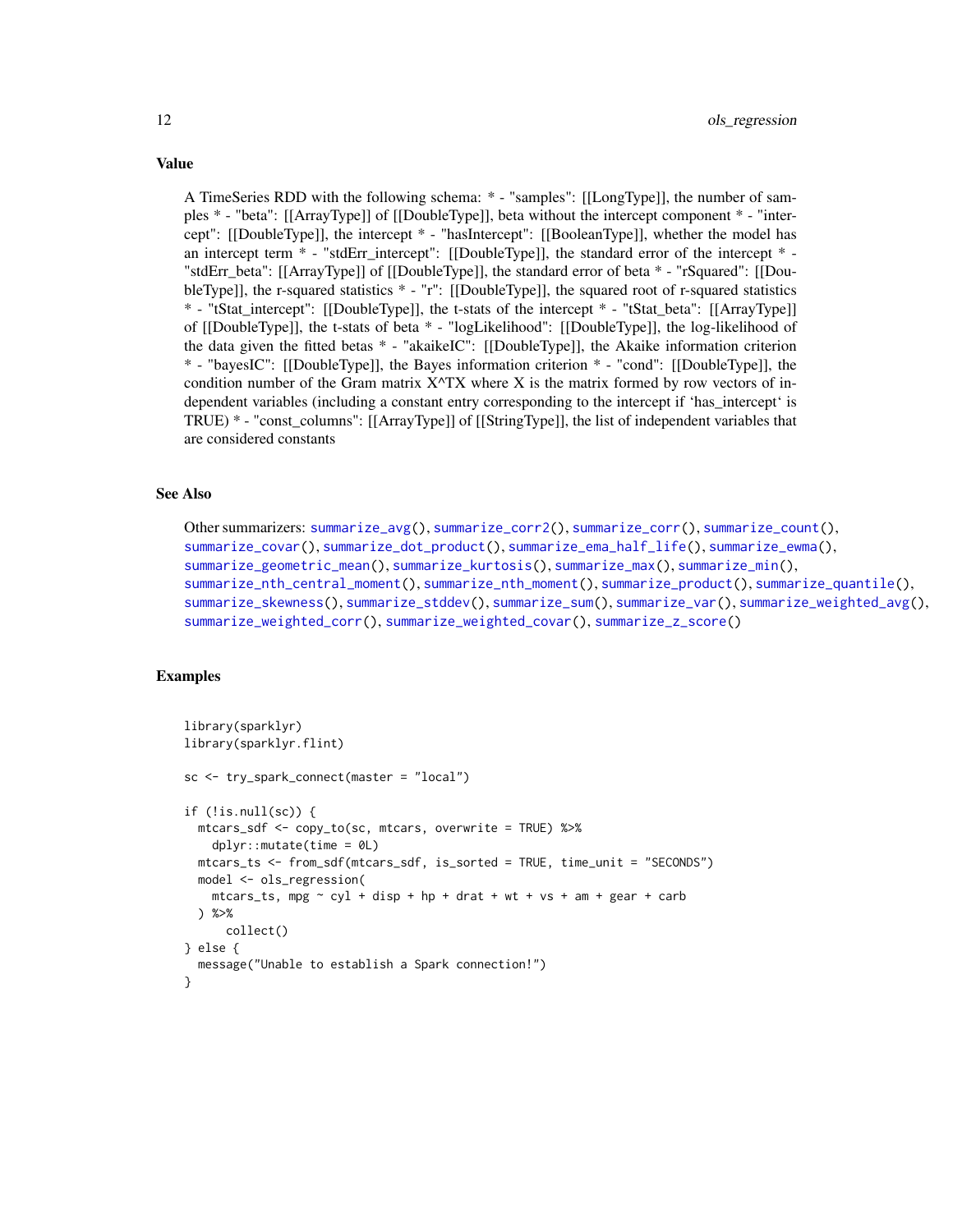<span id="page-12-0"></span>

## Description

These functions provide an interface for specifying how a Spark data frame should be imported into a TimeSeriesRDD (e.g., which column represents time, whether rows are already ordered by time, and time unit being used, etc)

## Arguments

| <b>SC</b>   | Spark connection                                                                                                                                                |
|-------------|-----------------------------------------------------------------------------------------------------------------------------------------------------------------|
| is_sorted   | Whether the rows being imported are already sorted by time                                                                                                      |
| time_unit   | Time unit of the time column (must be one of the following values: "NANOSEC-<br>ONDS", "MICROSECONDS", "MILLISECONDS", "SECONDS", "MINUTES",<br>"HOURS", "DAYS" |
| time column | Name of the time column                                                                                                                                         |

<span id="page-12-2"></span>

| spark_connection | Retrieve Spark connection associated with an R object |
|------------------|-------------------------------------------------------|
|                  |                                                       |

## Description

See [spark\\_connection](#page-12-2) for more details.

<span id="page-12-1"></span>spark\_connection.ts\_rdd

*Retrieve Spark connection associated with an R object*

## Description

See [spark\\_connection](#page-12-2) for more details.

#### Usage

## S3 method for class 'ts\_rdd' spark\_connection(x, ...)

|   | An R object from which a 'spark_connection' can be obtained. |
|---|--------------------------------------------------------------|
| . | Optional arguments; currently unused.                        |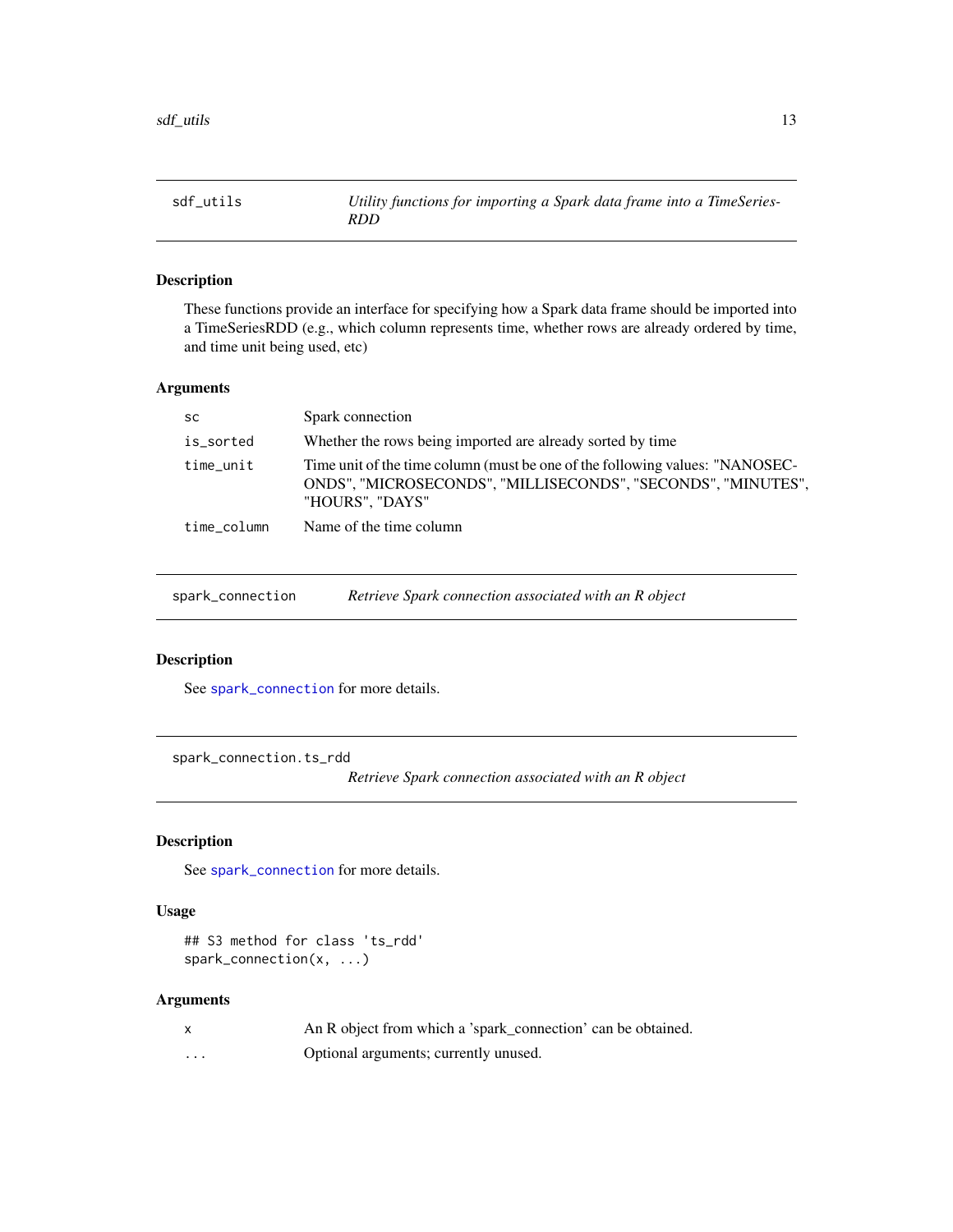## See Also

```
Other Spark dataframe utility functions: collect.ts_rdd(), from_rdd(), from_sdf(), spark_dataframe.ts_rdd(),
spark_jobj.ts_rdd(), to_sdf(), ts_rdd_builder()
```
## Examples

```
library(sparklyr)
library(sparklyr.flint)
sc <- try_spark_connect(master = "local")
if (!is.null(sc)) {
  sdf \leq copy_to(sc, tibble::tibble(t = seq(10), v = seq(10)))
  ts <- fromSDF(sdf, is_sorted = TRUE, time_unit = "SECONDS", time_column = "t")
  print(spark_connection(ts))
} else {
  message("Unable to establish a Spark connection!")
}
```
<span id="page-13-2"></span>spark\_dataframe *Retrieve a Spark DataFrame*

#### Description

See [spark\\_dataframe](#page-13-2) for more details.

<span id="page-13-1"></span>spark\_dataframe.ts\_rdd

*Retrieve a Spark DataFrame*

#### Description

Retrieve a Spark DataFrame from a TimeSeriesRDD object

## Usage

```
## S3 method for class 'ts_rdd'
spark_dataframe(x, ...)
```

| X | An R object wrapping, or containing, a Spark DataFrame. |
|---|---------------------------------------------------------|
| . | Optional arguments; currently unused.                   |

<span id="page-13-0"></span>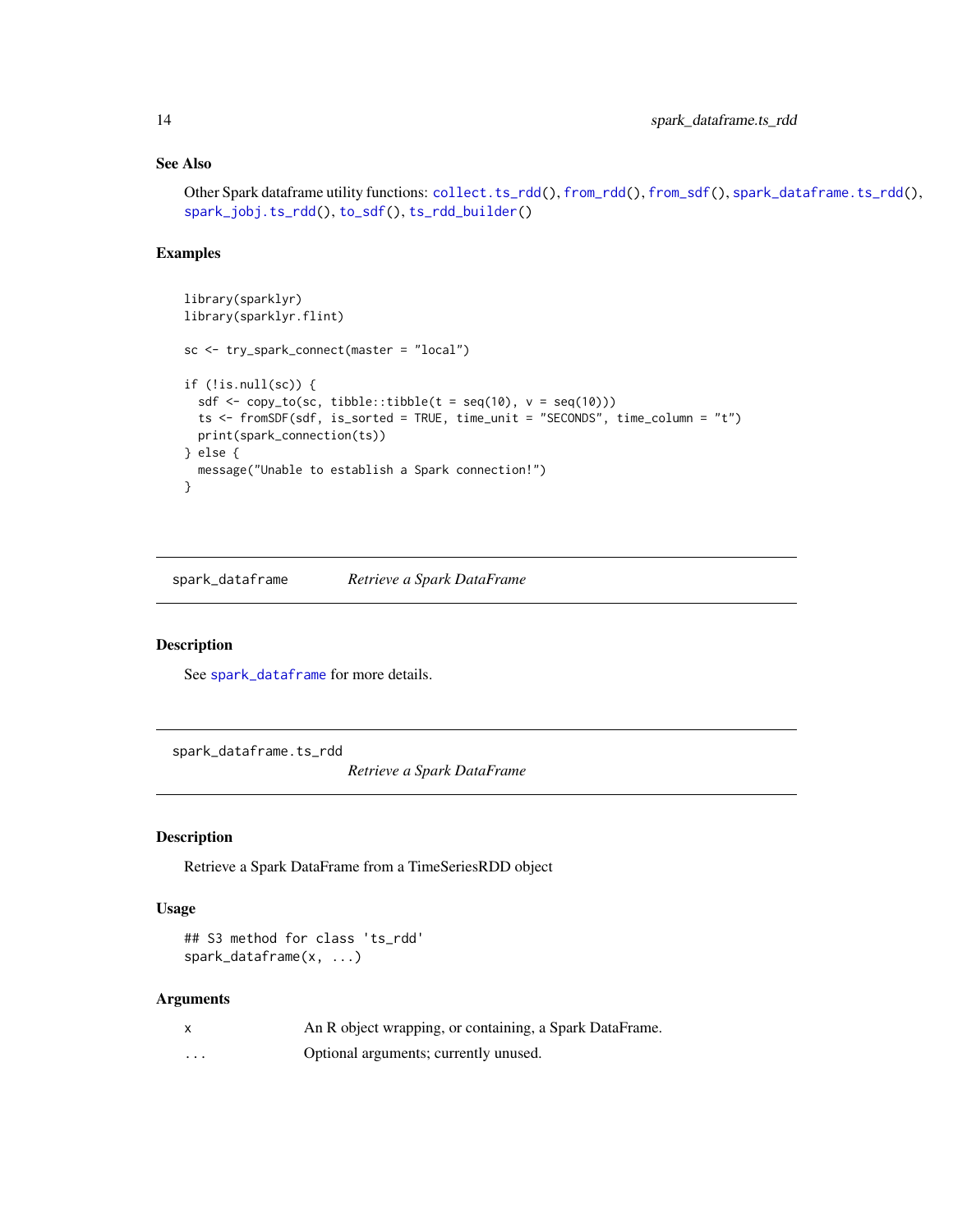## <span id="page-14-0"></span>spark\_jobj 15

## See Also

Other Spark dataframe utility functions: [collect.ts\\_rdd\(](#page-6-1)), [from\\_rdd\(](#page-7-1)), [from\\_sdf\(](#page-8-1)), [spark\\_connection.ts\\_rdd\(](#page-12-1)), [spark\\_jobj.ts\\_rdd\(](#page-14-1)), [to\\_sdf\(](#page-50-1)), [ts\\_rdd\\_builder\(](#page-51-1))

## Examples

```
library(sparklyr)
library(sparklyr.flint)
sc <- try_spark_connect(master = "local")
if (!is.null(sc)) {
  sdf <- copy_to(sc, tibble::tibble(t = seq(10), v = seq(10)))
  ts <- from_sdf(sdf, is_sorted = TRUE, time_unit = "SECONDS", time_column = "t")
  print(ts %>% spark_dataframe())
  print(sdf %>% spark_dataframe()) # the former should contain the same set of
                                   # rows as the latter does, modulo possible
                                   # difference in types of timestamp columns
} else {
  message("Unable to establish a Spark connection!")
}
```
<span id="page-14-2"></span>

spark\_jobj *Retrieve a Spark JVM Object Reference*

#### Description

See [spark\\_jobj](#page-14-2) for more details.

<span id="page-14-1"></span>spark\_jobj.ts\_rdd *Retrieve a Spark JVM Object Reference*

#### Description

See [spark\\_jobj](#page-14-2) for more details.

#### Usage

## S3 method for class 'ts\_rdd' spark\_jobj(x, ...)

|   | An R object containing, or wrapping, a 'spark_jobj'. |
|---|------------------------------------------------------|
| . | Optional arguments; currently unused.                |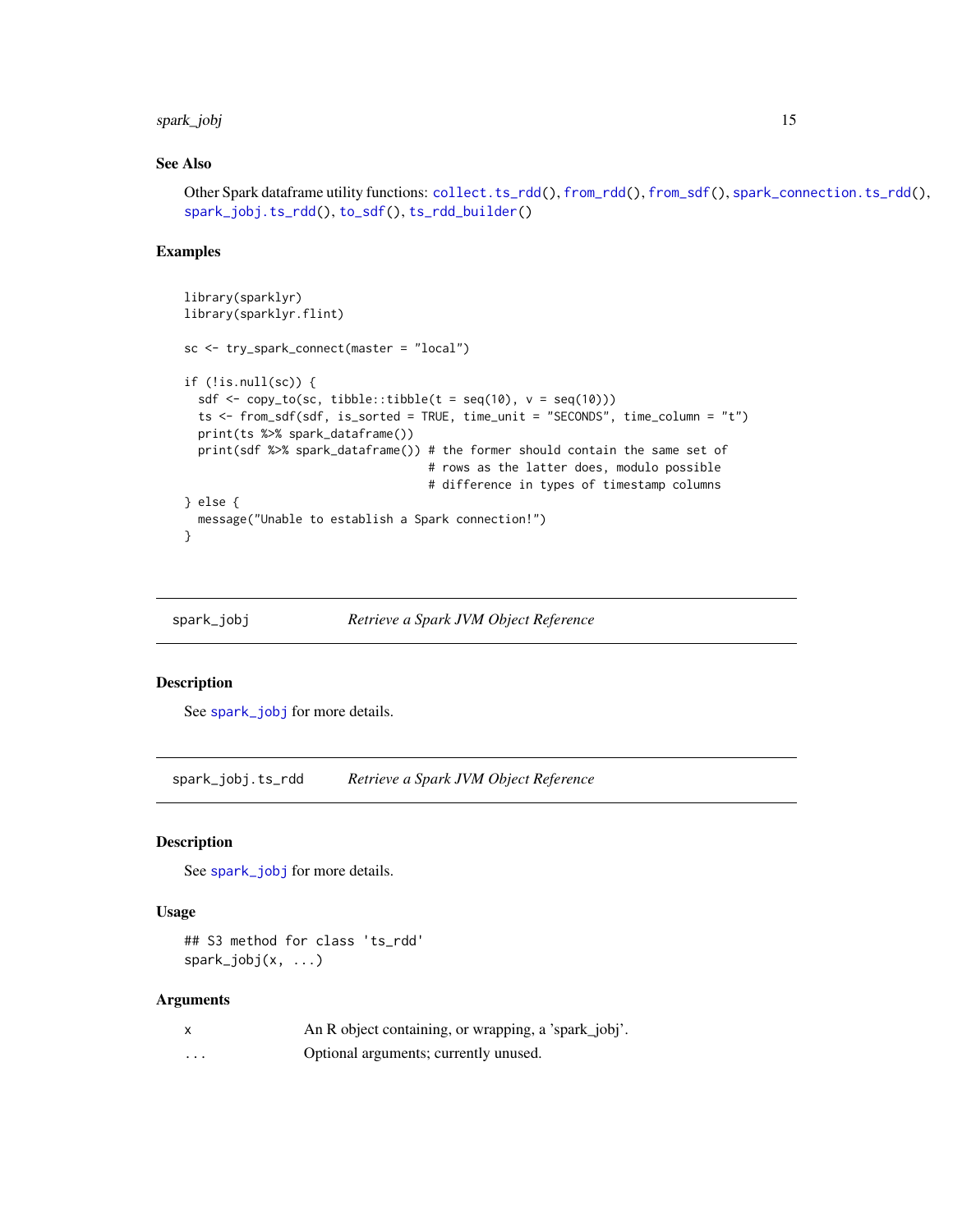## See Also

```
Other Spark dataframe utility functions: collect.ts_rdd(), from_rdd(), from_sdf(), spark_connection.ts_rdd(),
spark_dataframe.ts_rdd(), to_sdf(), ts_rdd_builder()
```
## Examples

```
library(sparklyr)
library(sparklyr.flint)
sc <- try_spark_connect(master = "local")
if (!is.null(sc)) {
  sdf \leq copy_to(sc, tibble::tibble(t = seq(10), v = seq(10)))
  ts <- fromSDF(sdf, is_sorted = TRUE, time_unit = "SECONDS", time_column = "t")
  print(spark_jobj(ts))
} else {
  message("Unable to establish a Spark connection!")
}
```
summarizers *Wrapper functions for commonly used summarizer functions*

## Description

R wrapper functions for commonly used Flint summarizer functionalities such as sum and count.

| ts_rdd      | Timeseries RDD being summarized                                                                                                                                                                                                                                                                                                                                                                                                                                                                                      |
|-------------|----------------------------------------------------------------------------------------------------------------------------------------------------------------------------------------------------------------------------------------------------------------------------------------------------------------------------------------------------------------------------------------------------------------------------------------------------------------------------------------------------------------------|
| window      | Either an R expression specifying time windows to be summarized (e.g., 'in_past( $\text{"1h"}$ )'<br>to summarize data from looking behind 1 hour at each time point, 'in_future("5s")'<br>to summarize data from looking forward 5 seconds at each time point), or 'NULL'<br>to compute aggregate statistics on records grouped by timestamps                                                                                                                                                                       |
| column      | Column to be summarized                                                                                                                                                                                                                                                                                                                                                                                                                                                                                              |
| key_columns | Optional list of columns that will form an equivalence relation associating each<br>record with the time series it belongs to (i.e., any 2 records having equal val-<br>ues in those columns will be associated with the same time series, and any 2<br>records having differing values in those columns are considered to be from 2<br>separate time series and will therefore be summarized separately) By default,<br>'key_colums' is empty and all records are considered to be part of a single time<br>series. |
| incremental | If FALSE and 'key_columns' is empty, then apply the summarizer to all records<br>of 'ts_rdd'. If FALSE and 'key_columns' is non-empty, then apply the summa-<br>rizer to all records within each group determined by 'key_columns'. If TRUE                                                                                                                                                                                                                                                                          |

<span id="page-15-0"></span>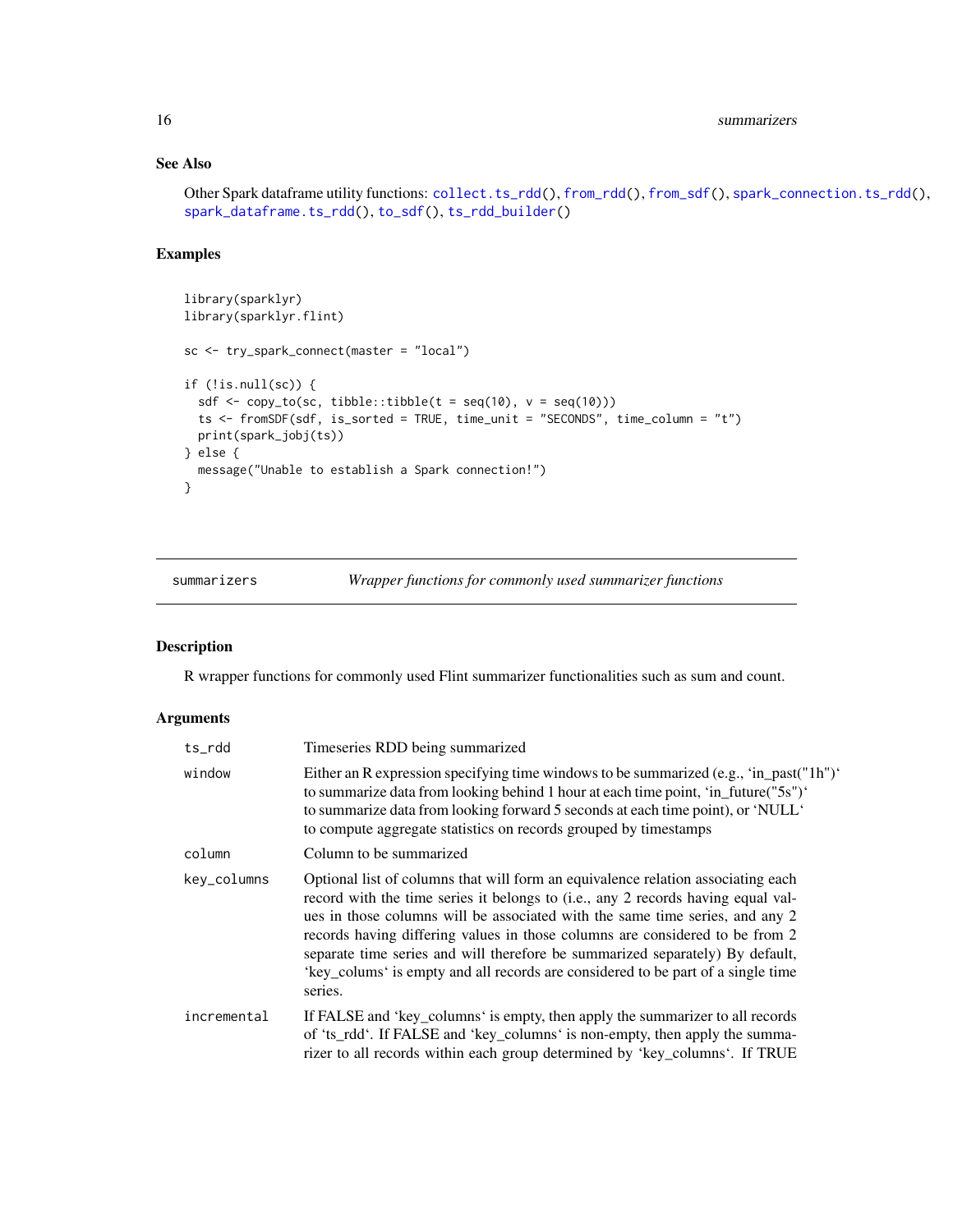<span id="page-16-0"></span>and 'key\_columns' is empty, then for each record in 'ts\_rdd', the summarizer is applied to that record and all records preceding it, and the summarized result is associated with the timestamp of that record. If TRUE and 'key\_columns' is non-empty, then for each record within a group of records determined by 1 or more key columns, the summarizer is applied to that record and all records preceding it within its group, and the summarized result is associated with the timestamp of that record.

<span id="page-16-1"></span>summarize\_avg *Average summarizer*

#### Description

Compute moving average of 'column' and store results in a new column named '<column>\_mean'

#### Usage

summarize\_avg(ts\_rdd, column, window = NULL, key\_columns = list())

#### Arguments

| ts_rdd      | Timeseries RDD being summarized                                                                                                                                                                                                                                                                                                                                                                                                                                                                                      |
|-------------|----------------------------------------------------------------------------------------------------------------------------------------------------------------------------------------------------------------------------------------------------------------------------------------------------------------------------------------------------------------------------------------------------------------------------------------------------------------------------------------------------------------------|
| column      | Column to be summarized                                                                                                                                                                                                                                                                                                                                                                                                                                                                                              |
| window      | Either an R expression specifying time windows to be summarized (e.g., 'in_past( $\text{m}$ ')'<br>to summarize data from looking behind 1 hour at each time point, 'in_future("5s")'<br>to summarize data from looking forward 5 seconds at each time point), or 'NULL'<br>to compute aggregate statistics on records grouped by timestamps                                                                                                                                                                         |
| key_columns | Optional list of columns that will form an equivalence relation associating each<br>record with the time series it belongs to (i.e., any 2 records having equal val-<br>ues in those columns will be associated with the same time series, and any 2<br>records having differing values in those columns are considered to be from 2<br>separate time series and will therefore be summarized separately) By default,<br>'key_colums' is empty and all records are considered to be part of a single time<br>series. |

#### Value

A TimeSeriesRDD containing the summarized result

#### See Also

Other summarizers: [ols\\_regression\(](#page-10-1)), [summarize\\_corr2\(](#page-18-1)), [summarize\\_corr\(](#page-17-1)), [summarize\\_count\(](#page-20-1)), [summarize\\_covar\(](#page-21-1)), [summarize\\_dot\\_product\(](#page-23-1)), [summarize\\_ema\\_half\\_life\(](#page-24-1)), [summarize\\_ewma\(](#page-26-1)), [summarize\\_geometric\\_mean\(](#page-28-1)), [summarize\\_kurtosis\(](#page-29-1)), [summarize\\_max\(](#page-30-1)), [summarize\\_min\(](#page-32-1)), [summarize\\_nth\\_central\\_moment\(](#page-33-1)), [summarize\\_nth\\_moment\(](#page-34-1)), [summarize\\_product\(](#page-36-1)), [summarize\\_quantile\(](#page-37-1)), [summarize\\_skewness\(](#page-38-1)), [summarize\\_stddev\(](#page-40-1)), [summarize\\_sum\(](#page-41-1)), [summarize\\_var\(](#page-42-1)), [summarize\\_weighted\\_avg\(](#page-44-1)), [summarize\\_weighted\\_corr\(](#page-45-1)), [summarize\\_weighted\\_covar\(](#page-47-1)), [summarize\\_z\\_score\(](#page-48-1))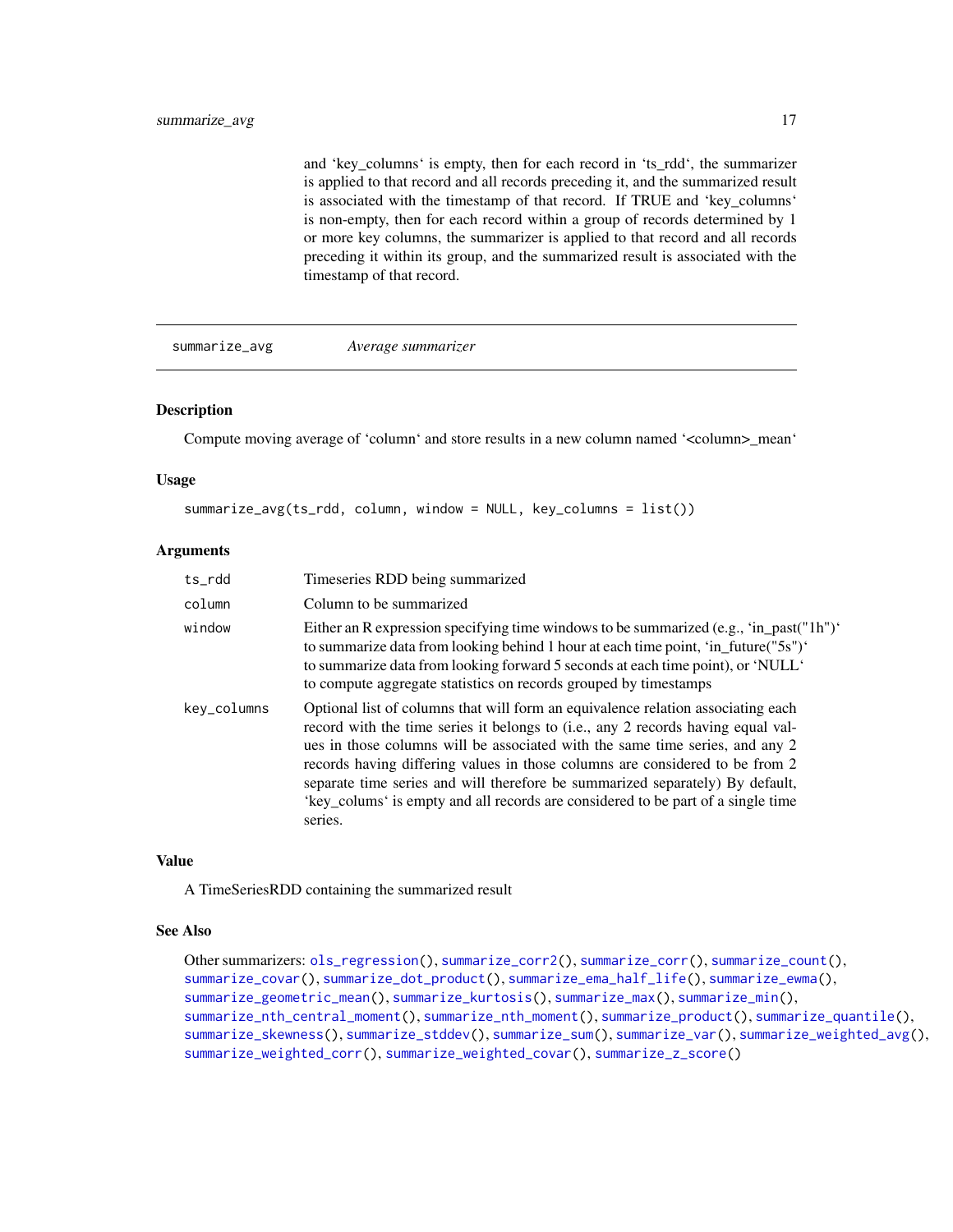## Examples

```
library(sparklyr)
library(sparklyr.flint)
sc <- try_spark_connect(master = "local")
if (!is.null(sc)) {
  sdf \leftarrow copy_to(sc, tibble::tibble(t = seq(10), v = seq(10)))ts <- fromSDF(sdf, is_sorted = TRUE, time_unit = "SECONDS", time_column = "t")
  ts_avg <- summarize_avg(ts, column = "v", window = in_past("3s"))
} else {
  message("Unable to establish a Spark connection!")
}
```
<span id="page-17-1"></span>summarize\_corr *Correlation summarizer*

## Description

Compute pairwise correations among the list of columns specified and store results in new columns named with the following pattern: '<column1>\_<column2>\_correlation' and '<column1>\_<column2>\_correlationTStat', where column1 and column2 are names of any 2 distinct columns

#### Usage

```
summarize_corr(ts_rdd, columns, key_columns = list(), incremental = FALSE)
```

| ts_rdd      | Timeseries RDD being summarized                                                                                                                                                                                                                                                                                                                                                                                                                                                                                                                                                |
|-------------|--------------------------------------------------------------------------------------------------------------------------------------------------------------------------------------------------------------------------------------------------------------------------------------------------------------------------------------------------------------------------------------------------------------------------------------------------------------------------------------------------------------------------------------------------------------------------------|
| columns     | A list of column names                                                                                                                                                                                                                                                                                                                                                                                                                                                                                                                                                         |
| key_columns | Optional list of columns that will form an equivalence relation associating each<br>record with the time series it belongs to (i.e., any 2 records having equal val-<br>ues in those columns will be associated with the same time series, and any 2<br>records having differing values in those columns are considered to be from 2<br>separate time series and will therefore be summarized separately) By default,<br>'key_colums' is empty and all records are considered to be part of a single time<br>series.                                                           |
| incremental | If FALSE and 'key_columns' is empty, then apply the summarizer to all records<br>of 'ts_rdd'. If FALSE and 'key_columns' is non-empty, then apply the summa-<br>rizer to all records within each group determined by 'key_columns'. If TRUE<br>and 'key_columns' is empty, then for each record in 'ts_rdd', the summarizer<br>is applied to that record and all records preceding it, and the summarized result<br>is associated with the timestamp of that record. If TRUE and 'key_columns'<br>is non-empty, then for each record within a group of records determined by 1 |

<span id="page-17-0"></span>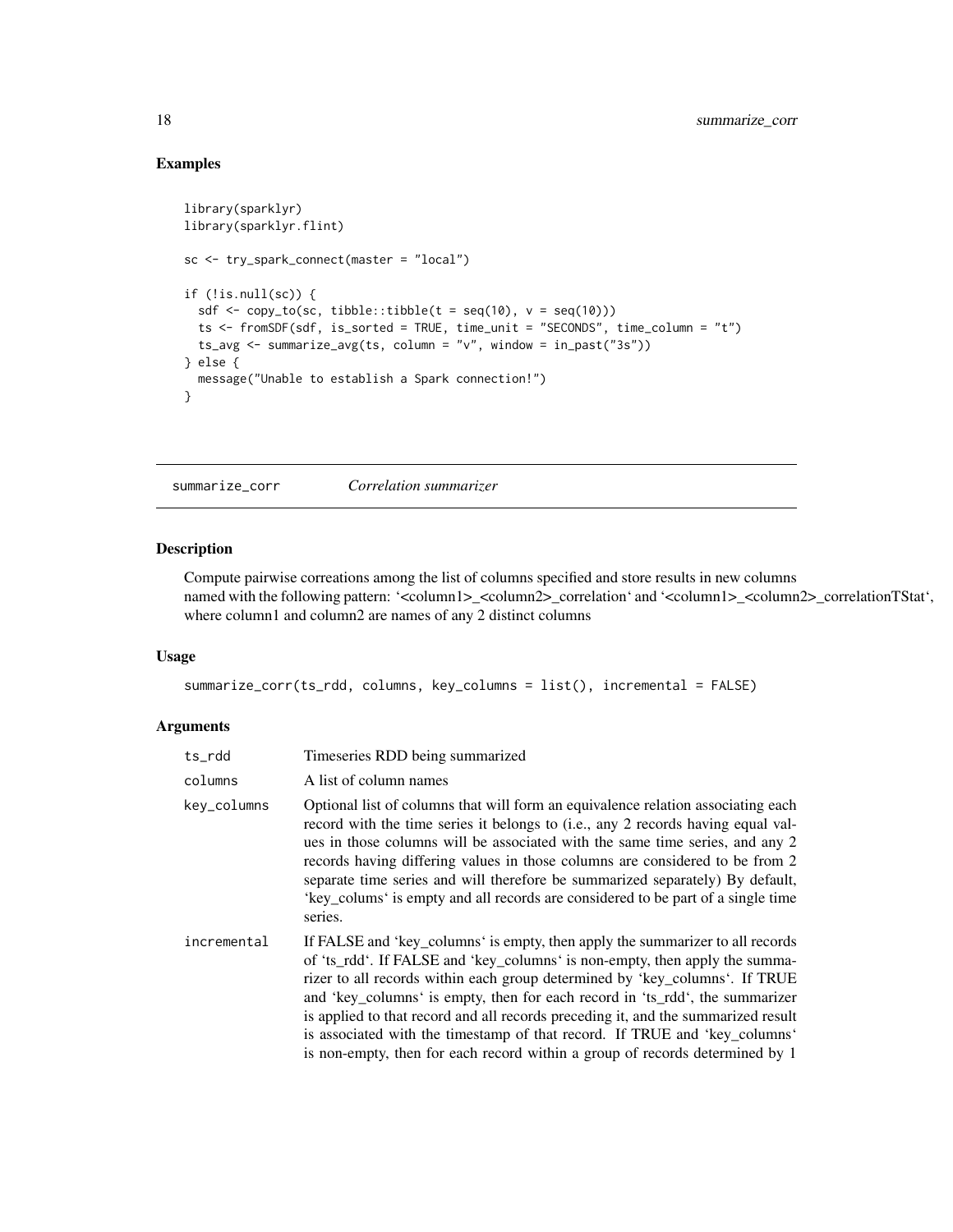or more key columns, the summarizer is applied to that record and all records preceding it within its group, and the summarized result is associated with the timestamp of that record.

#### <span id="page-18-0"></span>Value

A TimeSeriesRDD containing the summarized result

## See Also

```
Other summarizers: ols_regression(), summarize_avg(), summarize_corr2(), summarize_count(),
summarize_covar(), summarize_dot_product(), summarize_ema_half_life(), summarize_ewma(),
summarize_geometric_mean(), summarize_kurtosis(), summarize_max(), summarize_min(),
summarize_nth_central_moment(), summarize_nth_moment(), summarize_product(), summarize_quantile(),
summarize_skewness(), summarize_stddev(), summarize_sum(), summarize_var(), summarize_weighted_avg(),
summarize_weighted_corr(), summarize_weighted_covar(), summarize_z_score()
```
## Examples

```
library(sparklyr)
library(sparklyr.flint)
sc <- try_spark_connect(master = "local")
if (!is.null(sc)) {
 sdf \leq copy_to(sc, tibble::tibble(t = seq(10), u = rnorm(10), v = rnorm(10)))
 ts <- fromSDF(sdf, is_sorted = TRUE, time_unit = "SECONDS", time_column = "t")
 ts_corr <- summarize_corr(ts, columns = c("u", "v"))
} else {
 message("Unable to establish a Spark connection!")
}
```
<span id="page-18-1"></span>summarize\_corr2 *Pairwise correlation summarizer*

## Description

Compute pairwise correations for all possible pairs of columns such that the first column of each pair is one of 'xcolumns' and the second column of each pair is one of 'ycolumns', storing results in new columns named with the following pattern: '<column1>\_<column2>\_correlation' and '<column1>\_<column2>\_correlationTStat' for each pair of columns (column1, column2)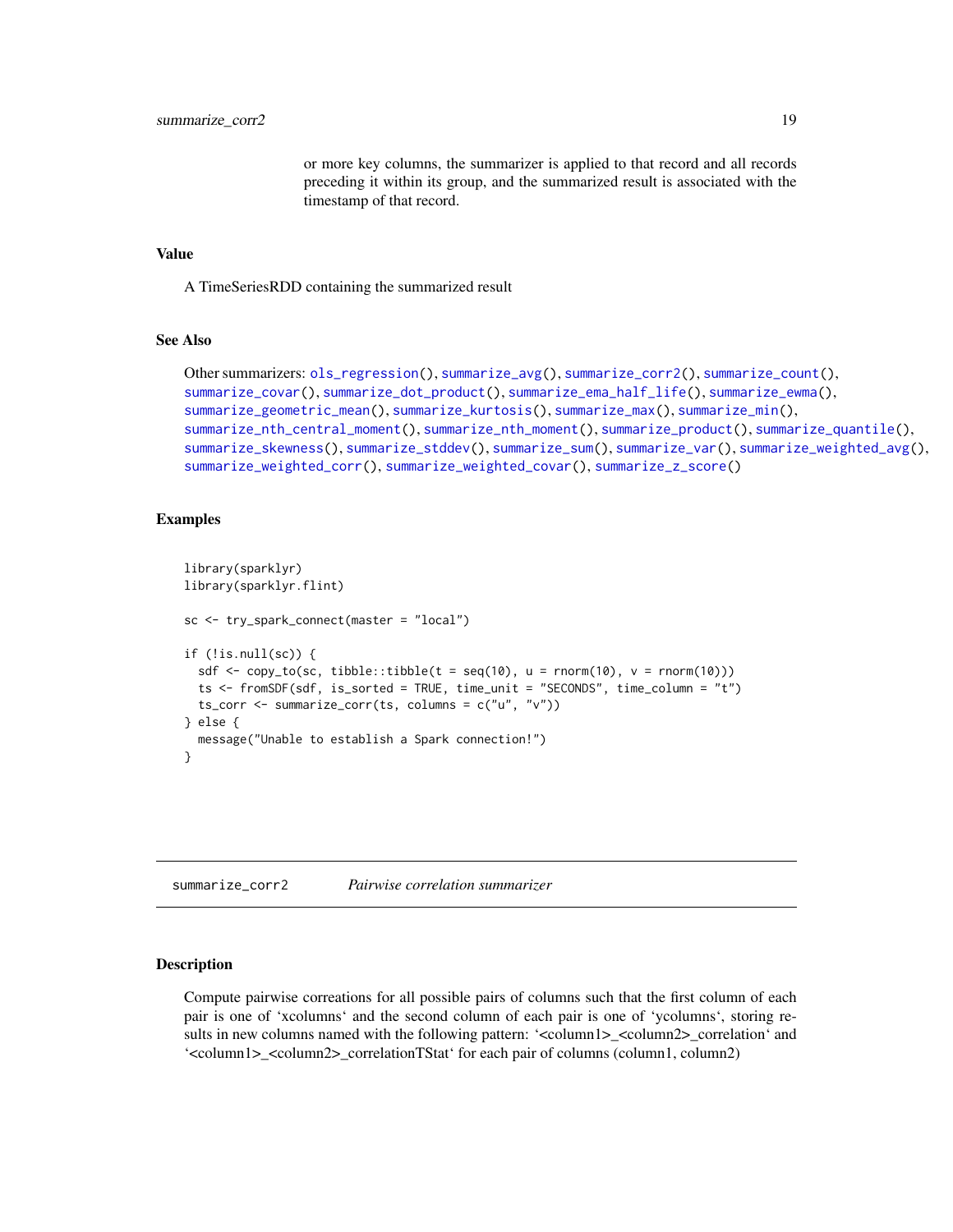## Usage

```
summarize_corr2(
  ts_rdd,
  xcolumns,
  ycolumns,
  key_columns = list(),
  incremental = FALSE
\lambda
```
## Arguments

| ts_rdd      | Timeseries RDD being summarized                                                                                                                                                                                                                                                                                                                                                                                                                                                                                                                                                                                                                                                                                                                                                 |
|-------------|---------------------------------------------------------------------------------------------------------------------------------------------------------------------------------------------------------------------------------------------------------------------------------------------------------------------------------------------------------------------------------------------------------------------------------------------------------------------------------------------------------------------------------------------------------------------------------------------------------------------------------------------------------------------------------------------------------------------------------------------------------------------------------|
| xcolumns    | A list of column names                                                                                                                                                                                                                                                                                                                                                                                                                                                                                                                                                                                                                                                                                                                                                          |
| vcolumns    | A list of column names disjoint from xcolumns                                                                                                                                                                                                                                                                                                                                                                                                                                                                                                                                                                                                                                                                                                                                   |
| key_columns | Optional list of columns that will form an equivalence relation associating each<br>record with the time series it belongs to (i.e., any 2 records having equal val-<br>ues in those columns will be associated with the same time series, and any 2<br>records having differing values in those columns are considered to be from 2<br>separate time series and will therefore be summarized separately) By default,<br>'key_colums' is empty and all records are considered to be part of a single time<br>series.                                                                                                                                                                                                                                                            |
| incremental | If FALSE and 'key_columns' is empty, then apply the summarizer to all records<br>of 'ts_rdd'. If FALSE and 'key_columns' is non-empty, then apply the summa-<br>rizer to all records within each group determined by 'key_columns'. If TRUE<br>and 'key_columns' is empty, then for each record in 'ts_rdd', the summarizer<br>is applied to that record and all records preceding it, and the summarized result<br>is associated with the timestamp of that record. If TRUE and 'key_columns'<br>is non-empty, then for each record within a group of records determined by 1<br>or more key columns, the summarizer is applied to that record and all records<br>preceding it within its group, and the summarized result is associated with the<br>timestamp of that record. |

#### Value

A TimeSeriesRDD containing the summarized result

## See Also

```
Other summarizers: ols_regression(), summarize_avg(), summarize_corr(), summarize_count(),
summarize_covar(), summarize_dot_product(), summarize_ema_half_life(), summarize_ewma(),
summarize_geometric_mean(), summarize_kurtosis(), summarize_max(), summarize_min(),
summarize_nth_central_moment(), summarize_nth_moment(), summarize_product(), summarize_quantile(),
summarize_skewness(), summarize_stddev(), summarize_sum(), summarize_var(), summarize_weighted_avg(),
summarize_weighted_corr(), summarize_weighted_covar(), summarize_z_score()
```
<span id="page-19-0"></span>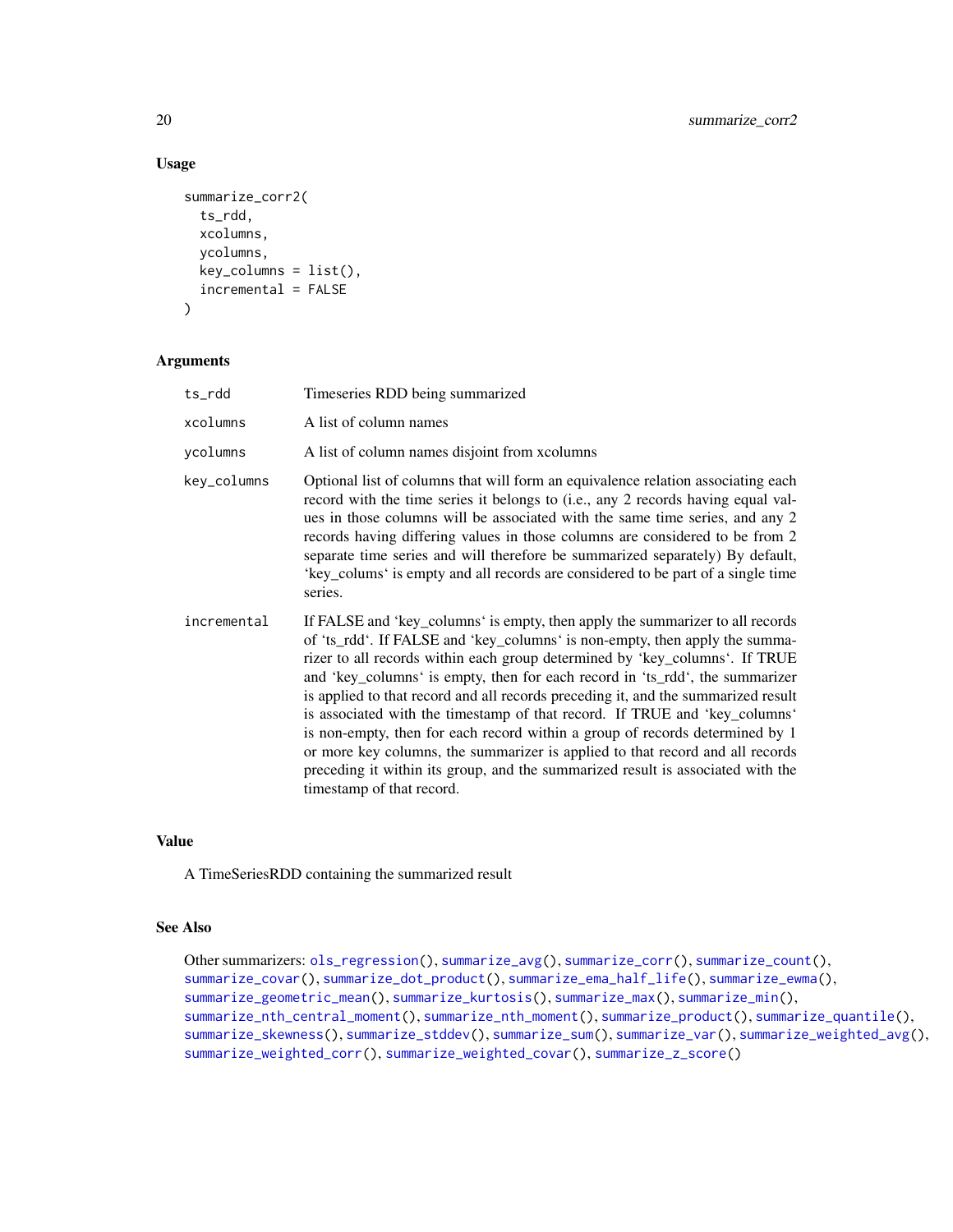## <span id="page-20-0"></span>summarize\_count 21

## Examples

```
library(sparklyr)
library(sparklyr.flint)
sc <- try_spark_connect(master = "local")
if (!is.null(sc)) {
  sdf <- copy_to(
    sc,
  tibble::tibble(t = seq(10), x1 = rnorm(10), x2 = rnorm(10), y1 = rnorm(10), y2 = rnorm(10))
  \lambdats <- fromSDF(sdf, is_sorted = TRUE, time_unit = "SECONDS", time_column = "t")
  ts_corr2 <- summarize_corr2(ts, xcolumns = c("x1", "x2"), ycolumns = c("y1", "y2"))
} else {
  message("Unable to establish a Spark connection!")
}
```
<span id="page-20-1"></span>summarize\_count *Count summarizer*

#### Description

Count the total number of records if no column is specified, or the number of non-null values within the specified column within each time window or within each group of records with identical timestamps

#### Usage

```
summarize_count(ts_rdd, column = NULL, window = NULL, key_columns = list())
```

| ts_rdd      | Timeseries RDD being summarized                                                                                                                                                                                                                                                                                                                                                                                     |
|-------------|---------------------------------------------------------------------------------------------------------------------------------------------------------------------------------------------------------------------------------------------------------------------------------------------------------------------------------------------------------------------------------------------------------------------|
| column      | If not NULL, then report the number of values in the column specified that are<br>not NULL or NaN within each time window or group of records with identical<br>timestamps, and store the counts in a new column named ' <column>_count'.<br/>Otherwise the number of records within each time window or group of records<br/>with identical timestamps is reported, and stored in a column named 'count'.</column> |
| window      | Either an R expression specifying time windows to be summarized (e.g., 'in_past("1h")'<br>to summarize data from looking behind 1 hour at each time point, 'in_future("5s")'<br>to summarize data from looking forward 5 seconds at each time point), or 'NULL'<br>to compute aggregate statistics on records grouped by timestamps                                                                                 |
| key_columns | Optional list of columns that will form an equivalence relation associating each<br>record with the time series it belongs to (i.e., any 2 records having equal val-<br>ues in those columns will be associated with the same time series, and any 2                                                                                                                                                                |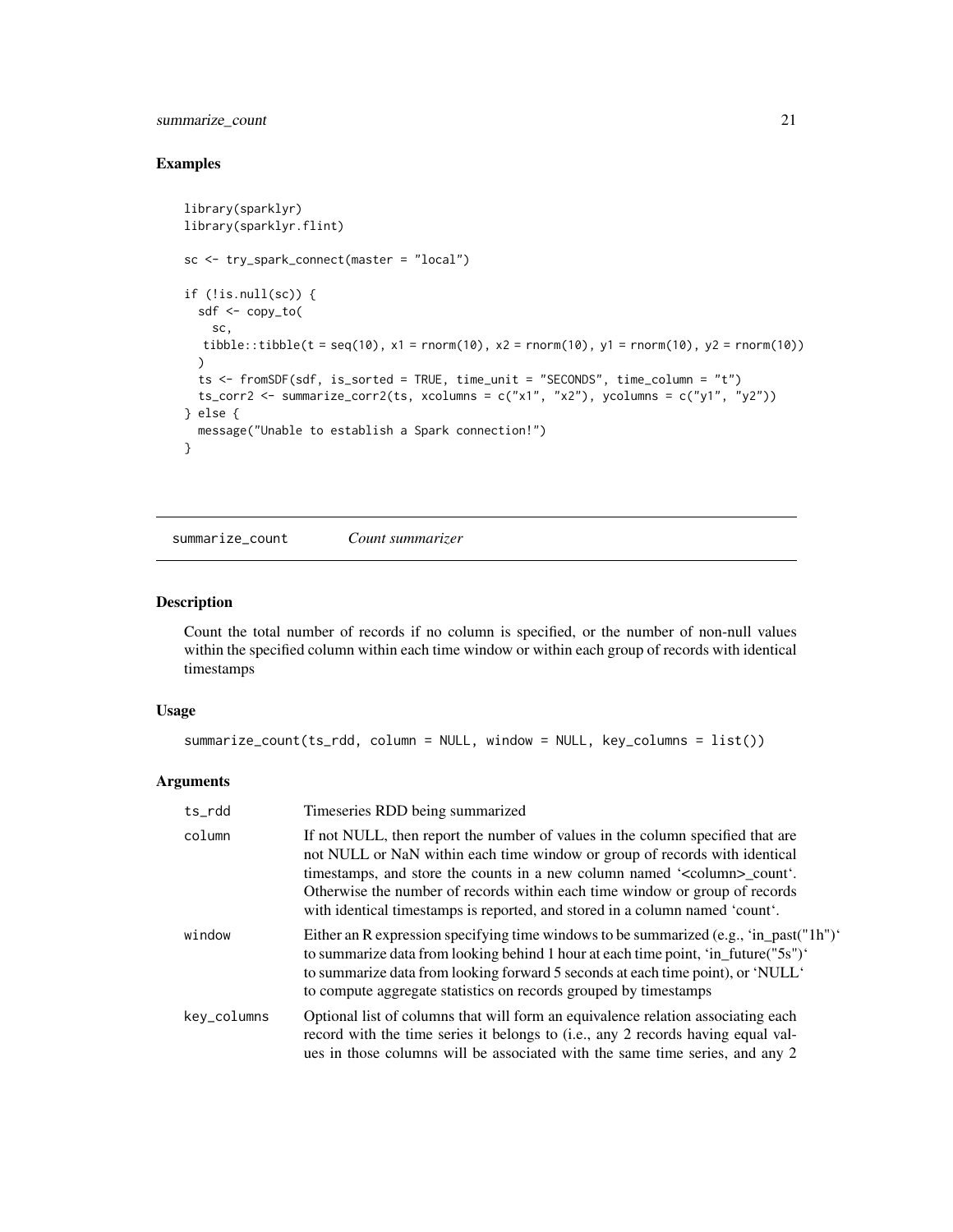records having differing values in those columns are considered to be from 2 separate time series and will therefore be summarized separately) By default, 'key\_colums' is empty and all records are considered to be part of a single time series.

## <span id="page-21-0"></span>Value

A TimeSeriesRDD containing the summarized result

## See Also

```
Other summarizers: ols_regression(), summarize_avg(), summarize_corr2(), summarize_corr(),
summarize_covar(), summarize_dot_product(), summarize_ema_half_life(), summarize_ewma(),
summarize_geometric_mean(), summarize_kurtosis(), summarize_max(), summarize_min(),
summarize_nth_central_moment(), summarize_nth_moment(), summarize_product(), summarize_quantile(),
summarize_skewness(), summarize_stddev(), summarize_sum(), summarize_var(), summarize_weighted_avg(),
summarize_weighted_corr(), summarize_weighted_covar(), summarize_z_score()
```
## Examples

```
library(sparklyr)
library(sparklyr.flint)
sc <- try_spark_connect(master = "local")
if (!is.null(sc)) {
 sdf \leq copy_to(sc, tibble::tibble(t = seq(10), v = \text{seq}(10)))
  ts <- fromSDF(sdf, is_sorted = TRUE, time_unit = "SECONDS", time_column = "t")
  ts_count <- summarize_count(ts, column = "v", window = in_past("3s"))
} else {
 message("Unable to establish a Spark connection!")
}
```
<span id="page-21-1"></span>summarize\_covar *Covariance summarizer*

#### **Description**

Compute covariance between values from 'xcolumn' and 'ycolumn' within each time window or within each group of records with identical timestamps, and store results in a new column named '<xcolumn>\_<ycolumn>\_covariance'

#### Usage

```
summarize_covar(ts_rdd, xcolumn, ycolumn, window = NULL, key_columns = list())
```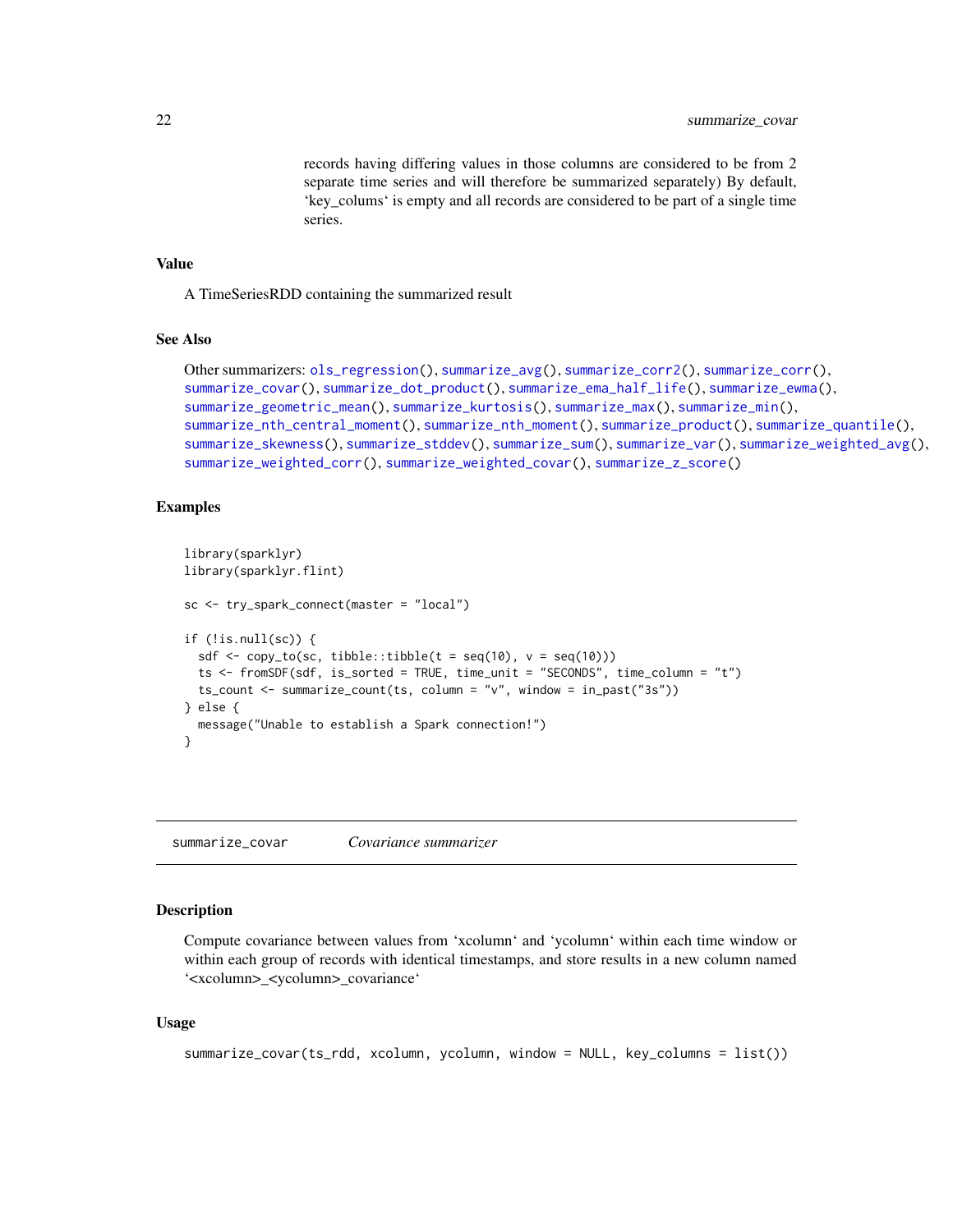#### <span id="page-22-0"></span>**Arguments**

| ts rdd      | Timeseries RDD being summarized                                                                                                                                                                                                                                                                                                                                                                                                                                                                                      |
|-------------|----------------------------------------------------------------------------------------------------------------------------------------------------------------------------------------------------------------------------------------------------------------------------------------------------------------------------------------------------------------------------------------------------------------------------------------------------------------------------------------------------------------------|
| xcolumn     | Column representing the first random variable                                                                                                                                                                                                                                                                                                                                                                                                                                                                        |
| ycolumn     | Column representing the second random variable                                                                                                                                                                                                                                                                                                                                                                                                                                                                       |
| window      | Either an R expression specifying time windows to be summarized (e.g., 'in_past("1h")'<br>to summarize data from looking behind 1 hour at each time point, 'in_future("5s")'<br>to summarize data from looking forward 5 seconds at each time point), or 'NULL'<br>to compute aggregate statistics on records grouped by timestamps                                                                                                                                                                                  |
| key_columns | Optional list of columns that will form an equivalence relation associating each<br>record with the time series it belongs to (i.e., any 2 records having equal val-<br>ues in those columns will be associated with the same time series, and any 2<br>records having differing values in those columns are considered to be from 2<br>separate time series and will therefore be summarized separately) By default,<br>'key_colums' is empty and all records are considered to be part of a single time<br>series. |

#### Value

A TimeSeriesRDD containing the summarized result

#### See Also

```
Other summarizers: ols_regression(), summarize_avg(), summarize_corr2(), summarize_corr(),
summarize_count(), summarize_dot_product(), summarize_ema_half_life(), summarize_ewma(),
summarize_geometric_mean(), summarize_kurtosis(), summarize_max(), summarize_min(),
summarize_nth_central_moment(), summarize_nth_moment(), summarize_product(), summarize_quantile(),
summarize_skewness(), summarize_stddev(), summarize_sum(), summarize_var(), summarize_weighted_avg(),
summarize_weighted_corr(), summarize_weighted_covar(), summarize_z_score()
```

```
library(sparklyr)
library(sparklyr.flint)
sc <- try_spark_connect(master = "local")
if (!is.null(sc)) {
  sdf \leq copy_to(sc, tibble::tibble(t = seq(10), u = rnorm(10), v = rnorm(10)))
  ts <- fromSDF(sdf, is_sorted = TRUE, time_unit = "SECONDS", time_column = "t")
  ts_covar <- summarize_covar(ts, xcolumn = "u", ycolumn = "v", window = in_past("3s"))
} else {
  message("Unable to establish a Spark connection!")
}
```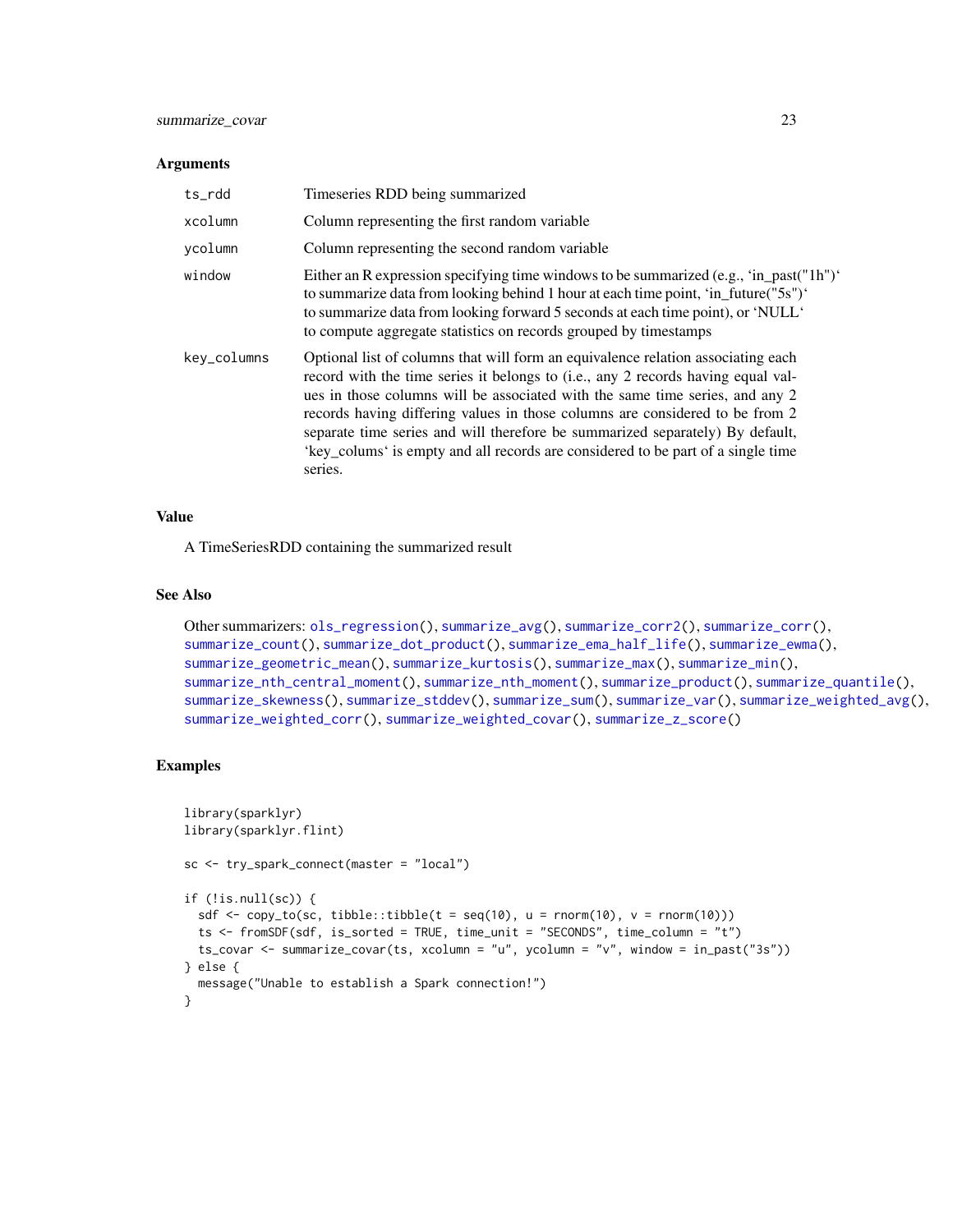<span id="page-23-1"></span><span id="page-23-0"></span>summarize\_dot\_product *Dot product summarizer*

## Description

Compute dot product of values from 'xcolumn' and 'ycolumn' within a moving time window or within each group of records with identical timestamps and store results in a new column named '<xcolumn>\_<ycolumn>\_dotProduct'

## Usage

```
summarize_dot_product(
 ts_rdd,
  xcolumn,
 ycolumn,
 window = NULL,key_columns = list()
\lambda
```
#### Arguments

| ts_rdd      | Timeseries RDD being summarized                                                                                                                                                                                                                                                                                                                                                                                                                                                                                      |
|-------------|----------------------------------------------------------------------------------------------------------------------------------------------------------------------------------------------------------------------------------------------------------------------------------------------------------------------------------------------------------------------------------------------------------------------------------------------------------------------------------------------------------------------|
| xcolumn     | Name of the first column                                                                                                                                                                                                                                                                                                                                                                                                                                                                                             |
| vcolumn     | Name of the second column                                                                                                                                                                                                                                                                                                                                                                                                                                                                                            |
| window      | Either an R expression specifying time windows to be summarized (e.g., 'in_past("1h")'<br>to summarize data from looking behind 1 hour at each time point, 'in_future("5s")'<br>to summarize data from looking forward 5 seconds at each time point), or 'NULL'<br>to compute aggregate statistics on records grouped by timestamps                                                                                                                                                                                  |
| key_columns | Optional list of columns that will form an equivalence relation associating each<br>record with the time series it belongs to (i.e., any 2 records having equal val-<br>ues in those columns will be associated with the same time series, and any 2<br>records having differing values in those columns are considered to be from 2<br>separate time series and will therefore be summarized separately) By default,<br>'key_colums' is empty and all records are considered to be part of a single time<br>series. |

## Value

A TimeSeriesRDD containing the summarized result

## See Also

Other summarizers: [ols\\_regression\(](#page-10-1)), [summarize\\_avg\(](#page-16-1)), [summarize\\_corr2\(](#page-18-1)), [summarize\\_corr\(](#page-17-1)), [summarize\\_count\(](#page-20-1)), [summarize\\_covar\(](#page-21-1)), [summarize\\_ema\\_half\\_life\(](#page-24-1)), [summarize\\_ewma\(](#page-26-1)), [summarize\\_geometric\\_mean\(](#page-28-1)), [summarize\\_kurtosis\(](#page-29-1)), [summarize\\_max\(](#page-30-1)), [summarize\\_min\(](#page-32-1)), [summarize\\_nth\\_central\\_moment\(](#page-33-1)), [summarize\\_nth\\_moment\(](#page-34-1)), [summarize\\_product\(](#page-36-1)), [summarize\\_quantile\(](#page-37-1)),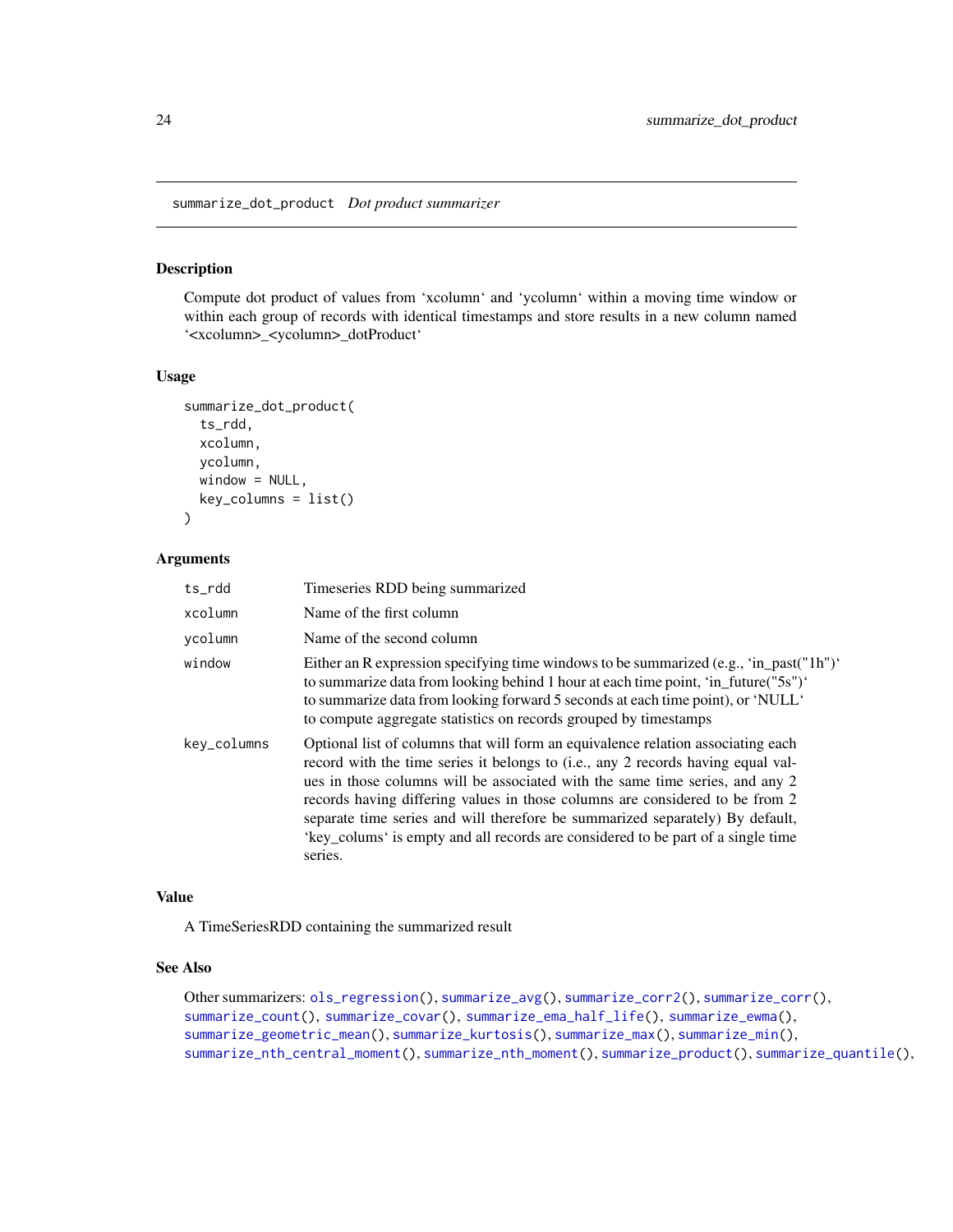## <span id="page-24-0"></span>summarize\_ema\_half\_life 25

```
summarize_skewness(), summarize_stddev(), summarize_sum(), summarize_var(), summarize_weighted_avg(),
summarize_weighted_corr(), summarize_weighted_covar(), summarize_z_score()
```
#### Examples

```
library(sparklyr)
library(sparklyr.flint)
sc <- try_spark_connect(master = "local")
if (!is.null(sc)) {
 sdf \leq copy_to(sc, tibble::tibble(t = seq(10), u = seq(10, 1, -1), v = seq(10)))
 ts <- fromSDF(sdf, is_sorted = TRUE, time_unit = "SECONDS", time_column = "t")
 ts_dot_product <- summarize_dot_product(ts, xcolumn = "u", ycolumn = "v", window = in_past("3s"))
} else {
 message("Unable to establish a Spark connection!")
}
```
<span id="page-24-1"></span>summarize\_ema\_half\_life

*EMA half-life summarizer*

#### Description

Calculate the exponential moving average of a time series using the half- life specified and store the result in a new column named '<column>\_ema' See https://github.com/twosigma/flint/blob/master/doc/ema.md for details on different EMA implementations.

#### Usage

```
summarize_ema_half_life(
  ts_rdd,
  column,
  half_life_duration,
 window = NULL,time_column = "time",
  interpolation = c("previous", "linear", "current"),
  convention = c("legacy", "convolution", "core"),
  key\_columns = list())
```

| ts rdd | Timeseries RDD being summarized |
|--------|---------------------------------|
| column | Column to be summarized         |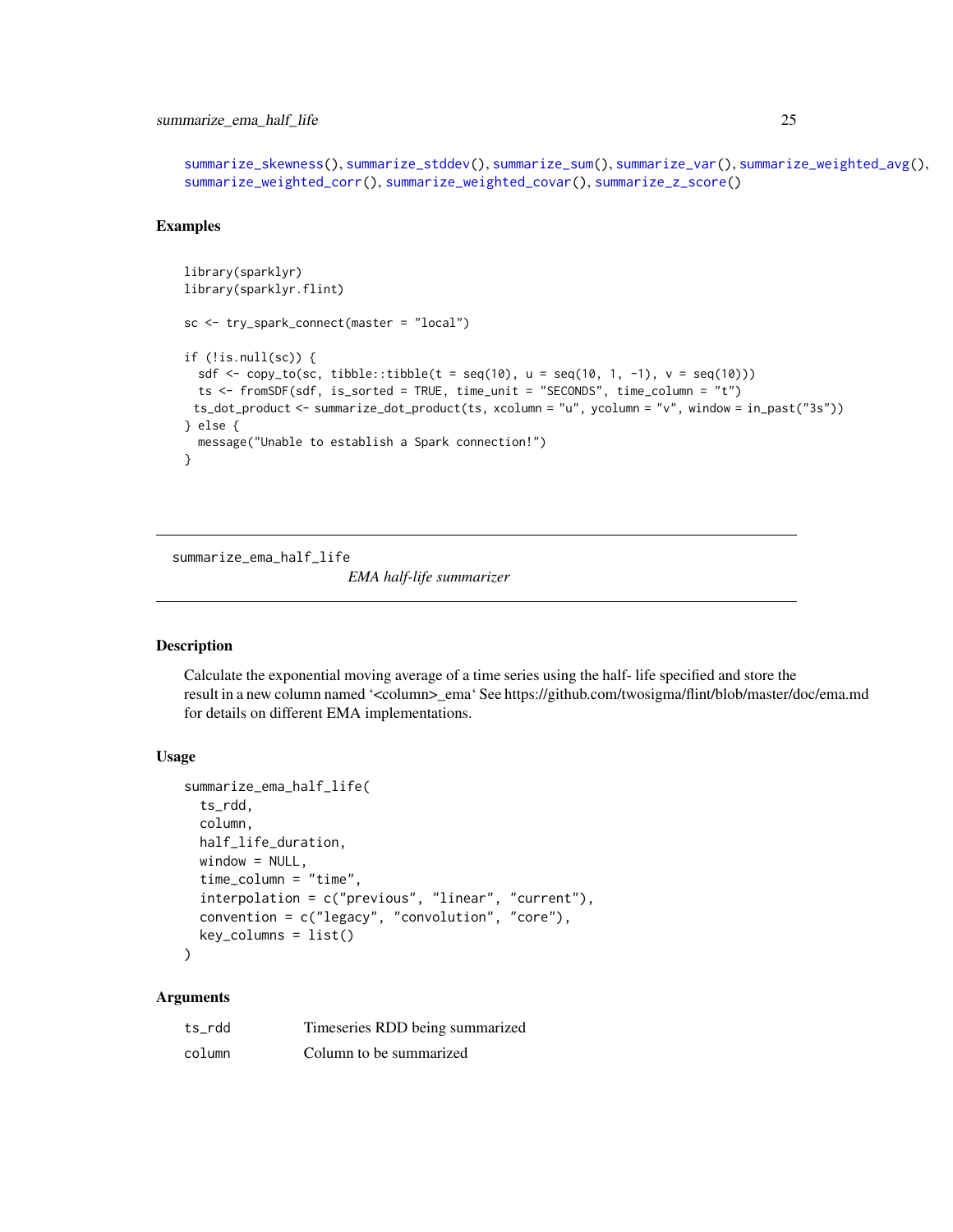<span id="page-25-0"></span>

| half_life_duration |                                                                                                                                                                                                                                                                                                                                                                                                                                                                                                                      |  |
|--------------------|----------------------------------------------------------------------------------------------------------------------------------------------------------------------------------------------------------------------------------------------------------------------------------------------------------------------------------------------------------------------------------------------------------------------------------------------------------------------------------------------------------------------|--|
|                    | A time duration specified in string form (e.g., "1d", "1h", "15m", etc) represent-<br>ing the half-life duration                                                                                                                                                                                                                                                                                                                                                                                                     |  |
| window             | Either an R expression specifying time windows to be summarized (e.g., 'in_past("1h")'<br>to summarize the EMA of 'column' within the time interval of [t - 1h, t] for each<br>timestamp 't', 'in_future("5s")' to summarize EMA of 'column' within the time<br>interval of $[t, t + 5s]$ for each timestamp 't'), or 'NULL' to summarize EMA of<br>'column' within the time interval of (-inf, t] for each timestamp 't'                                                                                            |  |
| time_column        | Name of the column containing timestamps (default: "time")                                                                                                                                                                                                                                                                                                                                                                                                                                                           |  |
| interpolation      | Method used for interpolating values between two consecutive data points, must<br>be one of "previous", "linear", and "current" (default: "previous"). See https://github.com/twosigma/flint/b<br>for details on different interpolation methods.                                                                                                                                                                                                                                                                    |  |
| convention         | Convolution convention, must be one of "convolution", "core", and "legacy" (de-<br>fault: "legacy"). See https://github.com/twosigma/flint/blob/master/doc/ema.md<br>for details.                                                                                                                                                                                                                                                                                                                                    |  |
| key_columns        | Optional list of columns that will form an equivalence relation associating each<br>record with the time series it belongs to (i.e., any 2 records having equal val-<br>ues in those columns will be associated with the same time series, and any 2<br>records having differing values in those columns are considered to be from 2<br>separate time series and will therefore be summarized separately) By default,<br>'key_colums' is empty and all records are considered to be part of a single time<br>series. |  |

#### See Also

```
Other summarizers: ols_regression(), summarize_avg(), summarize_corr2(), summarize_corr(),
summarize_count(), summarize_covar(), summarize_dot_product(), summarize_ewma(), summarize_geometric_mean(),
summarize_kurtosis(), summarize_max(), summarize_min(), summarize_nth_central_moment(),
summarize_nth_moment(), summarize_product(), summarize_quantile(), summarize_skewness(),
summarize_stddev(), summarize_sum(), summarize_var(), summarize_weighted_avg(), summarize_weighted_corr(),
summarize_weighted_covar(), summarize_z_score()
```

```
library(sparklyr)
library(sparklyr.flint)
sc <- try_spark_connect(master = "local")
if (!is.null(sc)) {
  price_sdf <- copy_to(
   sc,
    data.frame(time = seq(1000), price = rnorm(1000))
  )
  ts <- fromSDF(price_sdf, is_sorted = TRUE, time_unit = "SECONDS")
  ts_ema <- summarize_ema_half_life(
   ts,
   column = "price",
```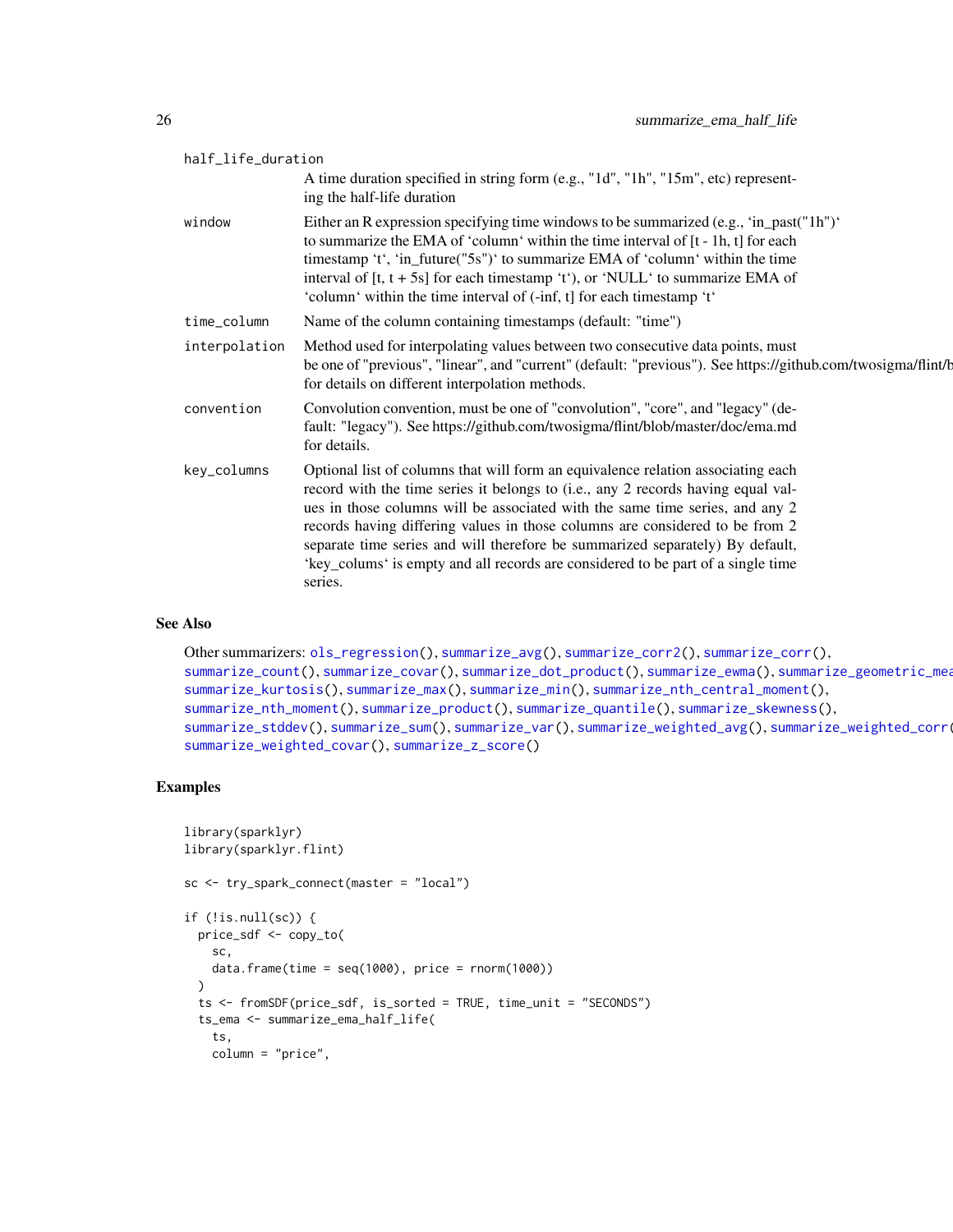```
half_life_duration = "100s"
 )
} else {
 message("Unable to establish a Spark connection!")
}
```
<span id="page-26-1"></span>summarize\_ewma *Exponential weighted moving average summarizer*

#### Description

Compute exponential weighted moving average (EWMA) of 'column' and store results in a new column named ' $\ll$ column> ewma' At time t[n], the i-th value x[i] with timestamp t[i] will have a weighted value of [weight(i, n)  $*$  x[i]], where weight(i, n) is determined by both 'alpha' and 'smoothing\_duration'.

## Usage

```
summarize_ewma(
  ts_rdd,
  column,
  alpha = 0.05,
  smoothing_duration = "1d",
  time_column = "time",
  convention = c("core", "legacy"),
  key_columns = list()
)
```
#### Arguments

| ts rdd | Timeseries RDD being summarized                                                                               |
|--------|---------------------------------------------------------------------------------------------------------------|
| column | Column to be summarized                                                                                       |
| alpha  | A smoothing factor between 0 and 1 (default: $0.05$ ) – a higher alpha discounts<br>older observations faster |

smoothing\_duration

A time duration specified in string form (e.g., "1d", "1h", "15m", etc) or "constant". The weight applied to a past observation from time t[p] at time t[n] is jointly determined by 'alpha' and 'smoothing\_duration'.

If 'smoothing\_duration' is a fixed time duration such as "1d", then weight(p, n)  $= (1 - alpha) \wedge [(t[n] - t[p]) / smoothing_duration]$ 

If 'smoothing duration' is "constant", then weight(p, n) =  $(1 - alpha)$  ^ (n p) (i.e., this option assumes the difference between consecutive timestamps is equal to some constant 'diff', and 'smoothing\_duration' is effectively also equal to 'diff', so that t[n] - t[p] =  $(n - p)$  \* diff and weight $(p, n) = (1 - alpha)$  ^ [ $(t[n]$ t[p]) / smoothing\_duration] =  $(1 - alpha) \wedge [(n - p) * diff / diff] = (1 - alpha) \wedge (n$ - p))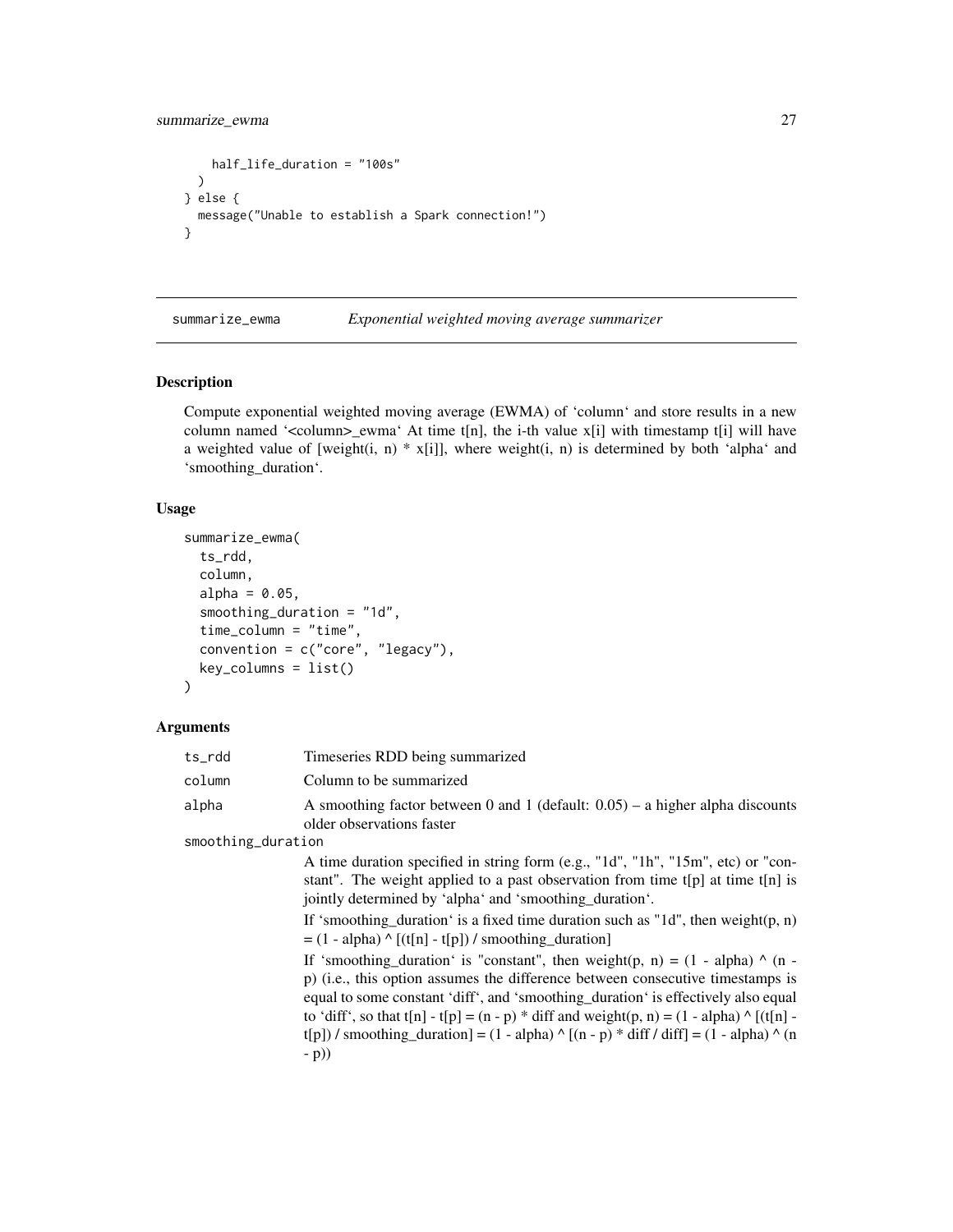<span id="page-27-0"></span>

| time_column | Name of the column containing timestamps (default: "time")                                                                                                                                                                                                                                                                                                                                                                                                                                                           |
|-------------|----------------------------------------------------------------------------------------------------------------------------------------------------------------------------------------------------------------------------------------------------------------------------------------------------------------------------------------------------------------------------------------------------------------------------------------------------------------------------------------------------------------------|
| convention  | One of "core" or "legacy" (default: "core")                                                                                                                                                                                                                                                                                                                                                                                                                                                                          |
|             | If 'convention' is "core", then the output will be weighted sum of all observa-<br>tions divided by the sum of all weight coefficients (see https://github.com/twosigma/flint/blob/master/doc/                                                                                                                                                                                                                                                                                                                       |
|             | If 'convention' is "legacy", then the output will simply be the weighted sum of<br>all observations, without being normalized by the sum of all weight coefficients<br>(see https://github.com/twosigma/flint/blob/master/doc/ema.md#legacy).                                                                                                                                                                                                                                                                        |
| key_columns | Optional list of columns that will form an equivalence relation associating each<br>record with the time series it belongs to (i.e., any 2 records having equal val-<br>ues in those columns will be associated with the same time series, and any 2<br>records having differing values in those columns are considered to be from 2<br>separate time series and will therefore be summarized separately) By default,<br>'key_colums' is empty and all records are considered to be part of a single time<br>series. |

## See Also

```
Other summarizers: ols_regression(), summarize_avg(), summarize_corr2(), summarize_corr(),
summarize_count(), summarize_covar(), summarize_dot_product(), summarize_ema_half_life(),
summarize_geometric_mean(), summarize_kurtosis(), summarize_max(), summarize_min(),
summarize_nth_central_moment(), summarize_nth_moment(), summarize_product(), summarize_quantile(),
summarize_skewness(), summarize_stddev(), summarize_sum(), summarize_var(), summarize_weighted_avg(),
summarize_weighted_corr(), summarize_weighted_covar(), summarize_z_score()
```

```
library(sparklyr)
library(sparklyr.flint)
sc <- try_spark_connect(master = "local")
if (!is.null(sc)) {
  price_sdf <- copy_to(
   sc,
   data.frame(
     time = ceiling(seq(12) / 2),
     price = seq(12) / 2,
     id = rep(c(3L, 7L), 6))
  \mathcal{L}ts <- fromSDF(price_sdf, is_sorted = TRUE, time_unit = "DAYS")
  ts_ewma <- summarize_ewma(
   ts,
   column = "price",
    smoothing_duration = "1d",
   key_columns = "id"
  )
} else {
  message("Unable to establish a Spark connection!")
```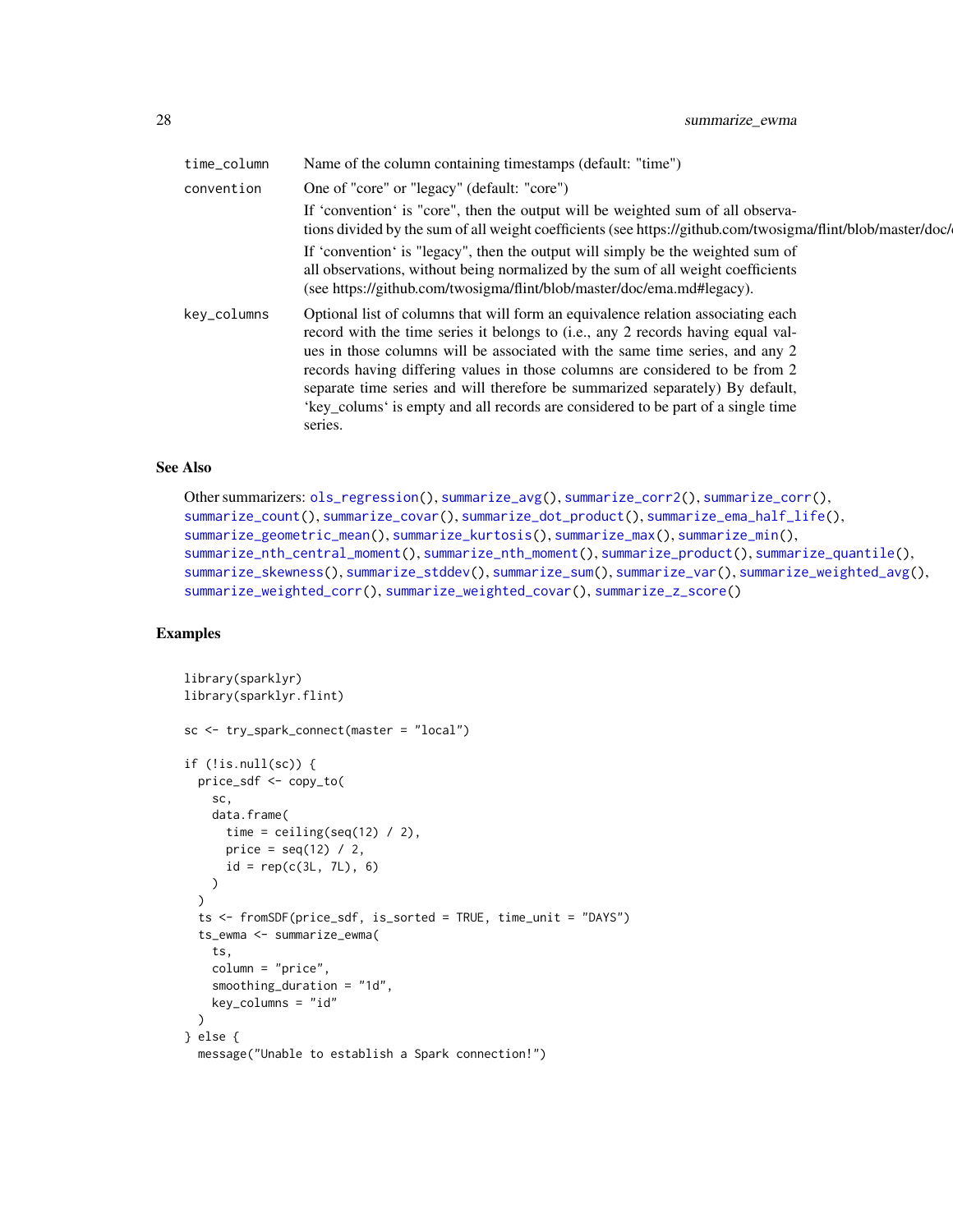<span id="page-28-0"></span>}

<span id="page-28-1"></span>summarize\_geometric\_mean

*Geometric mean summarizer*

## Description

Compute geometric mean of values from 'column' within a moving time window or within each group of records with identical timestamps and store results in a new column named '<column>\_geometricMean'

## Usage

```
summarize_geometric_mean(
 ts_rdd,
 column,
 key_columns = list(),
 incremental = FALSE
)
```
## Arguments

| ts_rdd      | Timeseries RDD being summarized                                                                                                                                                                                                                                                                                                                                                                                                                                                                                                                                                                                                                                                                                                                                                 |
|-------------|---------------------------------------------------------------------------------------------------------------------------------------------------------------------------------------------------------------------------------------------------------------------------------------------------------------------------------------------------------------------------------------------------------------------------------------------------------------------------------------------------------------------------------------------------------------------------------------------------------------------------------------------------------------------------------------------------------------------------------------------------------------------------------|
| column      | Column to be summarized                                                                                                                                                                                                                                                                                                                                                                                                                                                                                                                                                                                                                                                                                                                                                         |
| key_columns | Optional list of columns that will form an equivalence relation associating each<br>record with the time series it belongs to (i.e., any 2 records having equal val-<br>ues in those columns will be associated with the same time series, and any 2<br>records having differing values in those columns are considered to be from 2<br>separate time series and will therefore be summarized separately) By default,<br>'key_colums' is empty and all records are considered to be part of a single time<br>series.                                                                                                                                                                                                                                                            |
| incremental | If FALSE and 'key_columns' is empty, then apply the summarizer to all records<br>of 'ts_rdd'. If FALSE and 'key_columns' is non-empty, then apply the summa-<br>rizer to all records within each group determined by 'key_columns'. If TRUE<br>and 'key_columns' is empty, then for each record in 'ts_rdd', the summarizer<br>is applied to that record and all records preceding it, and the summarized result<br>is associated with the timestamp of that record. If TRUE and 'key_columns'<br>is non-empty, then for each record within a group of records determined by 1<br>or more key columns, the summarizer is applied to that record and all records<br>preceding it within its group, and the summarized result is associated with the<br>timestamp of that record. |

## Value

A TimeSeriesRDD containing the summarized result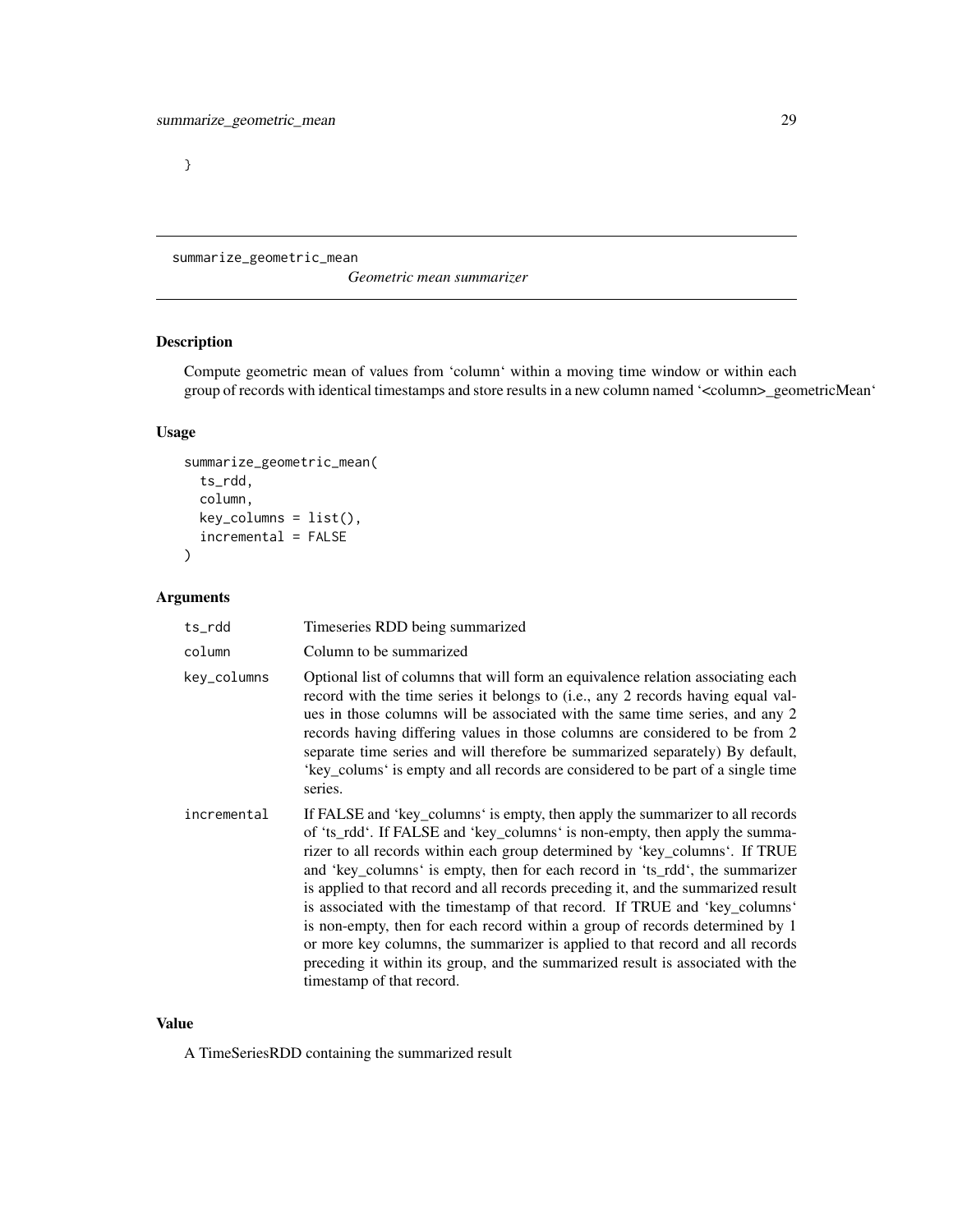## See Also

```
Other summarizers: ols_regression(), summarize_avg(), summarize_corr2(), summarize_corr(),
summarize_count(), summarize_covar(), summarize_dot_product(), summarize_ema_half_life(),
summarize_ewma(), summarize_kurtosis(), summarize_max(), summarize_min(), summarize_nth_central_moment(),
summarize_nth_moment(), summarize_product(), summarize_quantile(), summarize_skewness(),
summarize_stddev(), summarize_sum(), summarize_var(), summarize_weighted_avg(), summarize_weighted_corr(),
summarize_weighted_covar(), summarize_z_score()
```
## Examples

```
library(sparklyr)
library(sparklyr.flint)
sc <- try_spark_connect(master = "local")
if (!is.null(sc)) {
  sdf \leq copy_to(sc, tibble::tibble(t = seq(10), u = seq(10, 1, -1)))
  ts <- fromSDF(sdf, is_sorted = TRUE, time_unit = "SECONDS", time_column = "t")
  ts_geometric_mean <- summarize_geometric_mean(ts, column = "u")
} else {
  message("Unable to establish a Spark connection!")
}
```
<span id="page-29-1"></span>summarize\_kurtosis *Kurtosis summarizer*

## Description

Compute the excess kurtosis (fourth standardized moment minus 3) of 'column' and store the result in a new column named '<column>\_kurtosis'

## Usage

```
summarize_kurtosis(ts_rdd, column, key_columns = list(), incremental = FALSE)
```

| ts_rdd      | Timeseries RDD being summarized                                                                                                                                                                                                                                                                                                                                                                                                                                                                                      |
|-------------|----------------------------------------------------------------------------------------------------------------------------------------------------------------------------------------------------------------------------------------------------------------------------------------------------------------------------------------------------------------------------------------------------------------------------------------------------------------------------------------------------------------------|
| column      | Column to be summarized                                                                                                                                                                                                                                                                                                                                                                                                                                                                                              |
| kev_columns | Optional list of columns that will form an equivalence relation associating each<br>record with the time series it belongs to (i.e., any 2 records having equal val-<br>ues in those columns will be associated with the same time series, and any 2<br>records having differing values in those columns are considered to be from 2<br>separate time series and will therefore be summarized separately) By default,<br>'key colums' is empty and all records are considered to be part of a single time<br>series. |
|             |                                                                                                                                                                                                                                                                                                                                                                                                                                                                                                                      |

<span id="page-29-0"></span>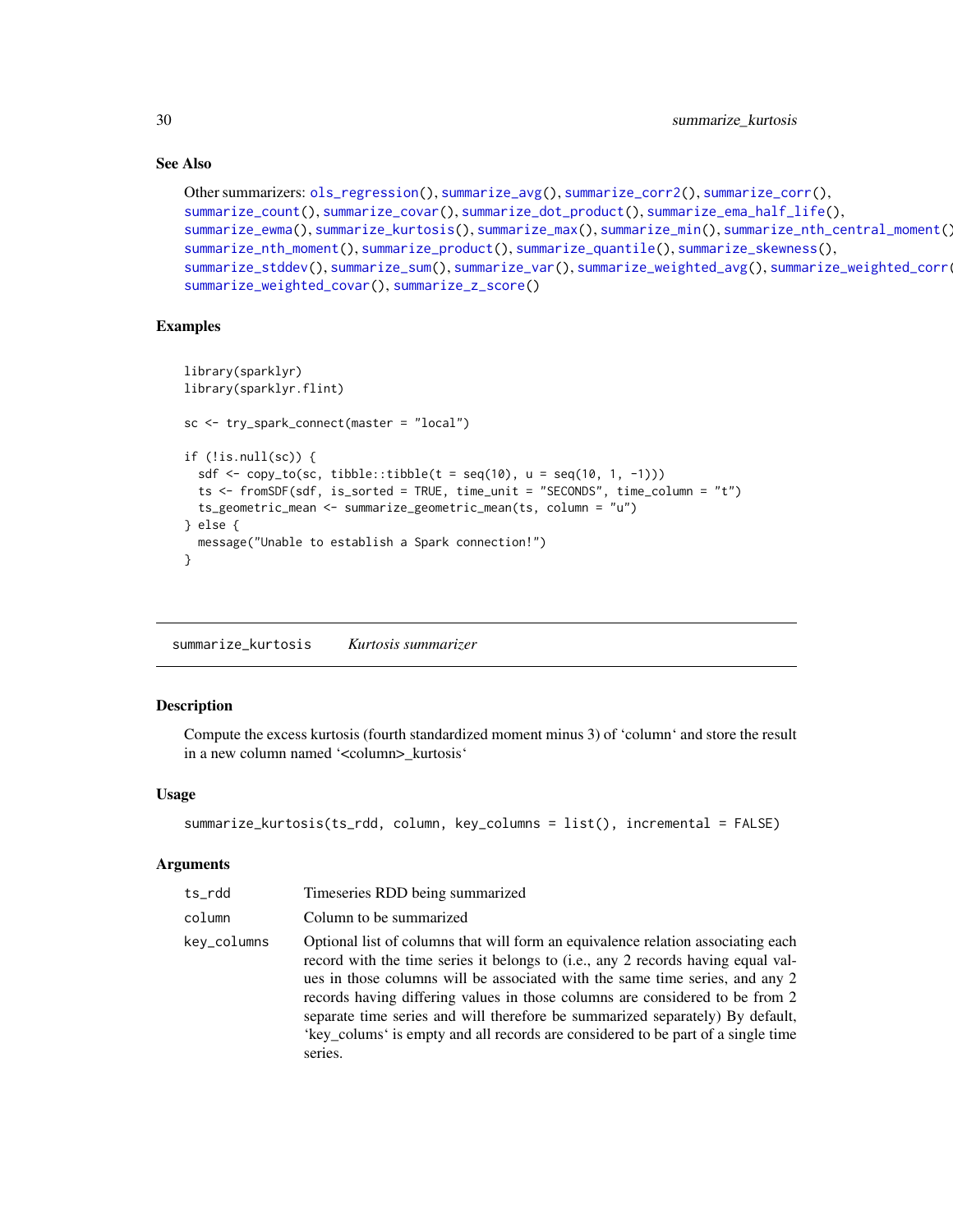<span id="page-30-0"></span>incremental If FALSE and 'key\_columns' is empty, then apply the summarizer to all records of 'ts\_rdd'. If FALSE and 'key\_columns' is non-empty, then apply the summarizer to all records within each group determined by 'key\_columns'. If TRUE and 'key\_columns' is empty, then for each record in 'ts\_rdd', the summarizer is applied to that record and all records preceding it, and the summarized result is associated with the timestamp of that record. If TRUE and 'key\_columns' is non-empty, then for each record within a group of records determined by 1 or more key columns, the summarizer is applied to that record and all records preceding it within its group, and the summarized result is associated with the timestamp of that record.

#### See Also

```
Other summarizers: ols_regression(), summarize_avg(), summarize_corr2(), summarize_corr(),
summarize_count(), summarize_covar(), summarize_dot_product(), summarize_ema_half_life(),
summarize_ewma(summarize_geometric_mean(summarize_max(summarize_min(), summarize_nth_central_mo
summarize_nth_moment(), summarize_product(), summarize_quantile(), summarize_skewness(),
summarize_stddev(summarize_sum(summarize_var(summarize_weighted_avg(summarize_weighted_corr(
summarize_weighted_covar(), summarize_z_score()
```

```
library(sparklyr)
library(sparklyr.flint)
sc <- try_spark_connect(master = "local")
if (!is.null(sc)) {
 price_sdf <- copy_to(
   sc,
   data.frame(
     time = ceiling(seq(12) / 2),
     price = seq(12) / 2,
     id = rep(c(3L, 7L), 6))
 )
 ts <- fromSDF(price_sdf, is_sorted = TRUE, time_unit = "DAYS")
 ts_kurtosis <- summarize_kurtosis(ts, column = "price")
} else {
 message("Unable to establish a Spark connection!")
}
```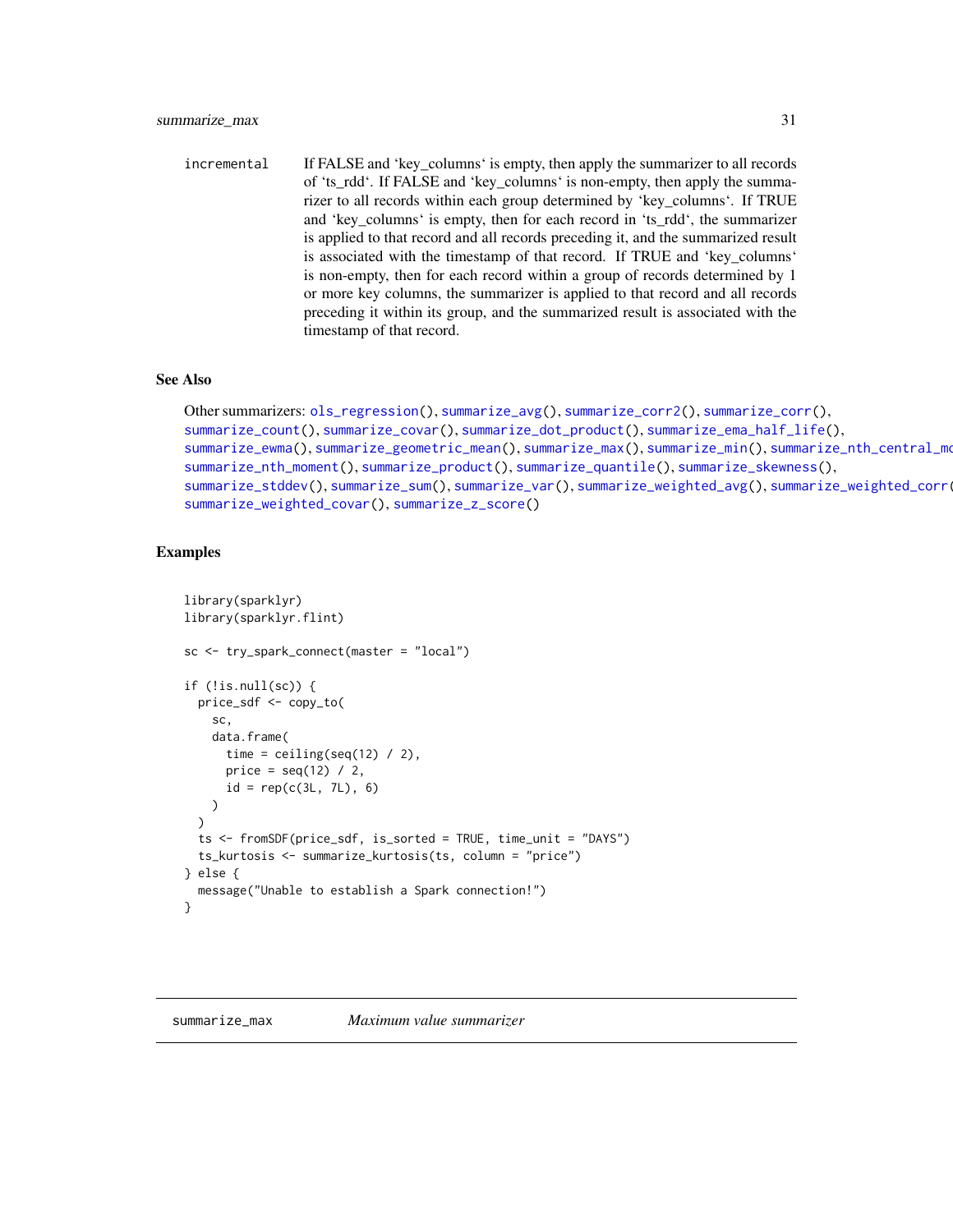#### <span id="page-31-0"></span>Description

Find maximum value among values from 'column' within each time window or within each group of records with identical timestamps, and store results in a new column named '<column>\_max'

#### Usage

```
summarize_max(ts_rdd, column, window = NULL, key_columns = list())
```
#### Arguments

| ts_rdd      | Timeseries RDD being summarized                                                                                                                                                                                                                                                                                                                                                                                                                                                                                      |
|-------------|----------------------------------------------------------------------------------------------------------------------------------------------------------------------------------------------------------------------------------------------------------------------------------------------------------------------------------------------------------------------------------------------------------------------------------------------------------------------------------------------------------------------|
| column      | Column to be summarized                                                                                                                                                                                                                                                                                                                                                                                                                                                                                              |
| window      | Either an R expression specifying time windows to be summarized (e.g., 'in_past("1h")'<br>to summarize data from looking behind 1 hour at each time point, 'in_future("5s")'<br>to summarize data from looking forward 5 seconds at each time point), or 'NULL'<br>to compute aggregate statistics on records grouped by timestamps                                                                                                                                                                                  |
| key_columns | Optional list of columns that will form an equivalence relation associating each<br>record with the time series it belongs to (i.e., any 2 records having equal val-<br>ues in those columns will be associated with the same time series, and any 2<br>records having differing values in those columns are considered to be from 2<br>separate time series and will therefore be summarized separately) By default,<br>'key_colums' is empty and all records are considered to be part of a single time<br>series. |

## Value

A TimeSeriesRDD containing the summarized result

## See Also

```
Other summarizers: ols_regression(), summarize_avg(), summarize_corr2(), summarize_corr(),
summarize_count(), summarize_covar(), summarize_dot_product(), summarize_ema_half_life(),
summarize_ewma(), summarize_geometric_mean(), summarize_kurtosis(), summarize_min(),
summarize_nth_central_moment(), summarize_nth_moment(), summarize_product(), summarize_quantile(),
summarize_skewness(), summarize_stddev(), summarize_sum(), summarize_var(), summarize_weighted_avg(),
summarize_weighted_corr(), summarize_weighted_covar(), summarize_z_score()
```

```
library(sparklyr)
library(sparklyr.flint)
sc <- try_spark_connect(master = "local")
if (!is.null(sc)) {
 sdf <- copy_to(sc, tibble::tibble(t = seq(10), v = seq(10)))
 ts <- fromSDF(sdf, is_sorted = TRUE, time_unit = "SECONDS", time_column = "t")
 ts_max <- summarize_max(ts, column = "v", window = in_past("3s"))
```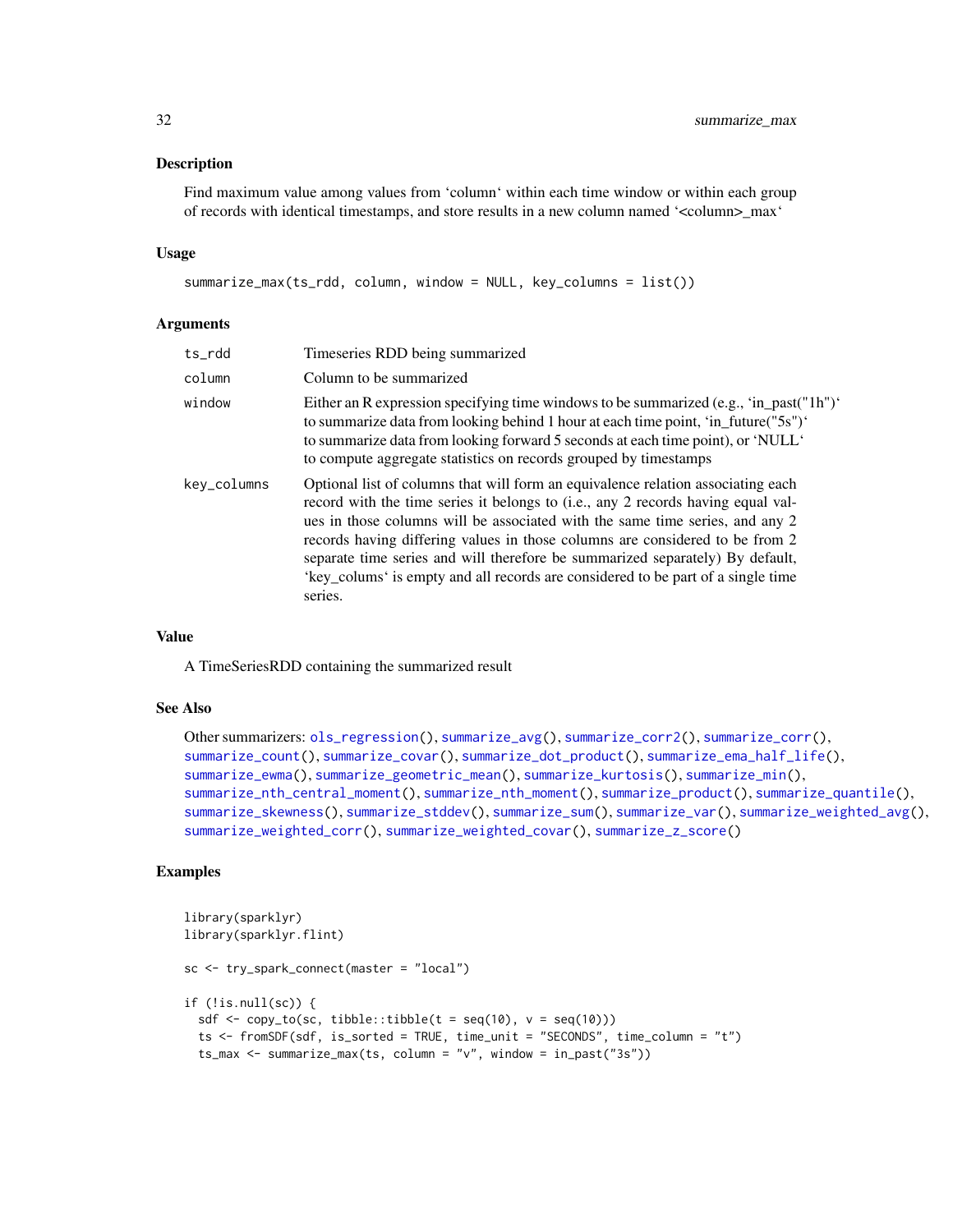<span id="page-32-0"></span>summarize\_min 33

```
} else {
 message("Unable to establish a Spark connection!")
}
```
<span id="page-32-1"></span>summarize\_min *Minimum value summarizer*

## Description

Find minimum value among values from 'column' within each time window or within each group of records with identical timestamps, and store results in a new column named '<column>\_min'

## Usage

```
summarize_min(ts_rdd, column, window = NULL, key_columns = list())
```
#### Arguments

| ts_rdd      | Timeseries RDD being summarized                                                                                                                                                                                                                                                                                                                                                                                                                                                                                      |
|-------------|----------------------------------------------------------------------------------------------------------------------------------------------------------------------------------------------------------------------------------------------------------------------------------------------------------------------------------------------------------------------------------------------------------------------------------------------------------------------------------------------------------------------|
| column      | Column to be summarized                                                                                                                                                                                                                                                                                                                                                                                                                                                                                              |
| window      | Either an R expression specifying time windows to be summarized (e.g., 'in_past("1h")'<br>to summarize data from looking behind 1 hour at each time point, 'in_future("5s")'<br>to summarize data from looking forward 5 seconds at each time point), or 'NULL'<br>to compute aggregate statistics on records grouped by timestamps                                                                                                                                                                                  |
| key_columns | Optional list of columns that will form an equivalence relation associating each<br>record with the time series it belongs to (i.e., any 2 records having equal val-<br>ues in those columns will be associated with the same time series, and any 2<br>records having differing values in those columns are considered to be from 2<br>separate time series and will therefore be summarized separately) By default,<br>'key_colums' is empty and all records are considered to be part of a single time<br>series. |

## Value

A TimeSeriesRDD containing the summarized result

#### See Also

```
Other summarizers: ols_regression(), summarize_avg(), summarize_corr2(), summarize_corr(),
summarize_count(), summarize_covar(), summarize_dot_product(), summarize_ema_half_life(),
summarize_ewma(), summarize_geometric_mean(), summarize_kurtosis(), summarize_max(),
summarize_nth_central_moment(), summarize_nth_moment(), summarize_product(), summarize_quantile(),
summarize_skewness(), summarize_stddev(), summarize_sum(), summarize_var(), summarize_weighted_avg(),
summarize_weighted_corr(), summarize_weighted_covar(), summarize_z_score()
```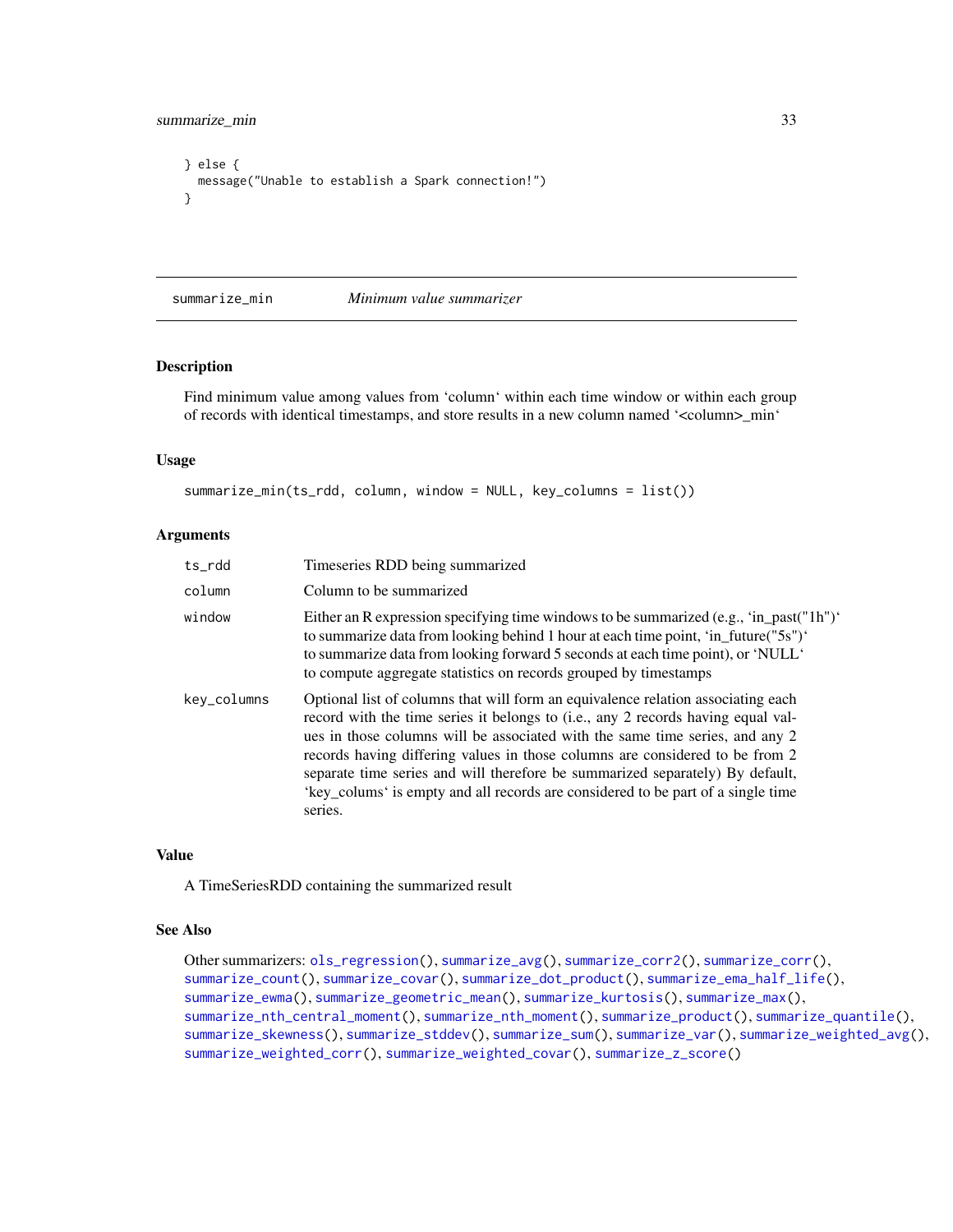## Examples

```
library(sparklyr)
library(sparklyr.flint)
sc <- try_spark_connect(master = "local")
if (!is.null(sc)) {
  sdf \leq copy_to(sc, tibble::tibble(t = seq(10), v = seq(10)))
  ts <- fromSDF(sdf, is_sorted = TRUE, time_unit = "SECONDS", time_column = "t")
  ts_min <- summarize_min(ts, column = "v", window = in_past("3s"))
} else {
  message("Unable to establish a Spark connection!")
}
```
<span id="page-33-1"></span>summarize\_nth\_central\_moment

*N-th central moment summarizer*

## Description

Compute n-th central moment of the column specified and store result in a new column named '<column>\_<n>thCentralMoment'

#### Usage

```
summarize_nth_central_moment(
  ts_rdd,
 column,
 n,
 key_columns = list(),
  incremental = FALSE
)
```

| ts_rdd      | Timeseries RDD being summarized                                                                                                                                                                                                                                                                                                                                                                                                                                                                                      |
|-------------|----------------------------------------------------------------------------------------------------------------------------------------------------------------------------------------------------------------------------------------------------------------------------------------------------------------------------------------------------------------------------------------------------------------------------------------------------------------------------------------------------------------------|
| column      | Column to be summarized                                                                                                                                                                                                                                                                                                                                                                                                                                                                                              |
| n           | The order of moment to calculate                                                                                                                                                                                                                                                                                                                                                                                                                                                                                     |
| kev_columns | Optional list of columns that will form an equivalence relation associating each<br>record with the time series it belongs to (i.e., any 2 records having equal val-<br>ues in those columns will be associated with the same time series, and any 2<br>records having differing values in those columns are considered to be from 2<br>separate time series and will therefore be summarized separately) By default,<br>'key_colums' is empty and all records are considered to be part of a single time<br>series. |

<span id="page-33-0"></span>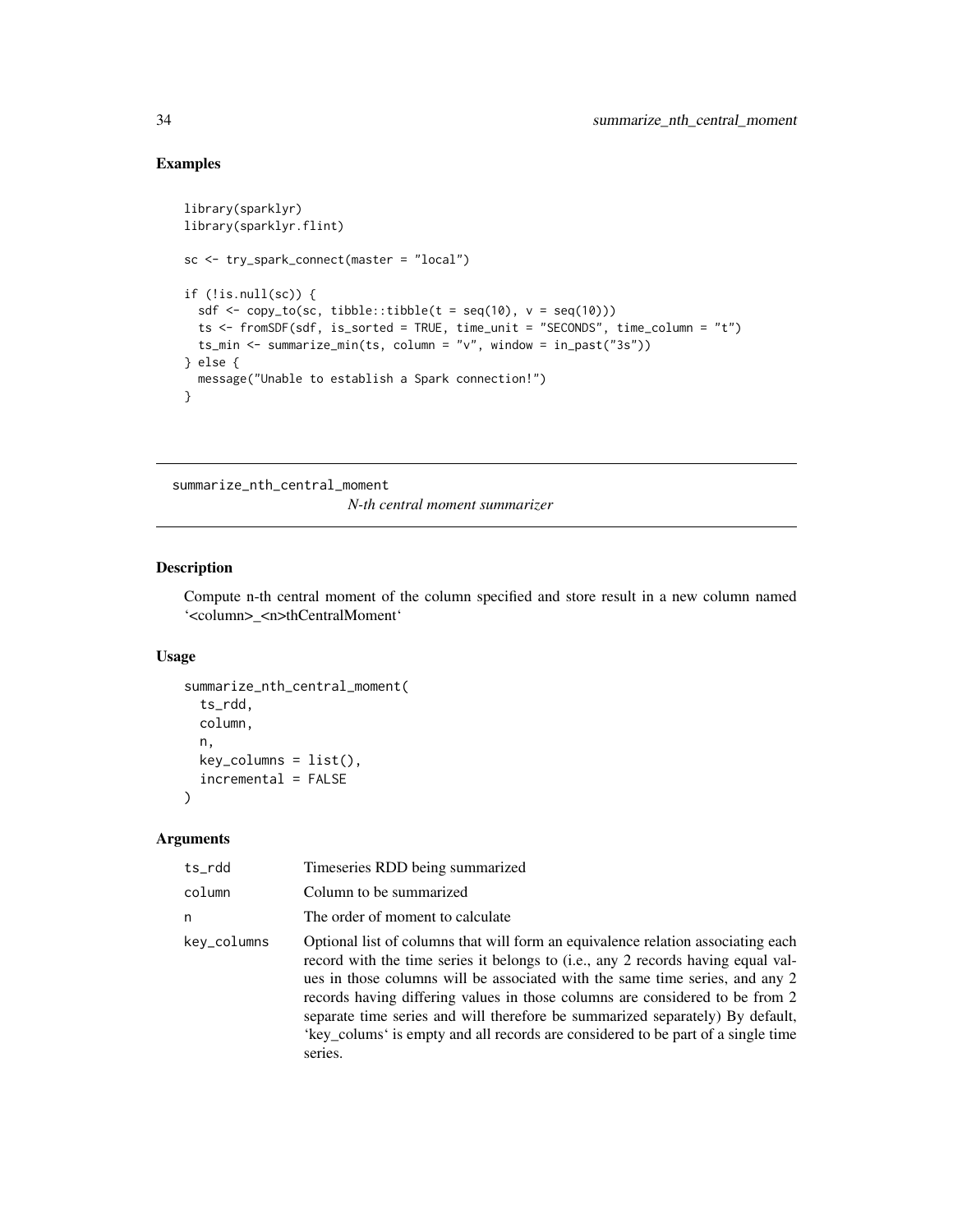<span id="page-34-0"></span>incremental If FALSE and 'key\_columns' is empty, then apply the summarizer to all records of 'ts\_rdd'. If FALSE and 'key\_columns' is non-empty, then apply the summarizer to all records within each group determined by 'key\_columns'. If TRUE and 'key\_columns' is empty, then for each record in 'ts\_rdd', the summarizer is applied to that record and all records preceding it, and the summarized result is associated with the timestamp of that record. If TRUE and 'key\_columns' is non-empty, then for each record within a group of records determined by 1 or more key columns, the summarizer is applied to that record and all records preceding it within its group, and the summarized result is associated with the timestamp of that record.

#### Value

A TimeSeriesRDD containing the summarized result

## See Also

```
Other summarizers: ols_regression(), summarize_avg(), summarize_corr2(), summarize_corr(),
summarize_count(), summarize_covar(), summarize_dot_product(), summarize_ema_half_life(),
summarize_ewma(), summarize_geometric_mean(), summarize_kurtosis(), summarize_max(),
summarize_min(), summarize_nth_moment(), summarize_product(), summarize_quantile(),
summarize_skewness(), summarize_stddev(), summarize_sum(), summarize_var(), summarize_weighted_avg(),
summarize_weighted_corr(), summarize_weighted_covar(), summarize_z_score()
```
## Examples

```
library(sparklyr)
library(sparklyr.flint)
sc <- try_spark_connect(master = "local")
if (!is.null(sc)) {
 sdf \leftarrow copy_to(sc, tibble::tibble(t = seq(10), v = rnorm(10)))ts <- fromSDF(sdf, is_sorted = TRUE, time_unit = "SECONDS", time_column = "t")
 ts_4th_central_moment <- summarize_nth_central_moment(ts, column = "v", n = 4L)
} else {
 message("Unable to establish a Spark connection!")
}
```
<span id="page-34-1"></span>summarize\_nth\_moment *N-th moment summarizer*

#### **Description**

Compute n-th moment of the column specified and store result in a new column named '<column>\_<n>thMoment'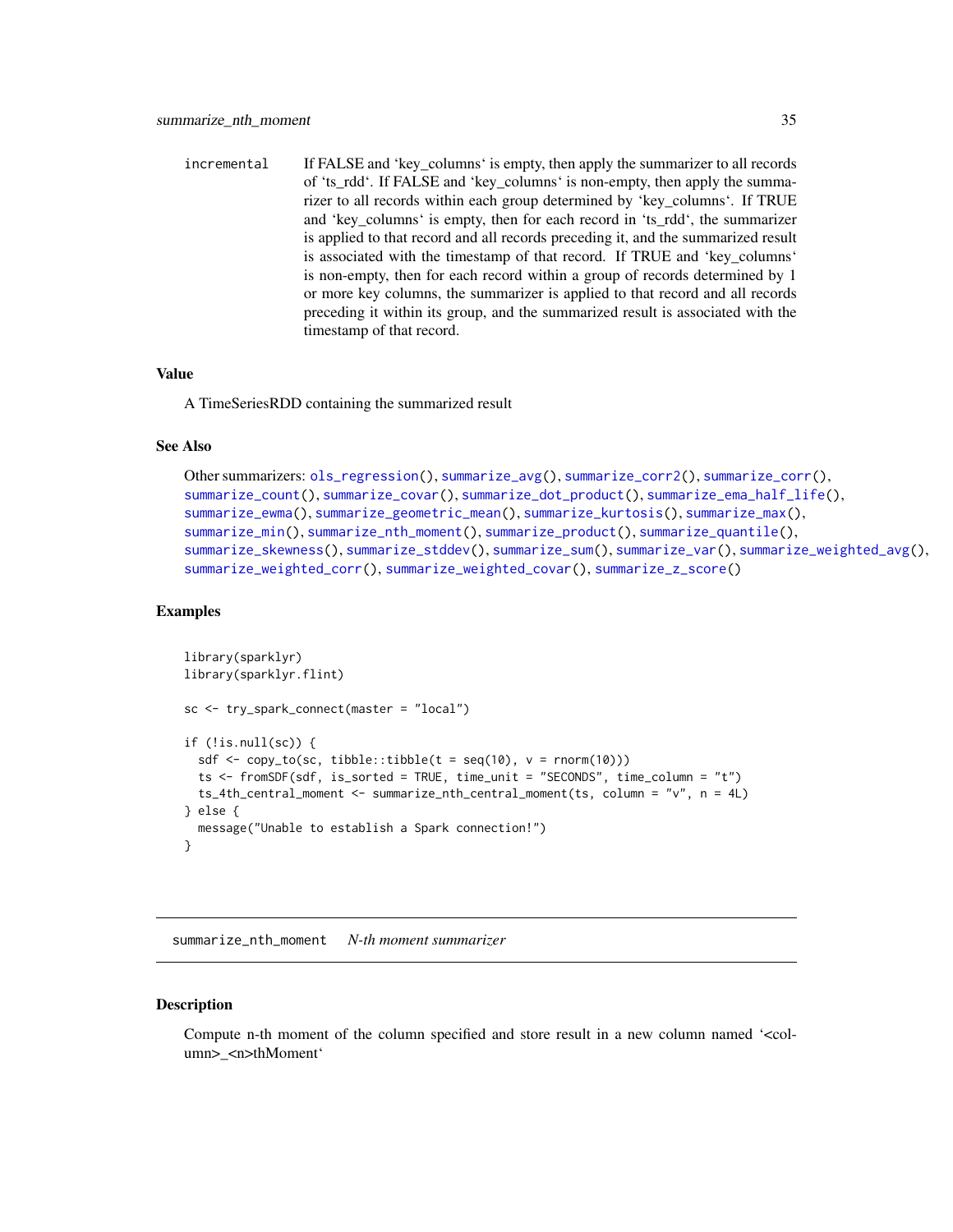## Usage

```
summarize_nth_moment(
  ts_rdd,
  column,
  n,
 key_columns = list(),
  incremental = FALSE
\lambda
```
## Arguments

| ts_rdd      | Timeseries RDD being summarized                                                                                                                                                                                                                                                                                                                                                                                                                                                                                                                                                                                                                                                                                                                                                 |
|-------------|---------------------------------------------------------------------------------------------------------------------------------------------------------------------------------------------------------------------------------------------------------------------------------------------------------------------------------------------------------------------------------------------------------------------------------------------------------------------------------------------------------------------------------------------------------------------------------------------------------------------------------------------------------------------------------------------------------------------------------------------------------------------------------|
| column      | Column to be summarized                                                                                                                                                                                                                                                                                                                                                                                                                                                                                                                                                                                                                                                                                                                                                         |
| n           | The order of moment to calculate                                                                                                                                                                                                                                                                                                                                                                                                                                                                                                                                                                                                                                                                                                                                                |
| key_columns | Optional list of columns that will form an equivalence relation associating each<br>record with the time series it belongs to (i.e., any 2 records having equal val-<br>ues in those columns will be associated with the same time series, and any 2<br>records having differing values in those columns are considered to be from 2<br>separate time series and will therefore be summarized separately) By default,<br>'key_colums' is empty and all records are considered to be part of a single time<br>series.                                                                                                                                                                                                                                                            |
| incremental | If FALSE and 'key_columns' is empty, then apply the summarizer to all records<br>of 'ts_rdd'. If FALSE and 'key_columns' is non-empty, then apply the summa-<br>rizer to all records within each group determined by 'key_columns'. If TRUE<br>and 'key_columns' is empty, then for each record in 'ts_rdd', the summarizer<br>is applied to that record and all records preceding it, and the summarized result<br>is associated with the timestamp of that record. If TRUE and 'key_columns'<br>is non-empty, then for each record within a group of records determined by 1<br>or more key columns, the summarizer is applied to that record and all records<br>preceding it within its group, and the summarized result is associated with the<br>timestamp of that record. |

## Value

A TimeSeriesRDD containing the summarized result

## See Also

```
Other summarizers: ols_regression(), summarize_avg(), summarize_corr2(), summarize_corr(),
summarize_count(), summarize_covar(), summarize_dot_product(), summarize_ema_half_life(),
summarize_ewma(), summarize_geometric_mean(), summarize_kurtosis(), summarize_max(),
summarize_min(), summarize_nth_central_moment(), summarize_product(), summarize_quantile(),
summarize_skewness(), summarize_stddev(), summarize_sum(), summarize_var(), summarize_weighted_avg(),
summarize_weighted_corr(), summarize_weighted_covar(), summarize_z_score()
```
<span id="page-35-0"></span>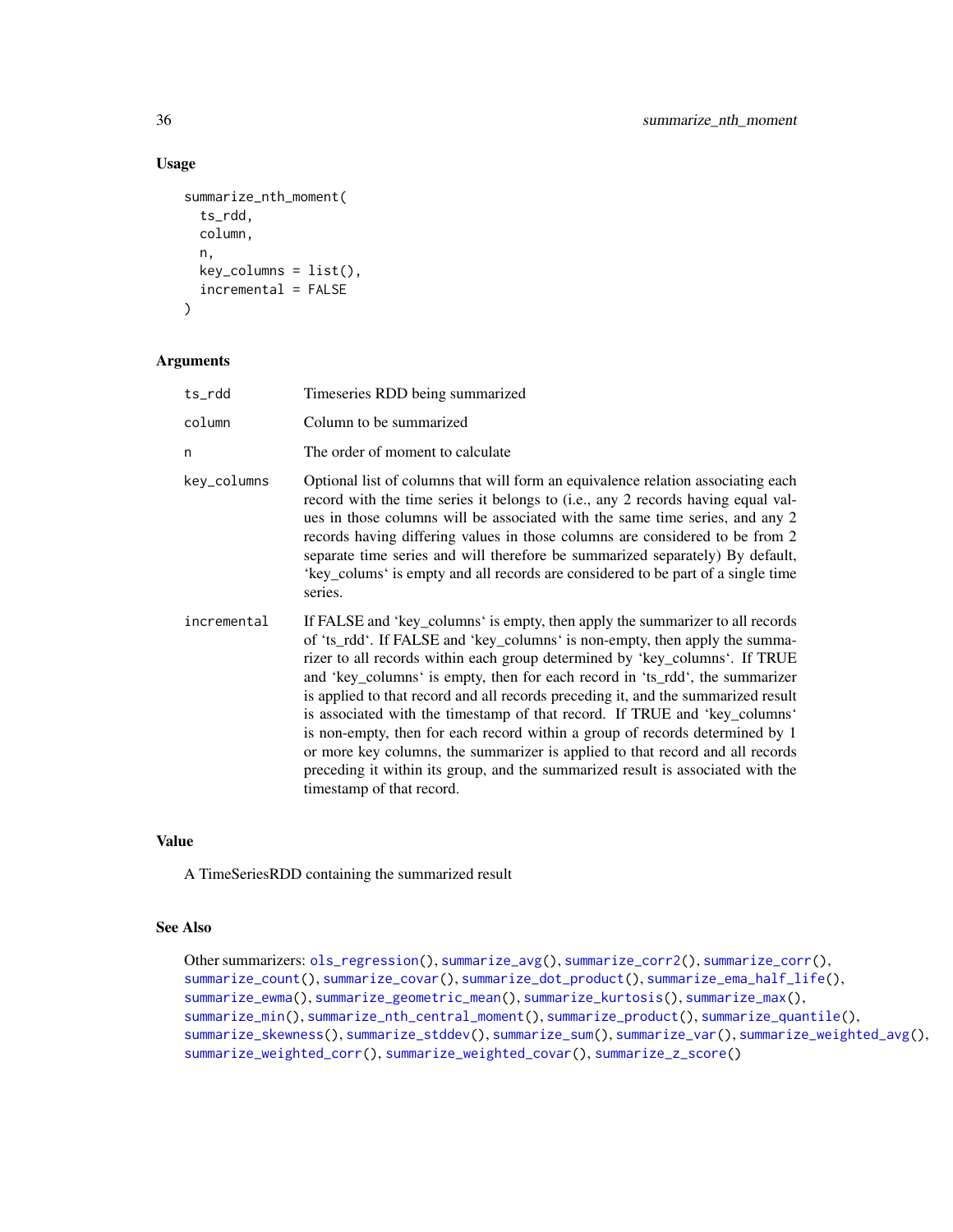## <span id="page-36-0"></span>summarize\_product 37

## Examples

```
library(sparklyr)
library(sparklyr.flint)
sc <- try_spark_connect(master = "local")
if (!is.null(sc)) {
  sdf \leq copy_to(sc, tibble::tibble(t = seq(10), v = rnorm(10)))
  ts <- fromSDF(sdf, is_sorted = TRUE, time_unit = "SECONDS", time_column = "t")
  ts_4th_moment <- summarize_nth_moment(ts, column = "v", n = 4L)
} else {
  message("Unable to establish a Spark connection!")
}
```
<span id="page-36-1"></span>summarize\_product *Product summarizer*

## Description

Compute product of values from the given column within a moving time window new column named '<column>\_product'

#### Usage

```
summarize_product(ts_rdd, column, window = NULL, key_columns = list())
```
## Arguments

| ts_rdd      | Timeseries RDD being summarized                                                                                                                                                                                                                                                                                                                                                                                                                                                                                      |
|-------------|----------------------------------------------------------------------------------------------------------------------------------------------------------------------------------------------------------------------------------------------------------------------------------------------------------------------------------------------------------------------------------------------------------------------------------------------------------------------------------------------------------------------|
| column      | Column to be summarized                                                                                                                                                                                                                                                                                                                                                                                                                                                                                              |
| window      | Either an R expression specifying time windows to be summarized (e.g., 'in_past("1h")'<br>to summarize data from looking behind 1 hour at each time point, 'in_future("5s")'<br>to summarize data from looking forward 5 seconds at each time point), or 'NULL'<br>to compute aggregate statistics on records grouped by timestamps                                                                                                                                                                                  |
| key_columns | Optional list of columns that will form an equivalence relation associating each<br>record with the time series it belongs to (i.e., any 2 records having equal val-<br>ues in those columns will be associated with the same time series, and any 2<br>records having differing values in those columns are considered to be from 2<br>separate time series and will therefore be summarized separately) By default,<br>'key_colums' is empty and all records are considered to be part of a single time<br>series. |

## Value

A TimeSeriesRDD containing the summarized result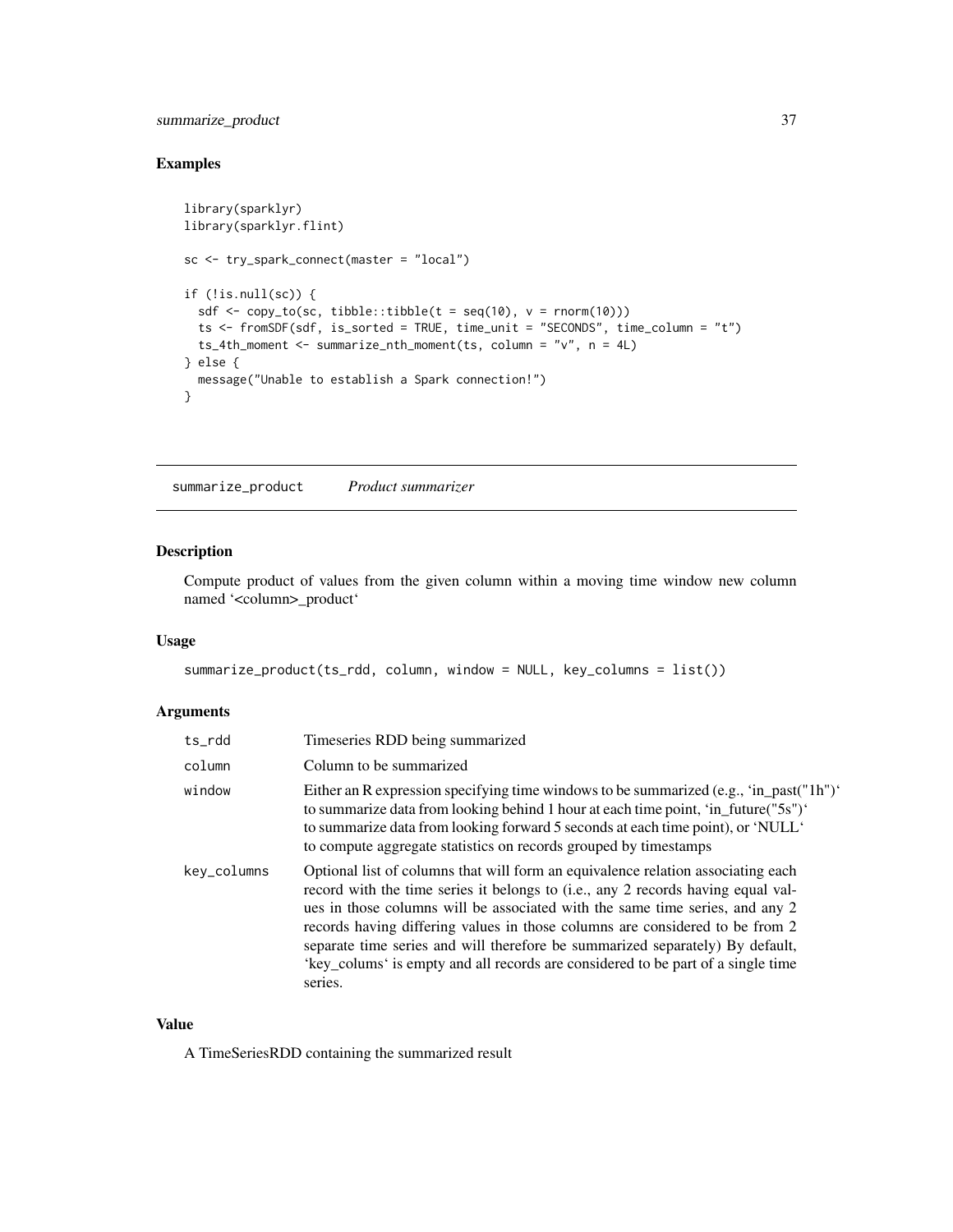## See Also

```
Other summarizers: ols_regression(), summarize_avg(), summarize_corr2(), summarize_corr(),
summarize_count(), summarize_covar(), summarize_dot_product(), summarize_ema_half_life(),
summarize_ewma(), summarize_geometric_mean(), summarize_kurtosis(), summarize_max(),
summarize_min(), summarize_nth_central_moment(), summarize_nth_moment(), summarize_quantile(),
summarize_skewness(), summarize_stddev(), summarize_sum(), summarize_var(), summarize_weighted_avg(),
summarize_weighted_corr(), summarize_weighted_covar(), summarize_z_score()
```
## Examples

```
library(sparklyr)
library(sparklyr.flint)
sc <- try_spark_connect(master = "local")
if (!is.null(sc)) {
 sdf \leq copy_to(sc, tibble::tibble(t = seq(10), v = seq(10)))
 ts <- fromSDF(sdf, is_sorted = TRUE, time_unit = "SECONDS", time_column = "t")
 ts_product <- summarize_product(ts, column = "v", window = in_past("3s"))
} else {
 message("Unable to establish a Spark connection!")
}
```
<span id="page-37-1"></span>summarize\_quantile *Quantile summarizer*

## Description

Compute quantiles of 'column' within each time window or within each group of records with identical time-stamps, and store results in new columns named '<column>\_<quantile value>quantile'

#### Usage

```
summarize_quantile(ts_rdd, column, p, window = NULL, key_columns = list())
```

| ts_rdd | Timeseries RDD being summarized                                                                                                                                                                                                                                                                                                     |
|--------|-------------------------------------------------------------------------------------------------------------------------------------------------------------------------------------------------------------------------------------------------------------------------------------------------------------------------------------|
| column | Column to be summarized                                                                                                                                                                                                                                                                                                             |
| р      | List of quantile probabilities                                                                                                                                                                                                                                                                                                      |
| window | Either an R expression specifying time windows to be summarized (e.g., 'in_past("1h")'<br>to summarize data from looking behind 1 hour at each time point, 'in_future("5s")'<br>to summarize data from looking forward 5 seconds at each time point), or 'NULL'<br>to compute aggregate statistics on records grouped by timestamps |

<span id="page-37-0"></span>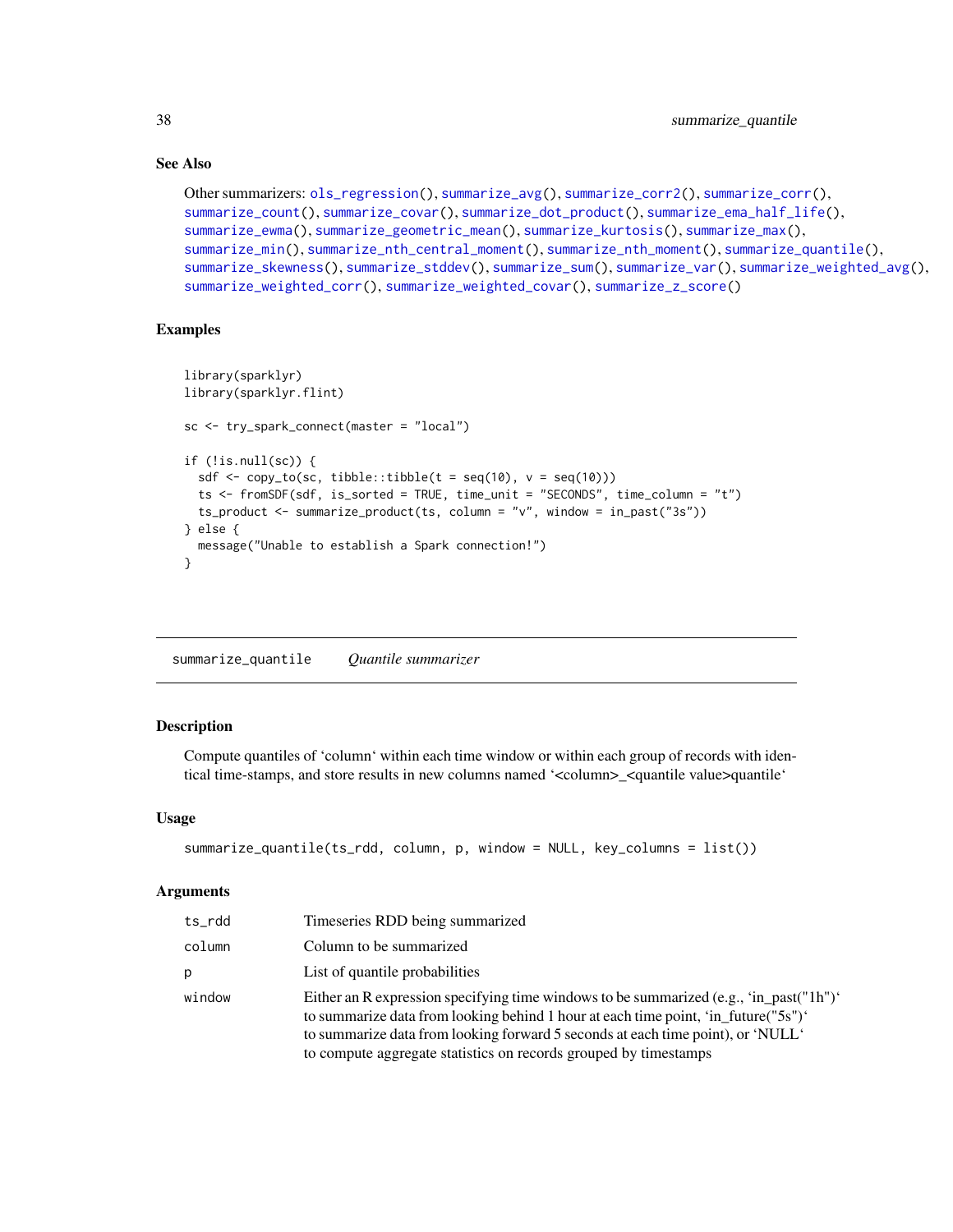<span id="page-38-0"></span>key\_columns Optional list of columns that will form an equivalence relation associating each record with the time series it belongs to (i.e., any 2 records having equal values in those columns will be associated with the same time series, and any 2 records having differing values in those columns are considered to be from 2 separate time series and will therefore be summarized separately) By default, 'key\_colums' is empty and all records are considered to be part of a single time series.

## Value

A TimeSeriesRDD containing the summarized result

## See Also

```
Other summarizers: ols_regression(), summarize_avg(), summarize_corr2(), summarize_corr(),
summarize_count(), summarize_covar(), summarize_dot_product(), summarize_ema_half_life(),
summarize_ewma(), summarize_geometric_mean(), summarize_kurtosis(), summarize_max(),
summarize_min(), summarize_nth_central_moment(), summarize_nth_moment(), summarize_product(),
summarize_skewness(), summarize_stddev(), summarize_sum(), summarize_var(), summarize_weighted_avg(),
summarize_weighted_corr(), summarize_weighted_covar(), summarize_z_score()
```
## Examples

```
library(sparklyr)
library(sparklyr.flint)
sc <- try_spark_connect(master = "local")
if (!is.null(sc)) {
 sdf \leftarrow copy_to(sc, tibble::tibble(t = seq(10), v = seq(10)))ts <- fromSDF(sdf, is_sorted = TRUE, time_unit = "SECONDS", time_column = "t")
 ts_quantile <- summarize_quantile(
    ts, column = "v", p = c(0.5, 0.75, 0.99), window = in_past("3s")
 )
} else {
 message("Unable to establish a Spark connection!")
}
```
<span id="page-38-1"></span>summarize\_skewness *Skewness summarizer*

#### **Description**

Compute skewness (third standardized moment) of 'column' and store the result in a new column named '<column>\_skewness'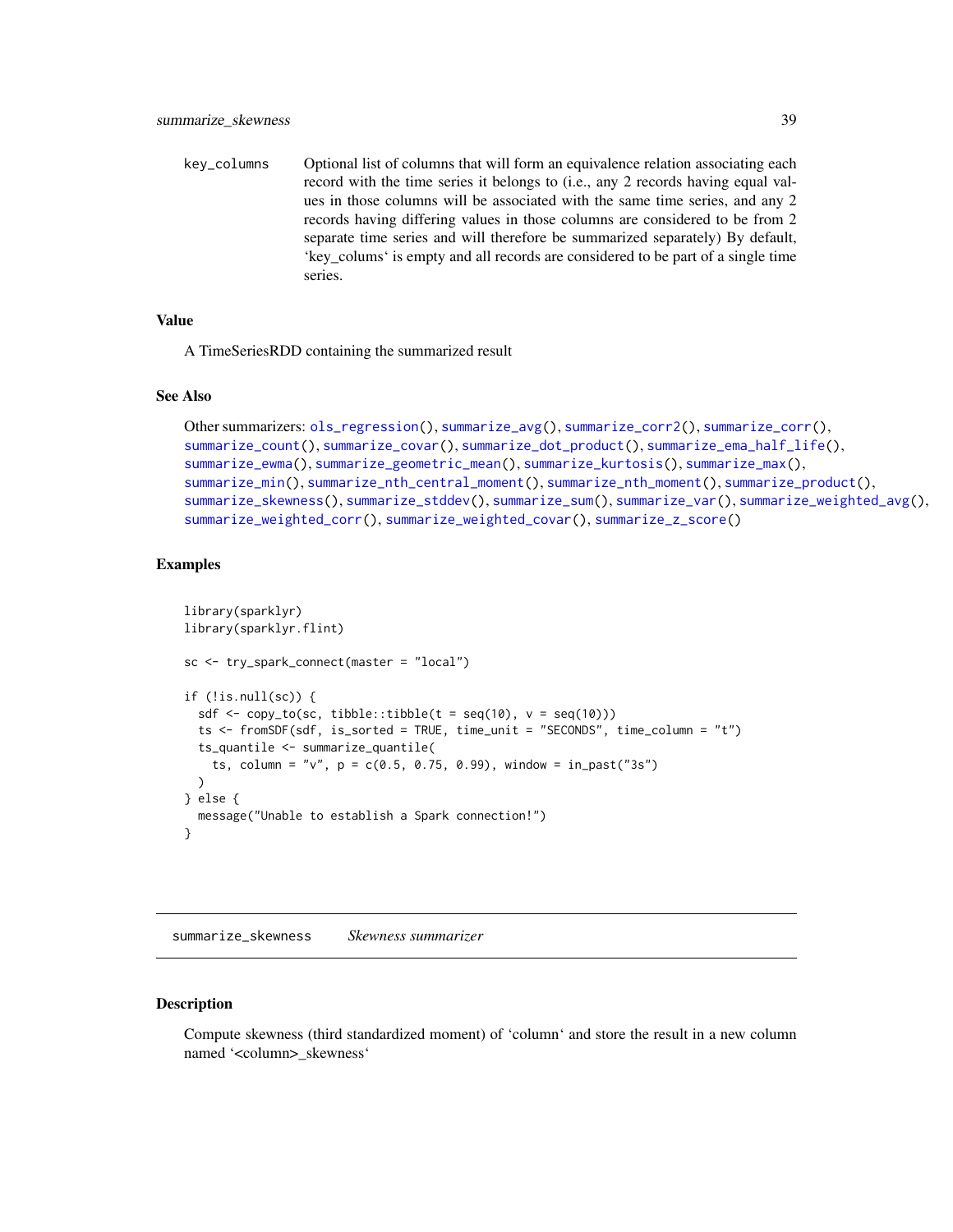#### <span id="page-39-0"></span>Usage

```
summarize_skewness(ts_rdd, column, key_columns = list(), incremental = FALSE)
```
#### Arguments

| ts_rdd      | Timeseries RDD being summarized                                                                                                                                                                                                                                                                                                                                                                                                                                                                                                                                                                                                                                                                                                                                                 |
|-------------|---------------------------------------------------------------------------------------------------------------------------------------------------------------------------------------------------------------------------------------------------------------------------------------------------------------------------------------------------------------------------------------------------------------------------------------------------------------------------------------------------------------------------------------------------------------------------------------------------------------------------------------------------------------------------------------------------------------------------------------------------------------------------------|
| column      | Column to be summarized                                                                                                                                                                                                                                                                                                                                                                                                                                                                                                                                                                                                                                                                                                                                                         |
| key_columns | Optional list of columns that will form an equivalence relation associating each<br>record with the time series it belongs to (i.e., any 2 records having equal val-<br>ues in those columns will be associated with the same time series, and any 2<br>records having differing values in those columns are considered to be from 2<br>separate time series and will therefore be summarized separately) By default,<br>'key_colums' is empty and all records are considered to be part of a single time<br>series.                                                                                                                                                                                                                                                            |
| incremental | If FALSE and 'key_columns' is empty, then apply the summarizer to all records<br>of 'ts_rdd'. If FALSE and 'key_columns' is non-empty, then apply the summa-<br>rizer to all records within each group determined by 'key_columns'. If TRUE<br>and 'key_columns' is empty, then for each record in 'ts_rdd', the summarizer<br>is applied to that record and all records preceding it, and the summarized result<br>is associated with the timestamp of that record. If TRUE and 'key_columns'<br>is non-empty, then for each record within a group of records determined by 1<br>or more key columns, the summarizer is applied to that record and all records<br>preceding it within its group, and the summarized result is associated with the<br>timestamp of that record. |

## See Also

```
Other summarizers: ols_regression(), summarize_avg(), summarize_corr2(), summarize_corr(),
summarize_count(), summarize_covar(), summarize_dot_product(), summarize_ema_half_life(),
summarize_ewma(), summarize_geometric_mean(), summarize_kurtosis(), summarize_max(),
summarize_min(), summarize_nth_central_moment(), summarize_nth_moment(), summarize_product(),
summarize_quantile(), summarize_stddev(), summarize_sum(), summarize_var(), summarize_weighted_avg(),
summarize_weighted_corr(), summarize_weighted_covar(), summarize_z_score()
```

```
library(sparklyr)
library(sparklyr.flint)
sc <- try_spark_connect(master = "local")
if (!is.null(sc)) {
  price_sdf <- copy_to(
   sc,
   data.frame(
     time = ceiling(seq(12) / 2),
      price = seq(12) / 2,
      id = rep(c(3L, 7L), 6)
```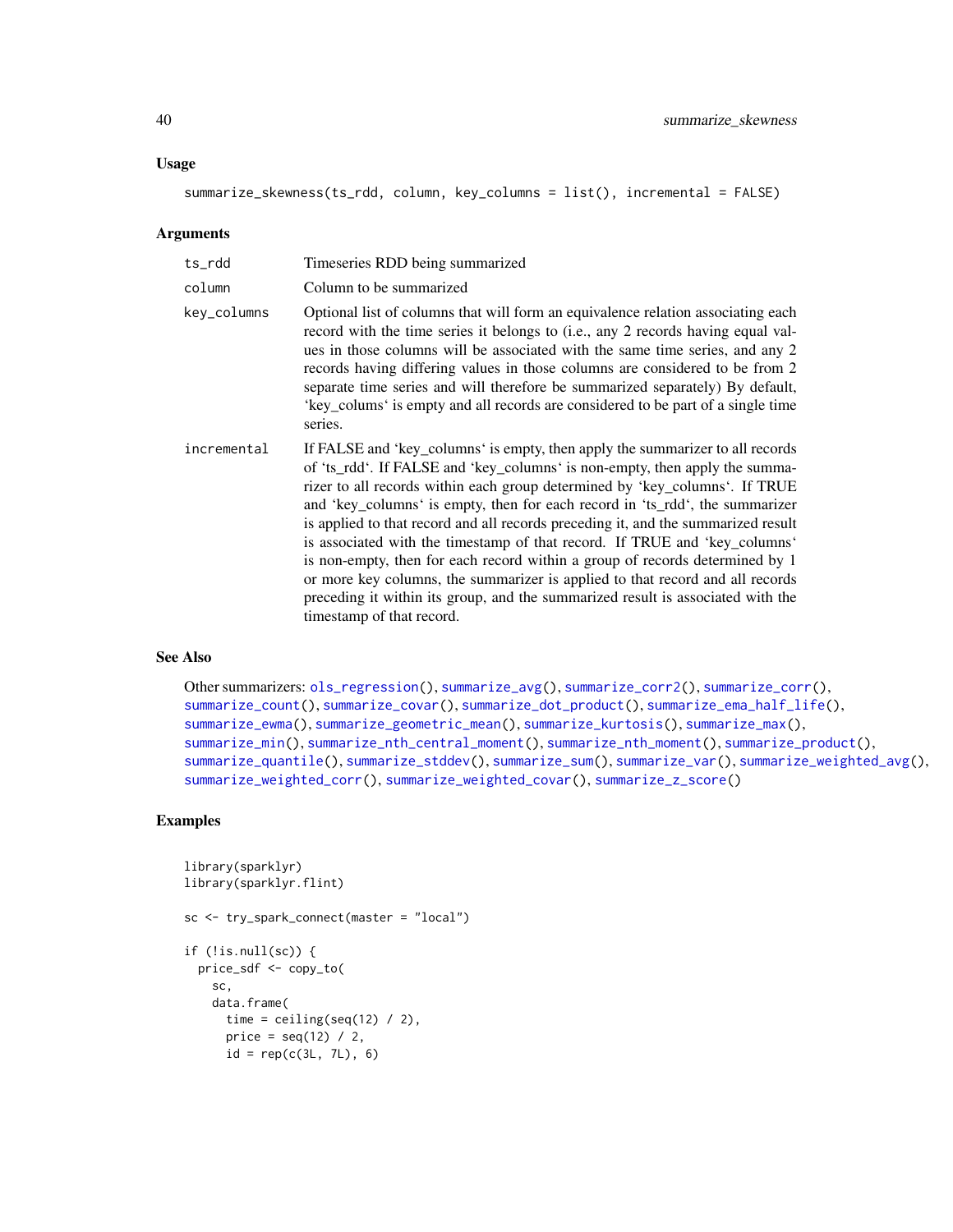## <span id="page-40-0"></span>summarize\_stddev 41

```
\lambda)
 ts <- fromSDF(price_sdf, is_sorted = TRUE, time_unit = "DAYS")
 ts_skewness <- summarize_skewness(ts, column = "price")
} else {
 message("Unable to establish a Spark connection!")
}
```
<span id="page-40-1"></span>summarize\_stddev *Standard deviation summarizer*

## Description

Compute unbiased (i.e., Bessel's correction is applied) sample standard deviation of values from 'column' within each time window or within each group of records with identical timestamps, and store results in a new column named '<column>\_stddev'

#### Usage

```
summarize_stddev(ts_rdd, column, window = NULL, key_columns = list())
```
#### Arguments

| ts rdd      | Timeseries RDD being summarized                                                                                                                                                                                                                                                                                                                                                                                                                                                                                      |
|-------------|----------------------------------------------------------------------------------------------------------------------------------------------------------------------------------------------------------------------------------------------------------------------------------------------------------------------------------------------------------------------------------------------------------------------------------------------------------------------------------------------------------------------|
| column      | Column to be summarized                                                                                                                                                                                                                                                                                                                                                                                                                                                                                              |
| window      | Either an R expression specifying time windows to be summarized (e.g., 'in_past("1h")'<br>to summarize data from looking behind 1 hour at each time point, 'in_future("5s")'<br>to summarize data from looking forward 5 seconds at each time point), or 'NULL'<br>to compute aggregate statistics on records grouped by timestamps                                                                                                                                                                                  |
| key_columns | Optional list of columns that will form an equivalence relation associating each<br>record with the time series it belongs to (i.e., any 2 records having equal val-<br>ues in those columns will be associated with the same time series, and any 2<br>records having differing values in those columns are considered to be from 2<br>separate time series and will therefore be summarized separately) By default,<br>'key_colums' is empty and all records are considered to be part of a single time<br>series. |

## Value

A TimeSeriesRDD containing the summarized result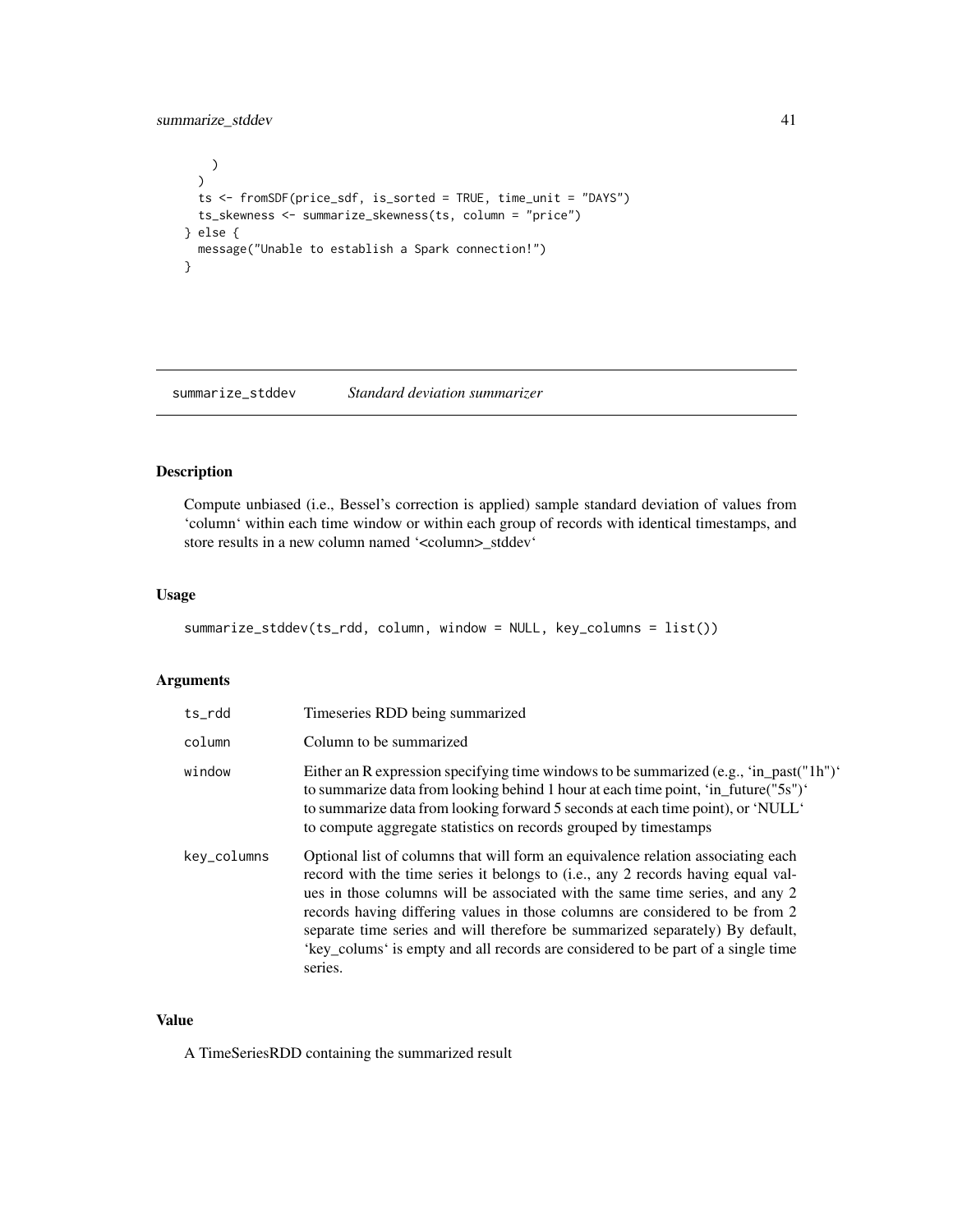## See Also

```
Other summarizers: ols_regression(), summarize_avg(), summarize_corr2(), summarize_corr(),
summarize_count(), summarize_covar(), summarize_dot_product(), summarize_ema_half_life(),
summarize_ewma(), summarize_geometric_mean(), summarize_kurtosis(), summarize_max(),
summarize_min(), summarize_nth_central_moment(), summarize_nth_moment(), summarize_product(),
summarize_quantile(), summarize_skewness(), summarize_sum(), summarize_var(), summarize_weighted_avg(),
summarize_weighted_corr(), summarize_weighted_covar(), summarize_z_score()
```
## Examples

```
library(sparklyr)
library(sparklyr.flint)
sc <- try_spark_connect(master = "local")
if (!is.null(sc)) {
  sdf \leftarrow copy_to(sc, tibble::tibble(t = seq(10), v = seq(10)))ts <- fromSDF(sdf, is_sorted = TRUE, time_unit = "SECONDS", time_column = "t")
  ts_stddev <- summarize_stddev(ts, column = "v", window = in_past("3s"))
} else {
  message("Unable to establish a Spark connection!")
}
```
<span id="page-41-1"></span>

| summarize_sum | Sum summarizer |
|---------------|----------------|
|---------------|----------------|

## Description

Compute moving sums on the column specified and store results in a new column named '<column>\_sum'

#### Usage

```
summarize_sum(ts_rdd, column, window = NULL, key_columns = list())
```

| ts_rdd | Timeseries RDD being summarized                                                                                                                                                                                                                                                                                                     |
|--------|-------------------------------------------------------------------------------------------------------------------------------------------------------------------------------------------------------------------------------------------------------------------------------------------------------------------------------------|
| column | Column to be summarized                                                                                                                                                                                                                                                                                                             |
| window | Either an R expression specifying time windows to be summarized (e.g., 'in past("1h")'<br>to summarize data from looking behind 1 hour at each time point, 'in_future("5s")'<br>to summarize data from looking forward 5 seconds at each time point), or 'NULL'<br>to compute aggregate statistics on records grouped by timestamps |

<span id="page-41-0"></span>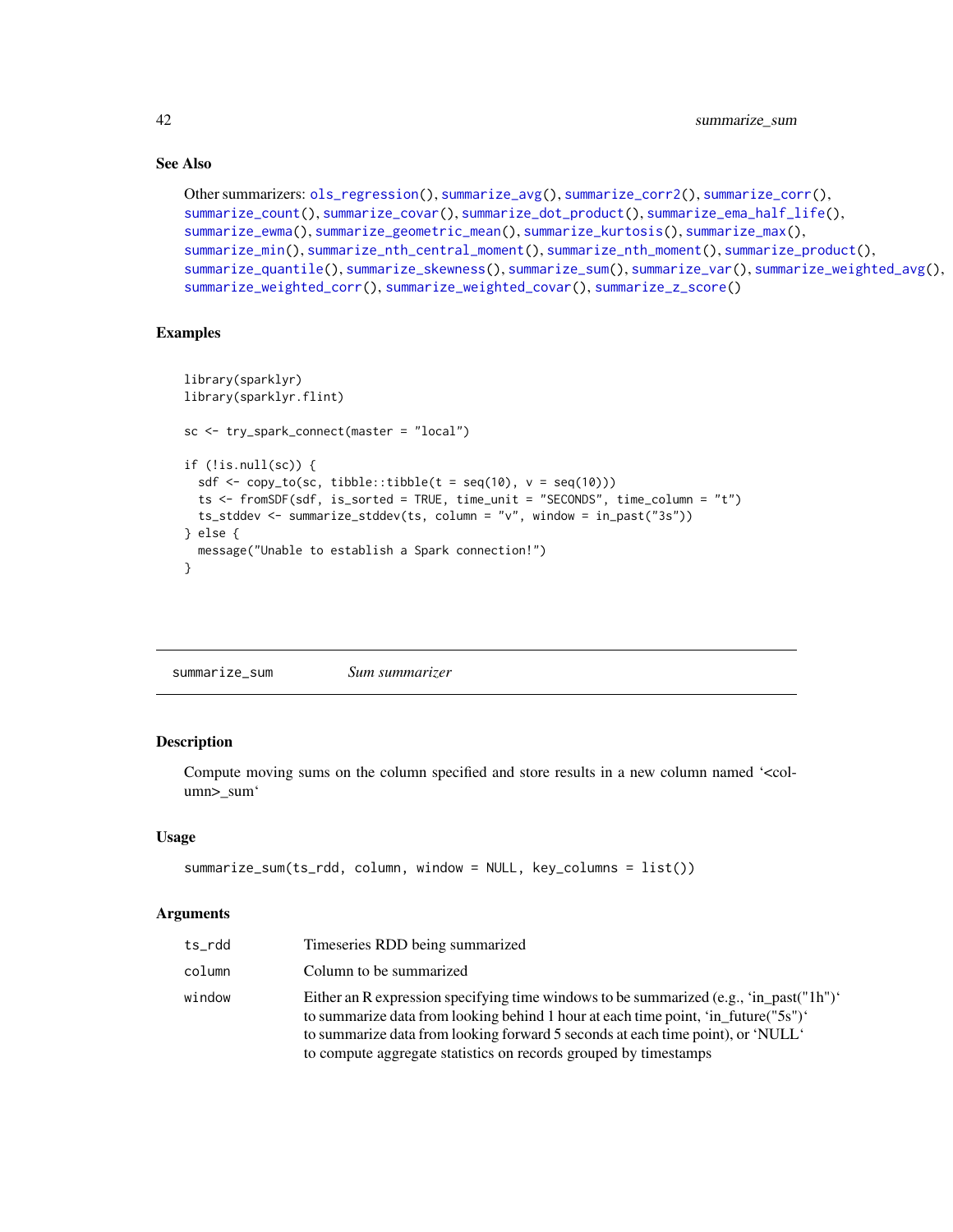<span id="page-42-0"></span>key\_columns Optional list of columns that will form an equivalence relation associating each record with the time series it belongs to (i.e., any 2 records having equal values in those columns will be associated with the same time series, and any 2 records having differing values in those columns are considered to be from 2 separate time series and will therefore be summarized separately) By default, 'key\_colums' is empty and all records are considered to be part of a single time series.

#### Value

A TimeSeriesRDD containing the summarized result

#### See Also

```
Other summarizers: ols_regression(), summarize_avg(), summarize_corr2(), summarize_corr(),
summarize_count(), summarize_covar(), summarize_dot_product(), summarize_ema_half_life(),
summarize_ewma(), summarize_geometric_mean(), summarize_kurtosis(), summarize_max(),
summarize_min(), summarize_nth_central_moment(), summarize_nth_moment(), summarize_product(),
summarize_quantile(), summarize_skewness(), summarize_stddev(), summarize_var(), summarize_weighted_avg(),
summarize_weighted_corr(), summarize_weighted_covar(), summarize_z_score()
```
## Examples

```
library(sparklyr)
library(sparklyr.flint)
sc <- try_spark_connect(master = "local")
if (!is.null(sc)) {
 sdf <- copy_to(sc, tibble::tibble(t = seq(10), v = seq(10)))
 ts <- fromSDF(sdf, is_sorted = TRUE, time_unit = "SECONDS", time_column = "t")
 ts_sum <- summarize_sum(ts, column = "v", window = in_past("3s"))
} else {
 message("Unable to establish a Spark connection!")
}
```
<span id="page-42-1"></span>summarize\_var *Variance summarizer*

#### **Description**

Compute variance of values from 'column' within each time window or within each group of records with identical timestamps, and store results in a new column named '<column>\_variance', with Bessel's correction applied to the results

#### Usage

```
summarize_var(ts_rdd, column, window = NULL, key_columns = list())
```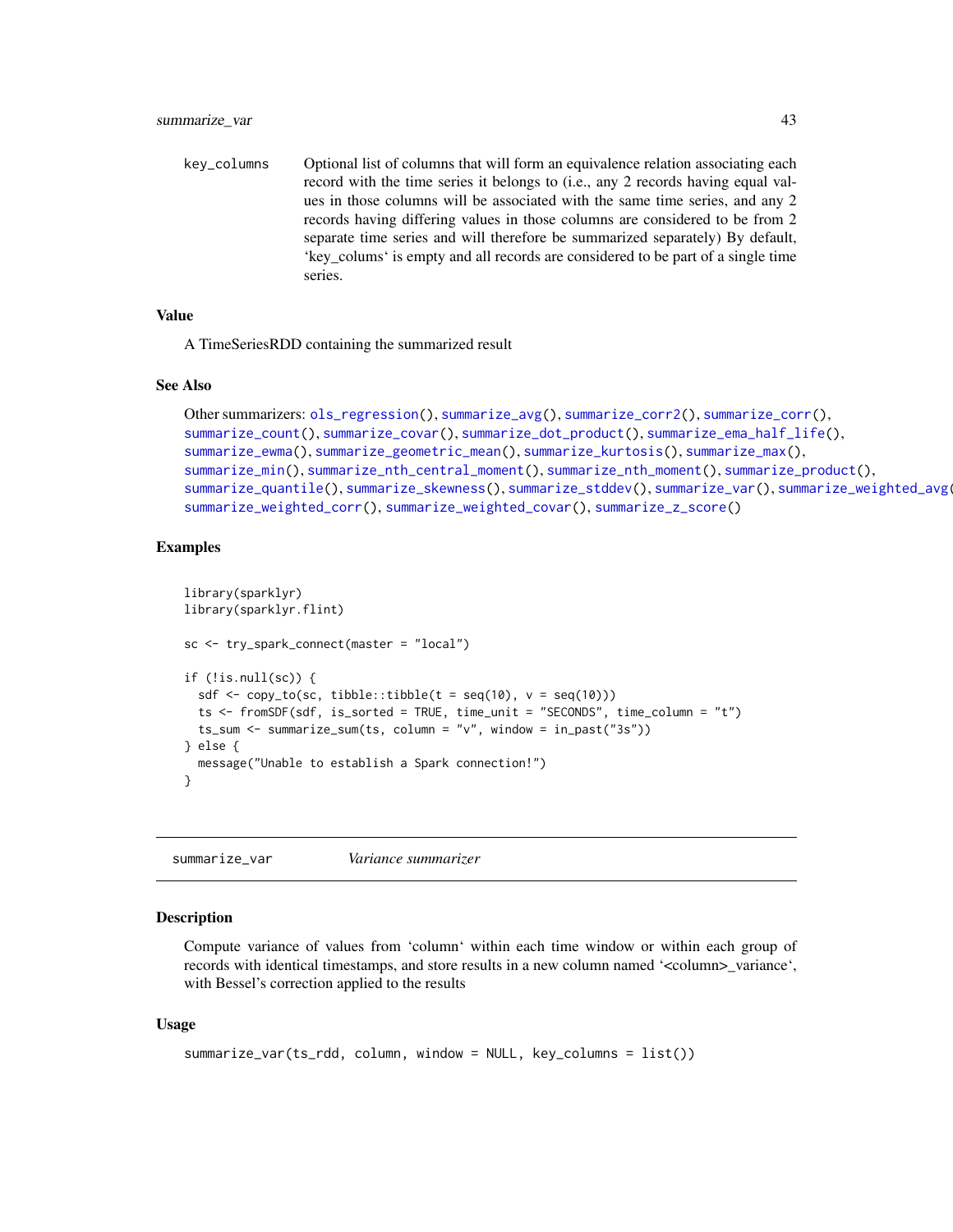#### <span id="page-43-0"></span>**Arguments**

| ts rdd      | Timeseries RDD being summarized                                                                                                                                                                                                                                                                                                                                                                                                                                                                                      |
|-------------|----------------------------------------------------------------------------------------------------------------------------------------------------------------------------------------------------------------------------------------------------------------------------------------------------------------------------------------------------------------------------------------------------------------------------------------------------------------------------------------------------------------------|
| column      | Column to be summarized                                                                                                                                                                                                                                                                                                                                                                                                                                                                                              |
| window      | Either an R expression specifying time windows to be summarized (e.g., 'in_past("1h")'<br>to summarize data from looking behind 1 hour at each time point, 'in_future("5s")'<br>to summarize data from looking forward 5 seconds at each time point), or 'NULL'<br>to compute aggregate statistics on records grouped by timestamps                                                                                                                                                                                  |
| key_columns | Optional list of columns that will form an equivalence relation associating each<br>record with the time series it belongs to (i.e., any 2 records having equal val-<br>ues in those columns will be associated with the same time series, and any 2<br>records having differing values in those columns are considered to be from 2<br>separate time series and will therefore be summarized separately) By default,<br>'key_colums' is empty and all records are considered to be part of a single time<br>series. |

## Value

A TimeSeriesRDD containing the summarized result

## See Also

```
Other summarizers: ols_regression(), summarize_avg(), summarize_corr2(), summarize_corr(),
summarize_count(), summarize_covar(), summarize_dot_product(), summarize_ema_half_life(),
summarize_ewma(), summarize_geometric_mean(), summarize_kurtosis(), summarize_max(),
summarize_min(), summarize_nth_central_moment(), summarize_nth_moment(), summarize_product(),
summarize_quantile(), summarize_skewness(), summarize_stddev(), summarize_sum(), summarize_weighted_avg(),
summarize_weighted_corr(), summarize_weighted_covar(), summarize_z_score()
```

```
library(sparklyr)
library(sparklyr.flint)
sc <- try_spark_connect(master = "local")
if (!is.null(sc)) {
  sdf \leftarrow copy_to(sc, tibble::tibble(t = seq(10), v = seq(10)))ts <- fromSDF(sdf, is_sorted = TRUE, time_unit = "SECONDS", time_column = "t")
  ts_var <- summarize_var(ts, column = "v", window = in_past("3s"))
} else {
  message("Unable to establish a Spark connection!")
}
```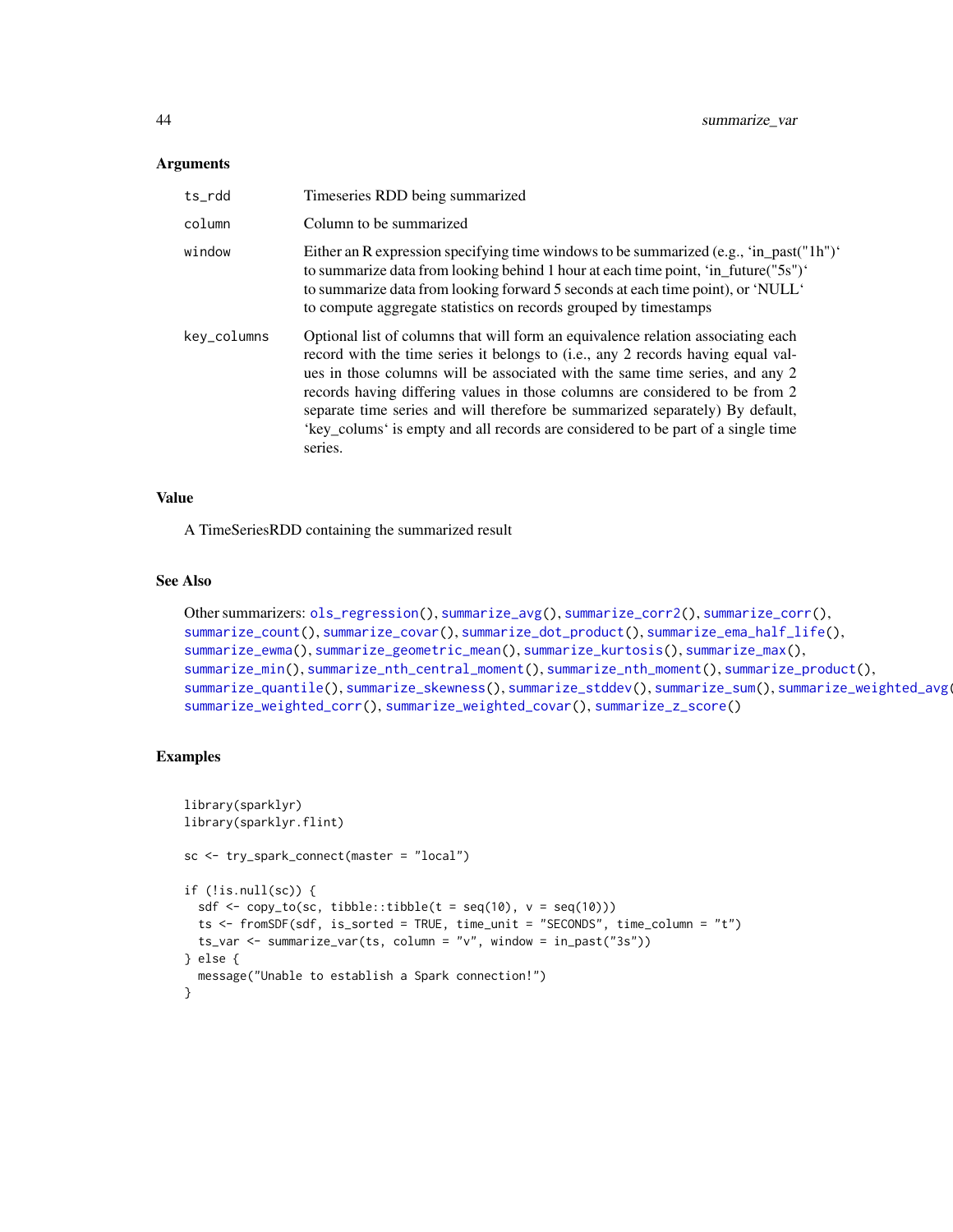<span id="page-44-1"></span><span id="page-44-0"></span>summarize\_weighted\_avg

*Weighted average summarizer*

## Description

Compute moving weighted average, weighted standard deviation, weighted t- stat, and observation count with the column and weight column specified and store results in new columns named '<column>\_<weighted\_column>\_mean', '<column>\_<weighted\_column>\_weightedStandardDeviation', '<column>\_<weighted\_column>\_weightedTStat', and '<column>\_<weighted\_column>\_observationCount',

## Usage

```
summarize_weighted_avg(
  ts_rdd,
  column,
 weight_column,
 window = NULL,
  key_columns = list()
\mathcal{E}
```
## Arguments

| ts_rdd        | Timeseries RDD being summarized                                                                                                                                                                                                                                                                                                                                                                                                                                                                                      |
|---------------|----------------------------------------------------------------------------------------------------------------------------------------------------------------------------------------------------------------------------------------------------------------------------------------------------------------------------------------------------------------------------------------------------------------------------------------------------------------------------------------------------------------------|
| column        | Column to be summarized                                                                                                                                                                                                                                                                                                                                                                                                                                                                                              |
| weight_column | Column specifying relative weight of each data point                                                                                                                                                                                                                                                                                                                                                                                                                                                                 |
| window        | Either an R expression specifying time windows to be summarized (e.g., 'in_past("1h")'<br>to summarize data from looking behind 1 hour at each time point, 'in_future("5s")'<br>to summarize data from looking forward 5 seconds at each time point), or 'NULL'<br>to compute aggregate statistics on records grouped by timestamps                                                                                                                                                                                  |
| key_columns   | Optional list of columns that will form an equivalence relation associating each<br>record with the time series it belongs to (i.e., any 2 records having equal val-<br>ues in those columns will be associated with the same time series, and any 2<br>records having differing values in those columns are considered to be from 2<br>separate time series and will therefore be summarized separately) By default,<br>'key_colums' is empty and all records are considered to be part of a single time<br>series. |

## Value

A TimeSeriesRDD containing the summarized result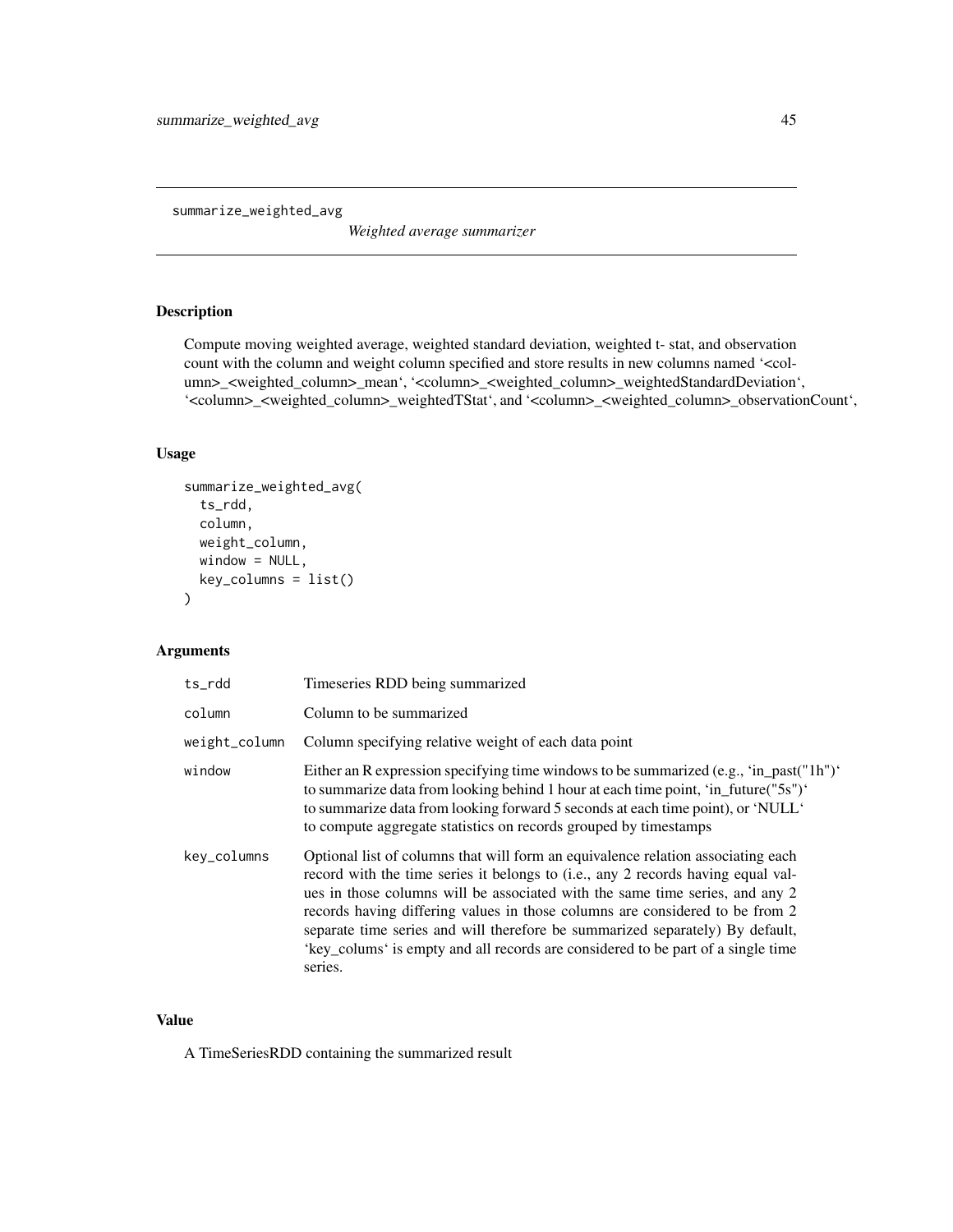## See Also

```
Other summarizers: ols_regression(), summarize_avg(), summarize_corr2(), summarize_corr(),
summarize_count(), summarize_covar(), summarize_dot_product(), summarize_ema_half_life(),
summarize_ewma(), summarize_geometric_mean(), summarize_kurtosis(), summarize_max(),
summarize_min(), summarize_nth_central_moment(), summarize_nth_moment(), summarize_product(),
summarize_quantile(), summarize_skewness(), summarize_stddev(), summarize_sum(), summarize_var(),
summarize_weighted_corr(), summarize_weighted_covar(), summarize_z_score()
```
## Examples

```
library(sparklyr)
library(sparklyr.flint)
sc <- try_spark_connect(master = "local")
if (!is.null(sc)) {
 sdf \leftarrow copy_to(sc, tibble::tibble(t = seq(10), v = seq(10), w = seq(1, 0.1, -0.1)))ts <- fromSDF(sdf, is_sorted = TRUE, time_unit = "SECONDS", time_column = "t")
 ts_weighted_avg <- summarize_weighted_avg(
    ts,
    column = "v", weight_column = "w", window = in_past("3s")
 \lambda} else {
 message("Unable to establish a Spark connection!")
}
```
<span id="page-45-1"></span>summarize\_weighted\_corr

*Pearson weighted correlation summarizer*

## Description

Compute Pearson weighted correlation between 'xcolumn' and 'ycolumn' weighted by 'weight\_column' and store result in a new columns named '<xcolumn>\_<ycolumn>\_<weight\_column>\_weightedCorrelation'

#### Usage

```
summarize_weighted_corr(
  ts_rdd,
  xcolumn,
 ycolumn,
  weight_column,
 key_columns = list(),
  incremental = FALSE
)
```
<span id="page-45-0"></span>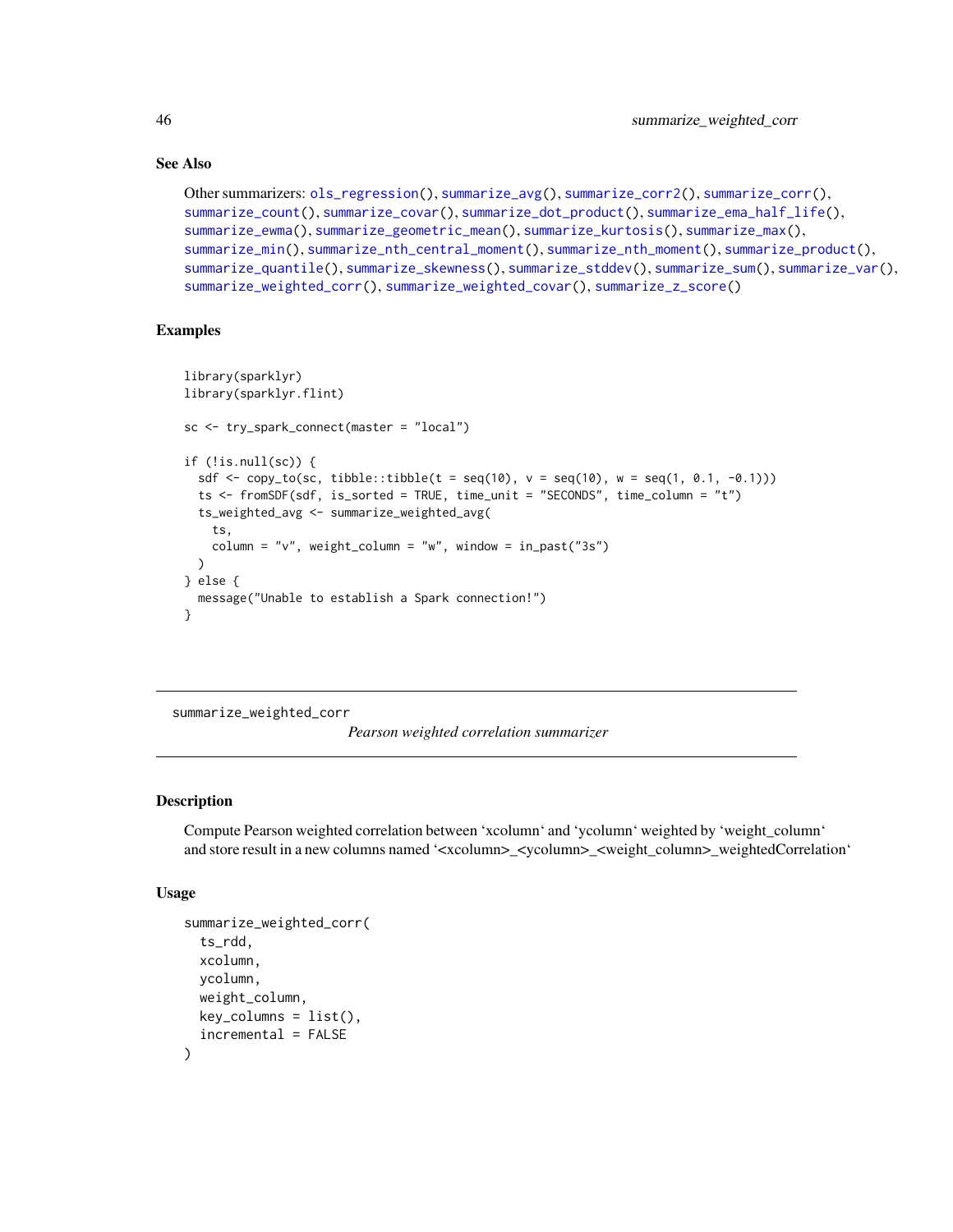#### <span id="page-46-0"></span>**Arguments**

| ts_rdd        | Timeseries RDD being summarized                                                                                                                                                                                                                                                                                                                                                                                                                                                                                                                                                                                                                                                                                                                                                 |
|---------------|---------------------------------------------------------------------------------------------------------------------------------------------------------------------------------------------------------------------------------------------------------------------------------------------------------------------------------------------------------------------------------------------------------------------------------------------------------------------------------------------------------------------------------------------------------------------------------------------------------------------------------------------------------------------------------------------------------------------------------------------------------------------------------|
| xcolumn       | Column representing the first random variable                                                                                                                                                                                                                                                                                                                                                                                                                                                                                                                                                                                                                                                                                                                                   |
| ycolumn       | Column representing the second random variable                                                                                                                                                                                                                                                                                                                                                                                                                                                                                                                                                                                                                                                                                                                                  |
| weight_column | Column specifying relative weight of each data point                                                                                                                                                                                                                                                                                                                                                                                                                                                                                                                                                                                                                                                                                                                            |
| key_columns   | Optional list of columns that will form an equivalence relation associating each<br>record with the time series it belongs to (i.e., any 2 records having equal val-<br>ues in those columns will be associated with the same time series, and any 2<br>records having differing values in those columns are considered to be from 2<br>separate time series and will therefore be summarized separately) By default,<br>'key_colums' is empty and all records are considered to be part of a single time<br>series.                                                                                                                                                                                                                                                            |
| incremental   | If FALSE and 'key_columns' is empty, then apply the summarizer to all records<br>of 'ts_rdd'. If FALSE and 'key_columns' is non-empty, then apply the summa-<br>rizer to all records within each group determined by 'key_columns'. If TRUE<br>and 'key_columns' is empty, then for each record in 'ts_rdd', the summarizer<br>is applied to that record and all records preceding it, and the summarized result<br>is associated with the timestamp of that record. If TRUE and 'key_columns'<br>is non-empty, then for each record within a group of records determined by 1<br>or more key columns, the summarizer is applied to that record and all records<br>preceding it within its group, and the summarized result is associated with the<br>timestamp of that record. |

## Value

A TimeSeriesRDD containing the summarized result

#### See Also

```
Other summarizers: ols_regression(), summarize_avg(), summarize_corr2(), summarize_corr(),
summarize_count(), summarize_covar(), summarize_dot_product(), summarize_ema_half_life(),
summarize_ewma(), summarize_geometric_mean(), summarize_kurtosis(), summarize_max(),
summarize_min(), summarize_nth_central_moment(), summarize_nth_moment(), summarize_product(),
summarize_quantile(), summarize_skewness(), summarize_stddev(), summarize_sum(), summarize_var(),
summarize_weighted_avg(), summarize_weighted_covar(), summarize_z_score()
```

```
library(sparklyr)
library(sparklyr.flint)
sc <- try_spark_connect(master = "local")
if (!is.null(sc)) {
 sdf <- copy_to(sc, tibble::tibble(t = seq(10), x = rnorm(10), y = rnorm(10), w = 1.1^seq(10)))
 ts <- fromSDF(sdf, is_sorted = TRUE, time_unit = "SECONDS", time_column = "t")
 ts_weighted_corr <- summarize_weighted_corr(ts, xcolumn = "x", ycolumn = "y", weight_column = "w")
```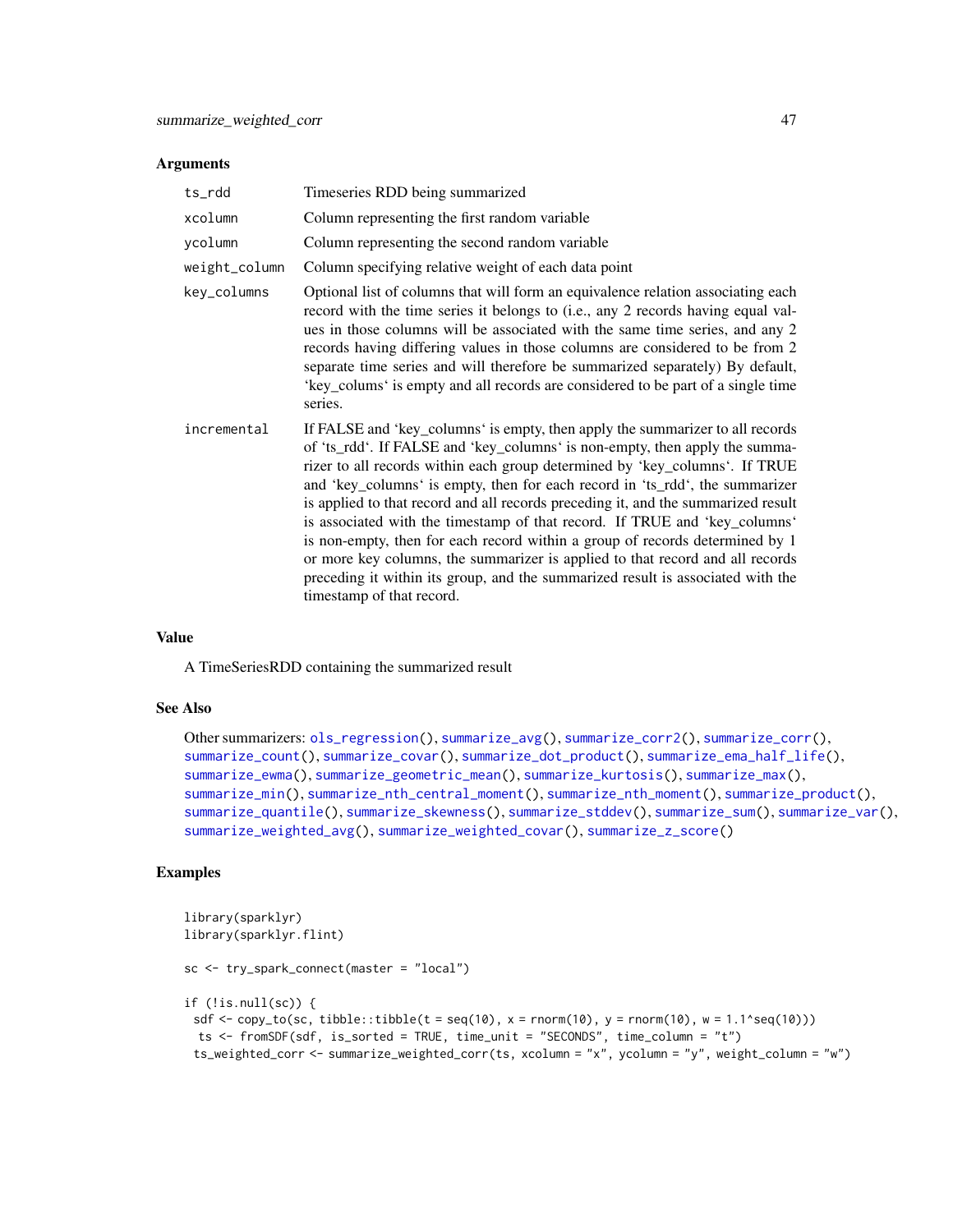```
} else {
  message("Unable to establish a Spark connection!")
}
```
#### <span id="page-47-1"></span>summarize\_weighted\_covar

*Weighted covariance summarizer*

## Description

Compute unbiased weighted covariance between values from 'xcolumn' and 'ycolumn' within each time window or within each group of records with identical timestamps, using values from 'weight\_column' as relative weights, and store results in a new column named '<xcolumn>\_<ycolumn>\_<weight\_column>\_

## Usage

```
summarize_weighted_covar(
  ts_rdd,
 xcolumn,
 ycolumn,
 weight_column,
 window = NULL,key_columns = list()
)
```
## Arguments

| ts_rdd        | Timeseries RDD being summarized                                                                                                                                                                                                                                                                                                                                                                                                                                                                                      |
|---------------|----------------------------------------------------------------------------------------------------------------------------------------------------------------------------------------------------------------------------------------------------------------------------------------------------------------------------------------------------------------------------------------------------------------------------------------------------------------------------------------------------------------------|
| xcolumn       | Column representing the first random variable                                                                                                                                                                                                                                                                                                                                                                                                                                                                        |
| vcolumn       | Column representing the second random variable                                                                                                                                                                                                                                                                                                                                                                                                                                                                       |
| weight_column | Column specifying relative weight of each data point                                                                                                                                                                                                                                                                                                                                                                                                                                                                 |
| window        | Either an R expression specifying time windows to be summarized (e.g., 'in_past("1h")'<br>to summarize data from looking behind 1 hour at each time point, 'in_future("5s")'<br>to summarize data from looking forward 5 seconds at each time point), or 'NULL'<br>to compute aggregate statistics on records grouped by timestamps                                                                                                                                                                                  |
| key_columns   | Optional list of columns that will form an equivalence relation associating each<br>record with the time series it belongs to (i.e., any 2 records having equal val-<br>ues in those columns will be associated with the same time series, and any 2<br>records having differing values in those columns are considered to be from 2<br>separate time series and will therefore be summarized separately) By default,<br>'key_colums' is empty and all records are considered to be part of a single time<br>series. |

## Value

A TimeSeriesRDD containing the summarized result

<span id="page-47-0"></span>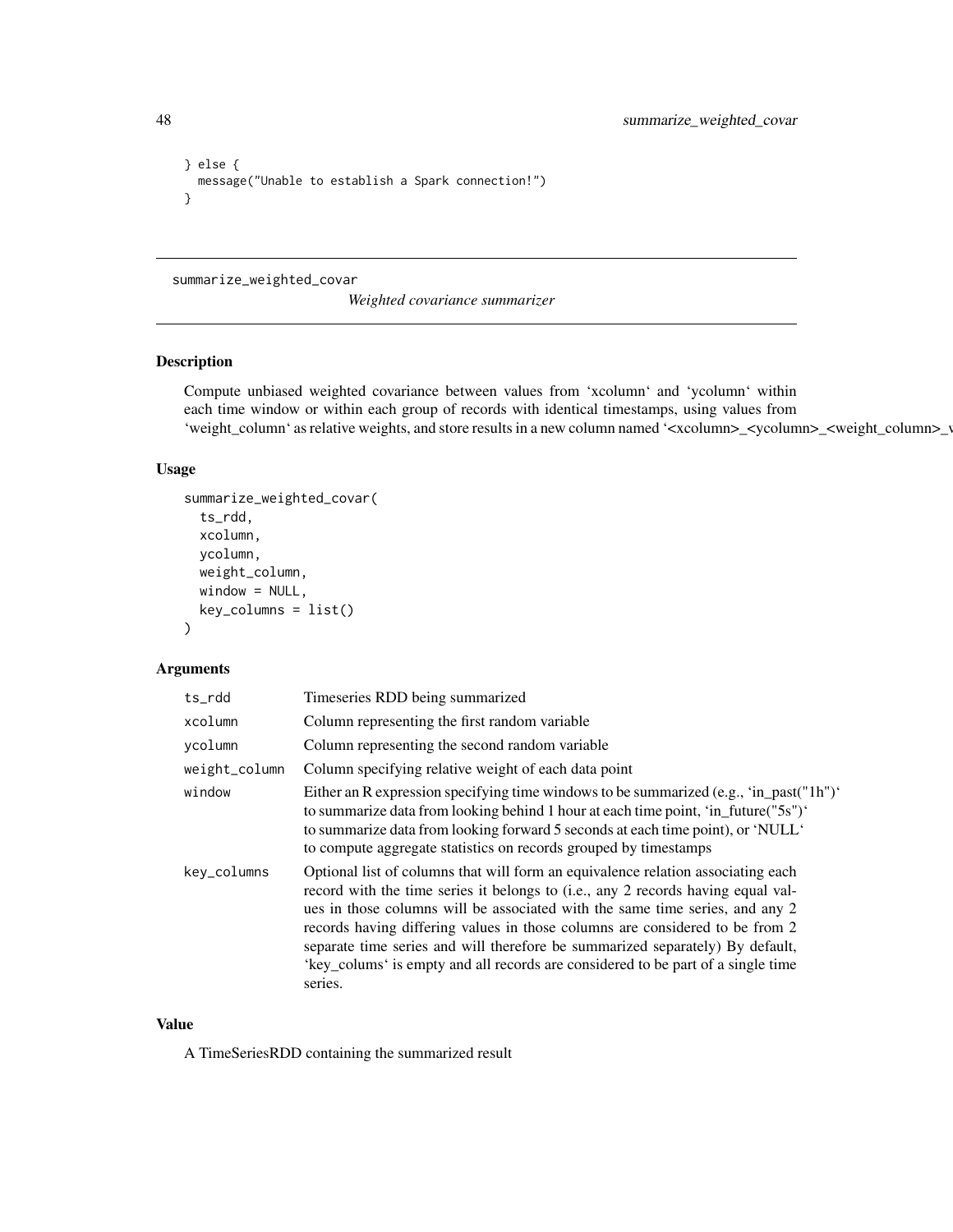#### <span id="page-48-0"></span>See Also

```
Other summarizers: ols_regression(), summarize_avg(), summarize_corr2(), summarize_corr(),
summarize_count(), summarize_covar(), summarize_dot_product(), summarize_ema_half_life(),
summarize_ewma(), summarize_geometric_mean(), summarize_kurtosis(), summarize_max(),
summarize_min(), summarize_nth_central_moment(), summarize_nth_moment(), summarize_product(),
summarize_quantile(), summarize_skewness(), summarize_stddev(), summarize_sum(), summarize_var(),
summarize_weighted_avg(), summarize_weighted_corr(), summarize_z_score()
```
## Examples

```
library(sparklyr)
library(sparklyr.flint)
sc <- try_spark_connect(master = "local")
if (!is.null(sc)) {
 sdf \leq copy_to(sc, tibble::tibble(t = seq(10), u = rnorm(10), v = rnorm(10), w = 1.1^seq(10)))
 ts <- fromSDF(sdf, is_sorted = TRUE, time_unit = "SECONDS", time_column = "t")
 ts_weighted_covar <- summarize_weighted_covar(
    ts,
   xcolumn = "u", ycolumn = "v", weight_column = "w", window = in_past("3s")
 )
} else {
 message("Unable to establish a Spark connection!")
}
```
<span id="page-48-1"></span>summarize\_z\_score *Z-score summarizer*

#### Description

Compute z-score of value(s) in the column specified, with respect to the sample mean and standard deviation observed so far, with the option for out- of-sample calculation, and store result in a new column named '<column>\_zScore'.

#### Usage

```
summarize_z_score(
  ts_rdd,
  column,
  include_current_observation = FALSE,
 key\_columns = list(),
  incremental = FALSE
)
```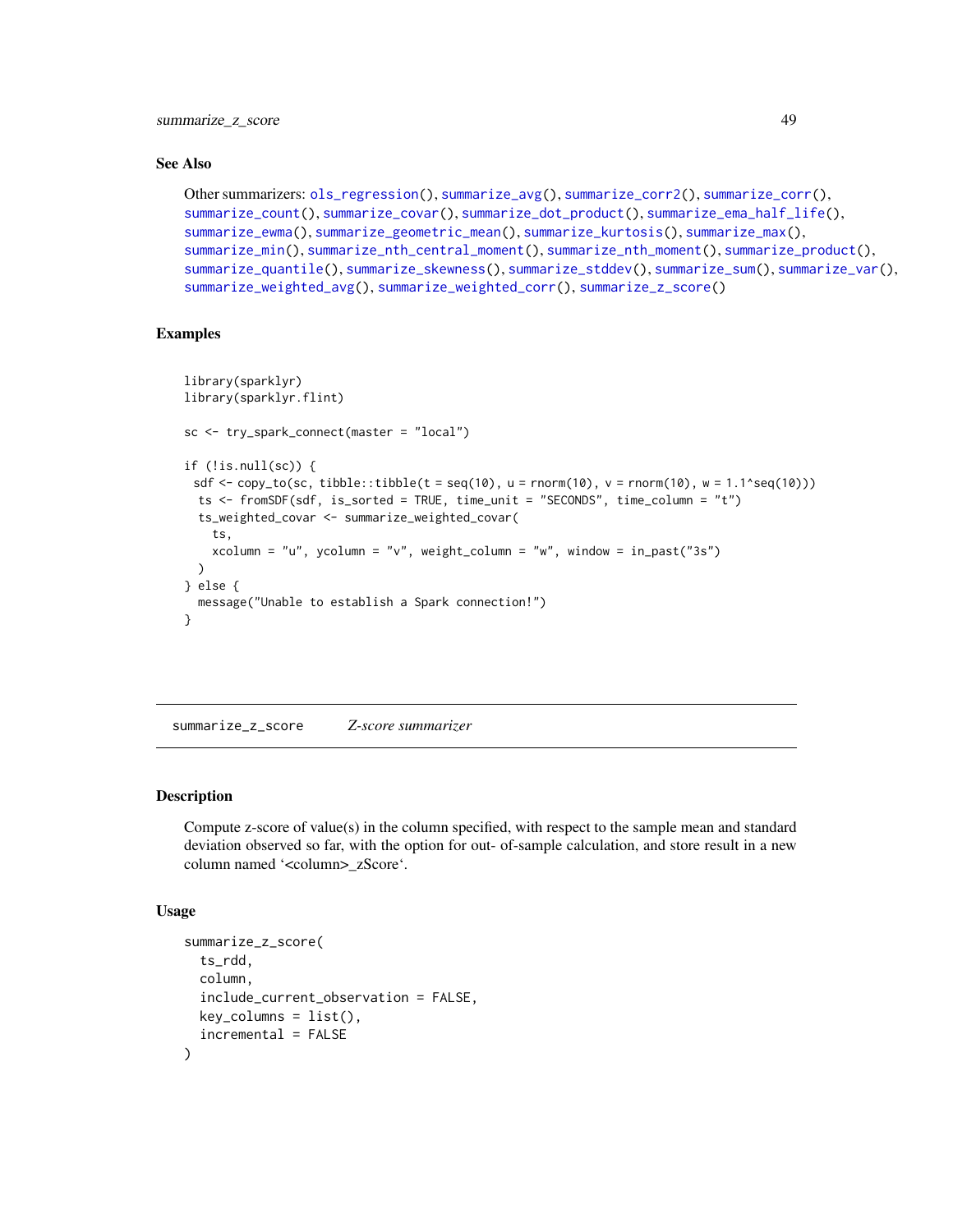#### <span id="page-49-0"></span>Arguments

| ts_rdd                                | Timeseries RDD being summarized                                                                                                                                                                                                                                                                                                                                                                                                                                                                                                                                                                                                                                                                                                                                                 |
|---------------------------------------|---------------------------------------------------------------------------------------------------------------------------------------------------------------------------------------------------------------------------------------------------------------------------------------------------------------------------------------------------------------------------------------------------------------------------------------------------------------------------------------------------------------------------------------------------------------------------------------------------------------------------------------------------------------------------------------------------------------------------------------------------------------------------------|
| column<br>include_current_observation | Column to be summarized                                                                                                                                                                                                                                                                                                                                                                                                                                                                                                                                                                                                                                                                                                                                                         |
|                                       | If true, then use unbiased sample standard deviation with current observation in<br>z-score calculation, otherwise use unbiased sample standard deviation excluding<br>current observation                                                                                                                                                                                                                                                                                                                                                                                                                                                                                                                                                                                      |
| key_columns                           | Optional list of columns that will form an equivalence relation associating each<br>record with the time series it belongs to (i.e., any 2 records having equal val-<br>ues in those columns will be associated with the same time series, and any 2<br>records having differing values in those columns are considered to be from 2<br>separate time series and will therefore be summarized separately) By default,<br>'key_colums' is empty and all records are considered to be part of a single time<br>series.                                                                                                                                                                                                                                                            |
| incremental                           | If FALSE and 'key_columns' is empty, then apply the summarizer to all records<br>of 'ts_rdd'. If FALSE and 'key_columns' is non-empty, then apply the summa-<br>rizer to all records within each group determined by 'key_columns'. If TRUE<br>and 'key_columns' is empty, then for each record in 'ts_rdd', the summarizer<br>is applied to that record and all records preceding it, and the summarized result<br>is associated with the timestamp of that record. If TRUE and 'key_columns'<br>is non-empty, then for each record within a group of records determined by 1<br>or more key columns, the summarizer is applied to that record and all records<br>preceding it within its group, and the summarized result is associated with the<br>timestamp of that record. |

## Value

A TimeSeriesRDD containing the summarized result

## See Also

```
Other summarizers: ols_regression(), summarize_avg(), summarize_corr2(), summarize_corr(),
summarize_count(), summarize_covar(), summarize_dot_product(), summarize_ema_half_life(),
summarize_ewma(), summarize_geometric_mean(), summarize_kurtosis(), summarize_max(),
summarize_min(), summarize_nth_central_moment(), summarize_nth_moment(), summarize_product(),
summarize_quantile(), summarize_skewness(), summarize_stddev(), summarize_sum(), summarize_var(),
summarize_weighted_avg(), summarize_weighted_corr(), summarize_weighted_covar()
```

```
library(sparklyr)
library(sparklyr.flint)
sc <- try_spark_connect(master = "local")
if (!is.null(sc)) {
  sdf \leftarrow copy_to(sc, tibble::tibble(t = seq(10), v = rnorm(10)))
```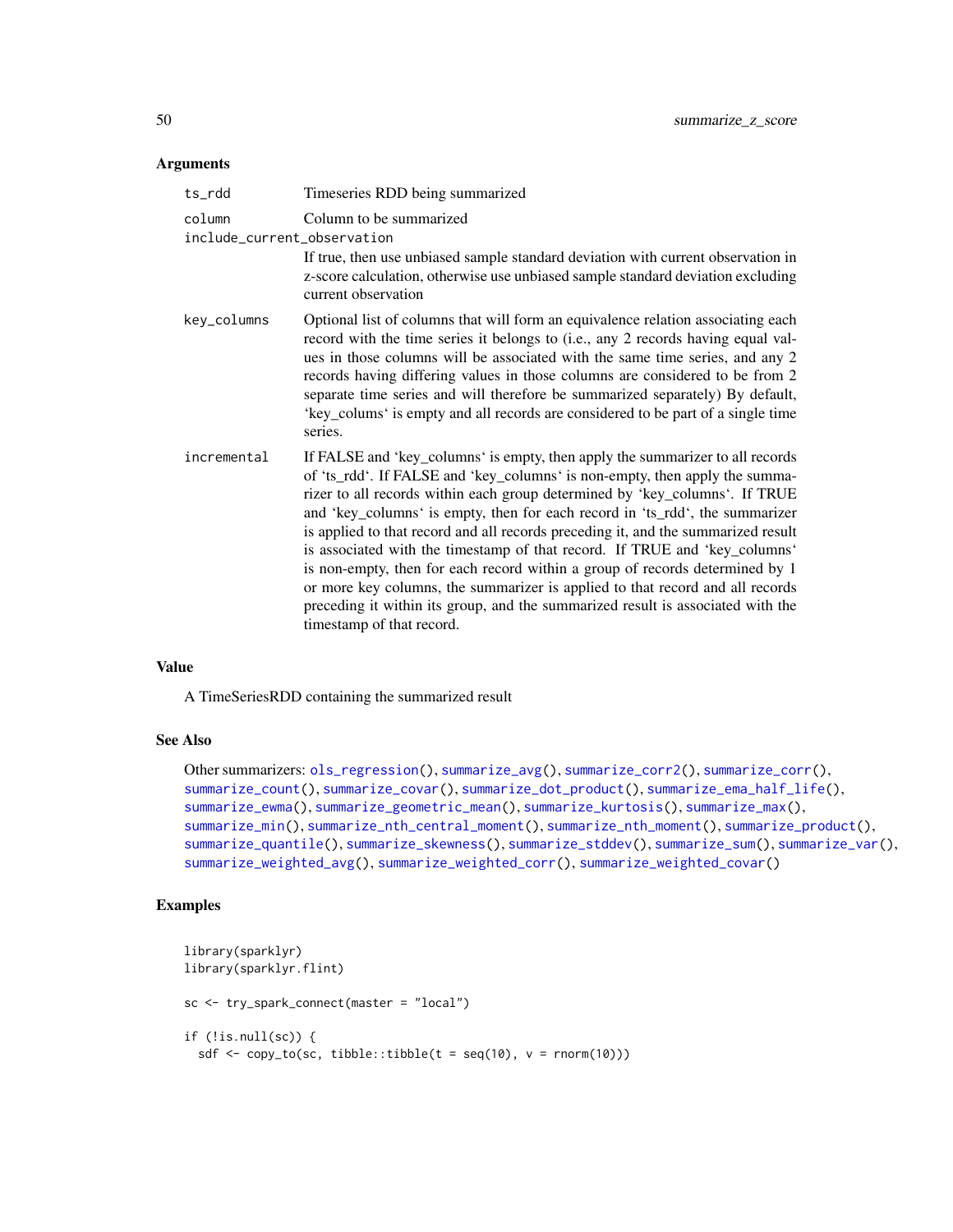#### <span id="page-50-0"></span> $\frac{1}{51}$  to  $\frac{1}{51}$

```
ts <- fromSDF(sdf, is_sorted = TRUE, time_unit = "SECONDS", time_column = "t")
 ts_z_score <- summarize_z_score(ts, column = "v", include_current_observation = TRUE)
} else {
 message("Unable to establish a Spark connection!")
}
```
<span id="page-50-1"></span>to\_sdf *Export data from TimeSeriesRDD to a Spark dataframe*

#### **Description**

Construct a Spark dataframe containing time series data from a TimeSeriesRDD

#### Usage

to\_sdf(ts\_rdd)

toSDF(ts\_rdd)

## Arguments

ts\_rdd A TimeSeriesRDD object

#### Value

A Spark dataframe containing time series data exported from 'ts\_rdd'

## See Also

Other Spark dataframe utility functions: [collect.ts\\_rdd\(](#page-6-1)), [from\\_rdd\(](#page-7-1)), [from\\_sdf\(](#page-8-1)), [spark\\_connection.ts\\_rdd\(](#page-12-1)), [spark\\_dataframe.ts\\_rdd\(](#page-13-1)), [spark\\_jobj.ts\\_rdd\(](#page-14-1)), [ts\\_rdd\\_builder\(](#page-51-1))

Other Spark dataframe utility functions: [collect.ts\\_rdd\(](#page-6-1)), [from\\_rdd\(](#page-7-1)), [from\\_sdf\(](#page-8-1)), [spark\\_connection.ts\\_rdd\(](#page-12-1)), [spark\\_dataframe.ts\\_rdd\(](#page-13-1)), [spark\\_jobj.ts\\_rdd\(](#page-14-1)), [ts\\_rdd\\_builder\(](#page-51-1))

```
library(sparklyr)
library(sparklyr.flint)
sc <- try_spark_connect(master = "local")
if (!is.null(sc)) {
 sdf \leftarrow copy_to(sc, tibble::tibble(t = seq(10), v = seq(10)))ts <- from_sdf(sdf, is_sorted = TRUE, time_unit = "SECONDS", time_column = "t")
 ts_avg <- summarize_avg(ts, column = "v", window = in_past("3s"))
 # now export the average values from `ts_avg` back to a Spark dataframe
 # named `sdf_avg`
```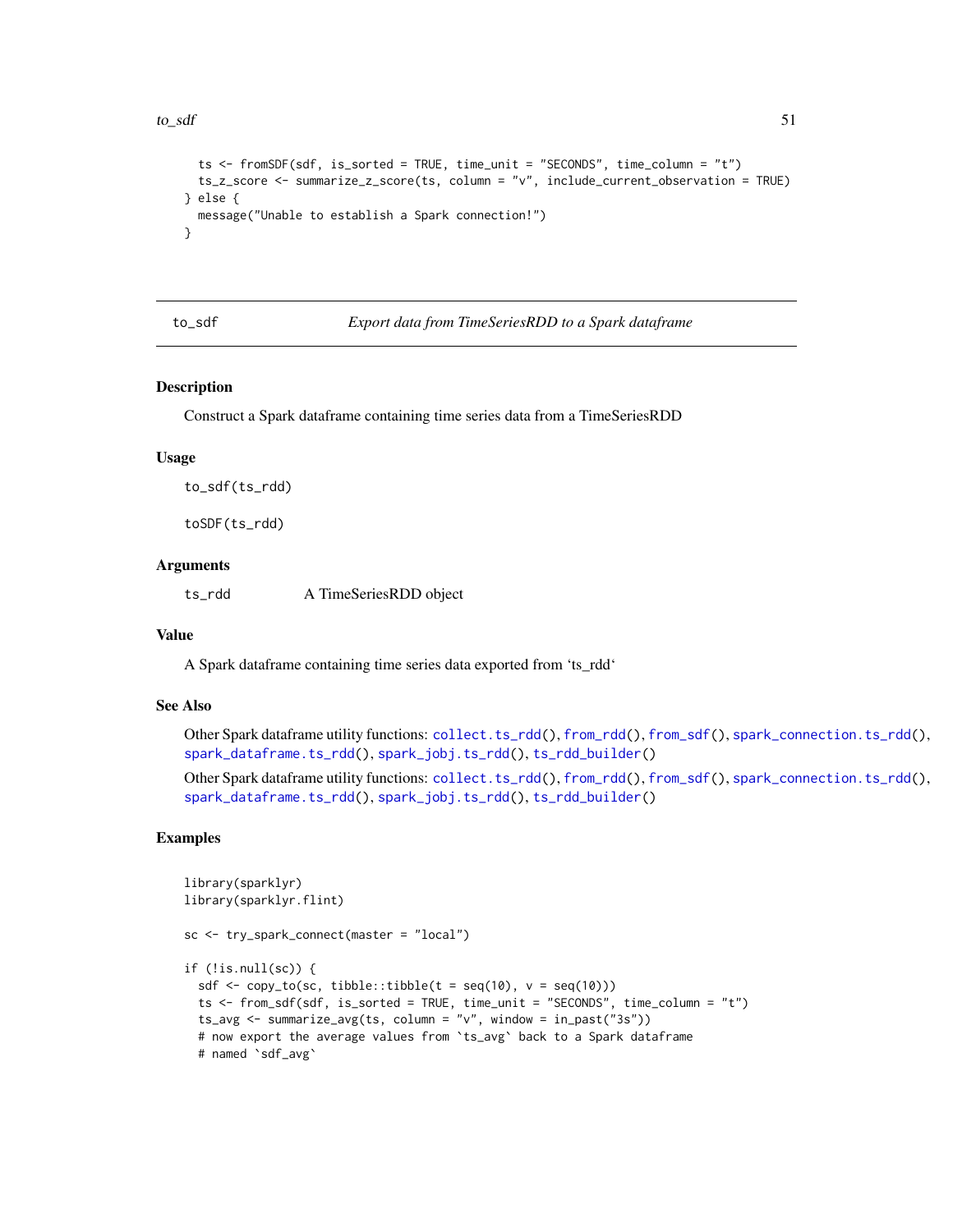```
sdf_avg <- ts_avg %>% to_sdf()
} else {
 message("Unable to establish a Spark connection!")
}
```
try\_spark\_connect *Attempt to establish a Spark connection*

#### Description

Attempt to connect to Apache Spark and return a Spark connection object upon success

## Usage

```
try_spark_connect(...)
```
## Arguments

... Parameters for sparklyr::spark\_connect

## Value

a Spark connection object if attempt was successful, or NULL otherwise

#### Examples

try\_spark\_connect(master = "local")

<span id="page-51-1"></span>ts\_rdd\_builder *TimeSeriesRDD builder object*

## Description

Builder object containing all required info (i.e., isSorted, timeUnit, and timeColumn) for importing a Spark data frame into a TimeSeriesRDD

## Usage

```
ts_rdd_builder(
  sc,
 is_sorted = FALSE,
 time_unit = .sparklyr.flint.globals$kValidTimeUnits,
  time_column = .sparklyr.flint.globals$kDefaultTimeColumn
\mathcal{E}
```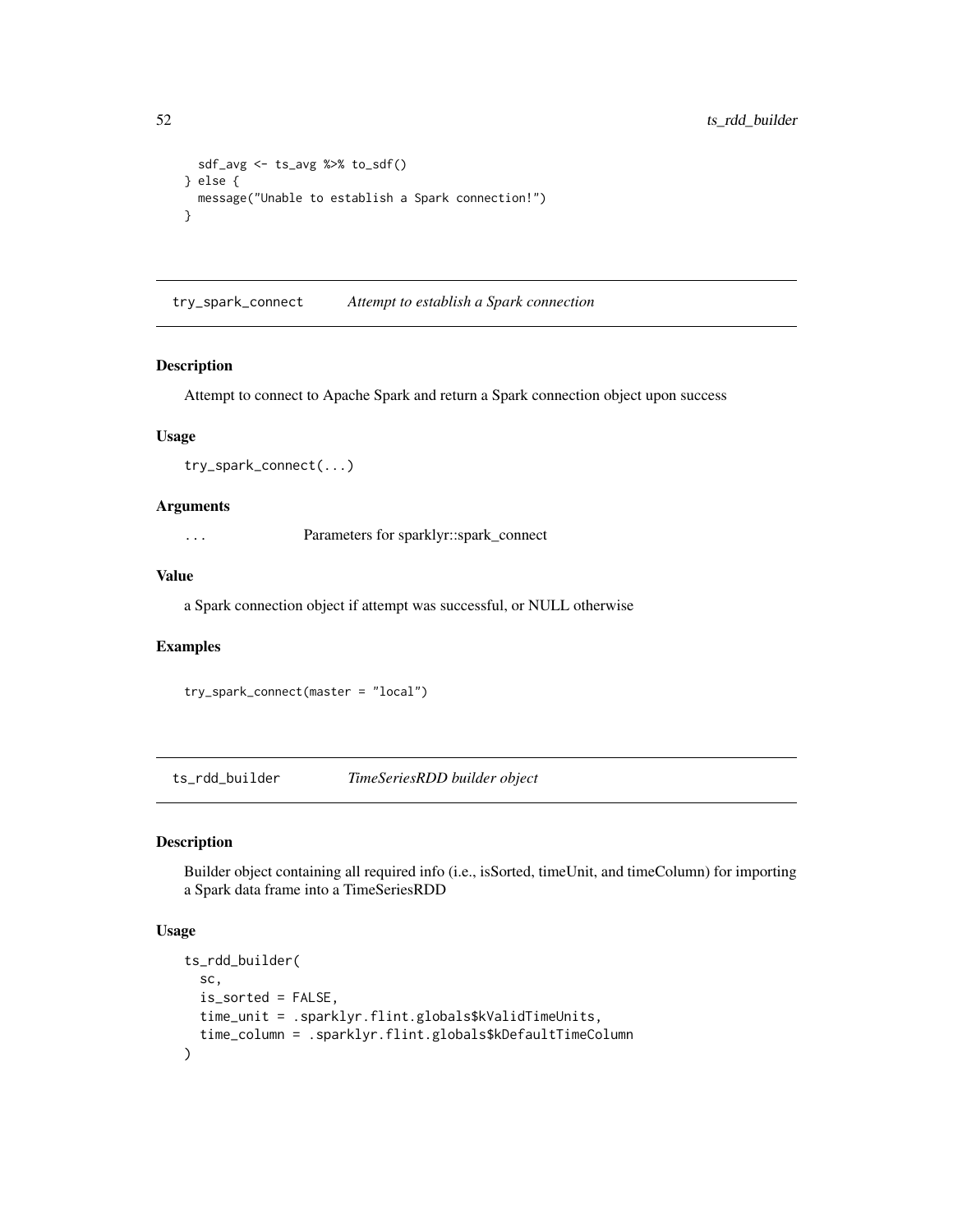## <span id="page-52-0"></span>window\_exprs 53

#### **Arguments**

| sc          | Spark connection                                                                                                                                                |
|-------------|-----------------------------------------------------------------------------------------------------------------------------------------------------------------|
| is_sorted   | Whether the rows being imported are already sorted by time                                                                                                      |
| time_unit   | Time unit of the time column (must be one of the following values: "NANOSEC-<br>ONDS", "MICROSECONDS", "MILLISECONDS", "SECONDS", "MINUTES",<br>"HOURS". "DAYS" |
| time_column | Name of the time column                                                                                                                                         |

## Value

A reusable TimeSeriesRDD builder object

#### See Also

Other Spark dataframe utility functions: [collect.ts\\_rdd\(](#page-6-1)), [from\\_rdd\(](#page-7-1)), [from\\_sdf\(](#page-8-1)), [spark\\_connection.ts\\_rdd\(](#page-12-1)), [spark\\_dataframe.ts\\_rdd\(](#page-13-1)), [spark\\_jobj.ts\\_rdd\(](#page-14-1)), [to\\_sdf\(](#page-50-1))

window\_exprs *Time window specifications*

#### Description

Functions for specifying commonly used types of time windows, which should only be used within the context of summarize\_\* functions (e.g., 'summarize\_count(ts\_rdd, in\_past("3s"))'). When passing a time window specification to some summarize\_\* function, the Spark connection parameter ('sc') for the time window object will be injected and will be the same Spark connection the underlying timeseries RDD object is associated with, so, 'sc' never needs to be specified explicitly.

Create a sliding time window capuring data within the closed interval of [current time - duration, current time]

Create a sliding time window capuring data within the closed interval of [current time, current time + duration]

#### Usage

```
in_past(duration, sc)
```
in\_future(duration, sc)

## Arguments

duration String representing length of the time window containing a number followed by a time unit (e.g., "10s" or "10sec"), where time unit must be one of the following: "d", "day", "h", "hour", "min", "minute", "s", "sec", "second", "ms", "milli", "millisecond", "

 $\mu$ 

s", "micro", "microsecond", "ns", "nano", "nanosecond"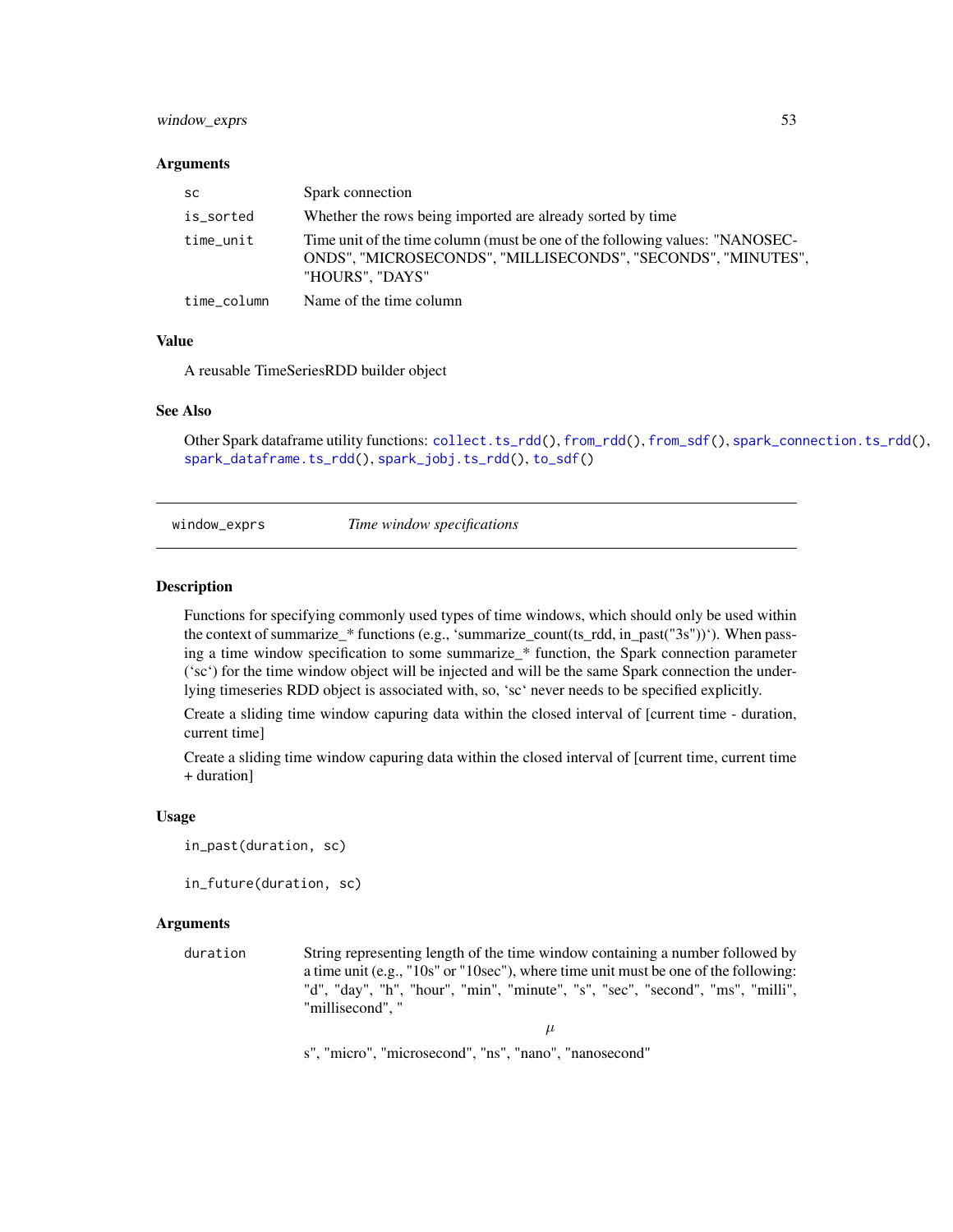sc Spark connection (does not need to be specified within the context of 'summarize\_\*' functions)

#### Value

A time window object useable by the Flint time series library

```
library(sparklyr)
library(sparklyr.flint)
sc <- try_spark_connect(master = "local")
if (!is.null(sc)) {
  sdf \leq copy_to(sc, tibble::tibble(t = seq(10), v = seq(10)))
  ts <- fromSDF(sdf, is_sorted = TRUE, time_unit = "SECONDS", time_column = "t")
  ts_count <- summarize_count(ts, column = "v", window = in_past("3s"))
} else {
  message("Unable to establish a Spark connection!")
}
library(sparklyr)
library(sparklyr.flint)
sc <- try_spark_connect(master = "local")
if (!is.null(sc)) {
  sdf \leftarrow copy_to(sc, tibble::tibble(t = seq(10), v = seq(10)))ts <- fromSDF(sdf, is_sorted = TRUE, time_unit = "SECONDS", time_column = "t")
  ts_count <- summarize_count(ts, column = "v", window = in_future("3s"))
} else {
  message("Unable to establish a Spark connection!")
}
```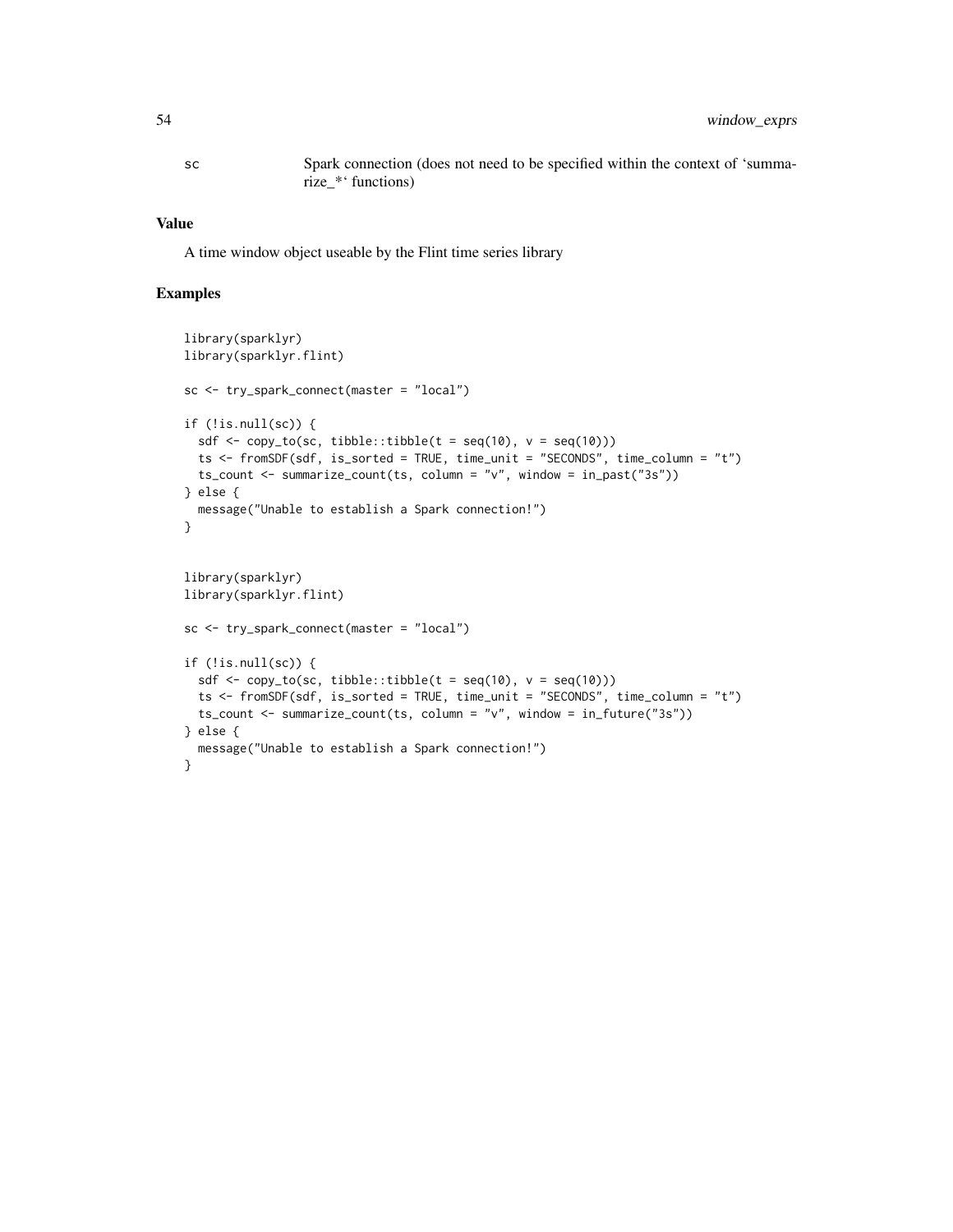# <span id="page-54-0"></span>**Index**

```
∗ Spark dataframe utility functions
    collect.ts_rdd, 7
    from_rdd, 8
    from_sdf, 9
    spark_connection.ts_rdd, 13
    spark_dataframe.ts_rdd, 14
    spark_jobj.ts_rdd, 15
    to_sdf, 51
    ts_rdd_builder, 52
∗ Temporal join functions
    asof_future_left_join, 3
    asof_join, 4
    asof_left_join, 5
∗ Time window expressions
    window_exprs, 53
∗ summarizers
    ols_regression, 11
    summarize_avg, 17
    summarize_corr, 18
    summarize_corr2, 19
    summarize_count, 21
    summarize_covar, 22
    summarize_dot_product, 24
    summarize_ema_half_life, 25
    summarize_ewma, 27
    summarize_geometric_mean, 29
    summarize_kurtosis, 30
    summarize_max, 31
    summarize_min, 33
    summarize_nth_central_moment, 34
    summarize_nth_moment, 35
    summarize_product, 37
    summarize_quantile, 38
    summarize_skewness, 39
    summarize_stddev, 41
    summarize_sum, 42
    summarize_var, 43
    summarize_weighted_avg, 45
    summarize_weighted_corr, 46
```
summarize\_weighted\_covar, [48](#page-47-0) summarize\_z\_score, [49](#page-48-0) asof\_future\_left\_join, [3,](#page-2-0) *[5,](#page-4-0) [6](#page-5-0)* asof\_join, *[3,](#page-2-0) [4](#page-3-0)*, [4,](#page-3-0) *[6](#page-5-0)* asof\_left\_join, *[4,](#page-3-0) [5](#page-4-0)*, [5](#page-4-0) collect.ts\_rdd, [7,](#page-6-0) *[8](#page-7-0)*, *[10](#page-9-0)*, *[14](#page-13-0)[–16](#page-15-0)*, *[51](#page-50-0)*, *[53](#page-52-0)* from\_rdd, *[7](#page-6-0)*, [8,](#page-7-0) *[10](#page-9-0)*, *[14](#page-13-0)[–16](#page-15-0)*, *[51](#page-50-0)*, *[53](#page-52-0)* from\_sdf, *[7,](#page-6-0) [8](#page-7-0)*, [9,](#page-8-0) *[14](#page-13-0)[–16](#page-15-0)*, *[51](#page-50-0)*, *[53](#page-52-0)* fromRDD *(*from\_rdd*)*, [8](#page-7-0) fromSDF *(*from\_sdf*)*, [9](#page-8-0) in\_future *(*window\_exprs*)*, [53](#page-52-0) in\_past *(*window\_exprs*)*, [53](#page-52-0) init, [10](#page-9-0) ols\_regression, [11,](#page-10-0) *[17](#page-16-0)*, *[19,](#page-18-0) [20](#page-19-0)*, *[22](#page-21-0)[–24](#page-23-0)*, *[26](#page-25-0)*, *[28](#page-27-0)*, *[30](#page-29-0)[–33](#page-32-0)*, *[35,](#page-34-0) [36](#page-35-0)*, *[38](#page-37-0)[–40](#page-39-0)*, *[42](#page-41-0)[–44](#page-43-0)*, *[46,](#page-45-0) [47](#page-46-0)*, *[49,](#page-48-0) [50](#page-49-0)* sdf\_utils, [13](#page-12-0) spark\_connection, *[13](#page-12-0)*, [13](#page-12-0) spark\_connection.ts\_rdd, *[7,](#page-6-0) [8](#page-7-0)*, *[10](#page-9-0)*, [13,](#page-12-0) *[15,](#page-14-0) [16](#page-15-0)*, *[51](#page-50-0)*, *[53](#page-52-0)* spark\_dataframe, *[14](#page-13-0)*, [14](#page-13-0) spark\_dataframe.ts\_rdd, *[7,](#page-6-0) [8](#page-7-0)*, *[10](#page-9-0)*, *[14](#page-13-0)*, [14,](#page-13-0) *[16](#page-15-0)*, *[51](#page-50-0)*, *[53](#page-52-0)* spark\_jobj, *[15](#page-14-0)*, [15](#page-14-0) spark\_jobj.ts\_rdd, *[7,](#page-6-0) [8](#page-7-0)*, *[10](#page-9-0)*, *[14,](#page-13-0) [15](#page-14-0)*, [15,](#page-14-0) *[51](#page-50-0)*, *[53](#page-52-0)* summarize\_avg, *[12](#page-11-0)*, [17,](#page-16-0) *[19,](#page-18-0) [20](#page-19-0)*, *[22](#page-21-0)[–24](#page-23-0)*, *[26](#page-25-0)*, *[28](#page-27-0)*, *[30](#page-29-0)[–33](#page-32-0)*, *[35,](#page-34-0) [36](#page-35-0)*, *[38](#page-37-0)[–40](#page-39-0)*, *[42](#page-41-0)[–44](#page-43-0)*, *[46,](#page-45-0) [47](#page-46-0)*, *[49,](#page-48-0) [50](#page-49-0)* summarize\_corr, *[12](#page-11-0)*, *[17](#page-16-0)*, [18,](#page-17-0) *[20](#page-19-0)*, *[22](#page-21-0)[–24](#page-23-0)*, *[26](#page-25-0)*, *[28](#page-27-0)*, *[30](#page-29-0)[–33](#page-32-0)*, *[35,](#page-34-0) [36](#page-35-0)*, *[38](#page-37-0)[–40](#page-39-0)*, *[42](#page-41-0)[–44](#page-43-0)*, *[46,](#page-45-0) [47](#page-46-0)*, *[49,](#page-48-0) [50](#page-49-0)* summarize\_corr2, *[12](#page-11-0)*, *[17](#page-16-0)*, *[19](#page-18-0)*, [19,](#page-18-0) *[22](#page-21-0)[–24](#page-23-0)*, *[26](#page-25-0)*, *[28](#page-27-0)*, *[30](#page-29-0)[–33](#page-32-0)*, *[35,](#page-34-0) [36](#page-35-0)*, *[38](#page-37-0)[–40](#page-39-0)*, *[42](#page-41-0)[–44](#page-43-0)*, *[46,](#page-45-0) [47](#page-46-0)*, *[49,](#page-48-0) [50](#page-49-0)*